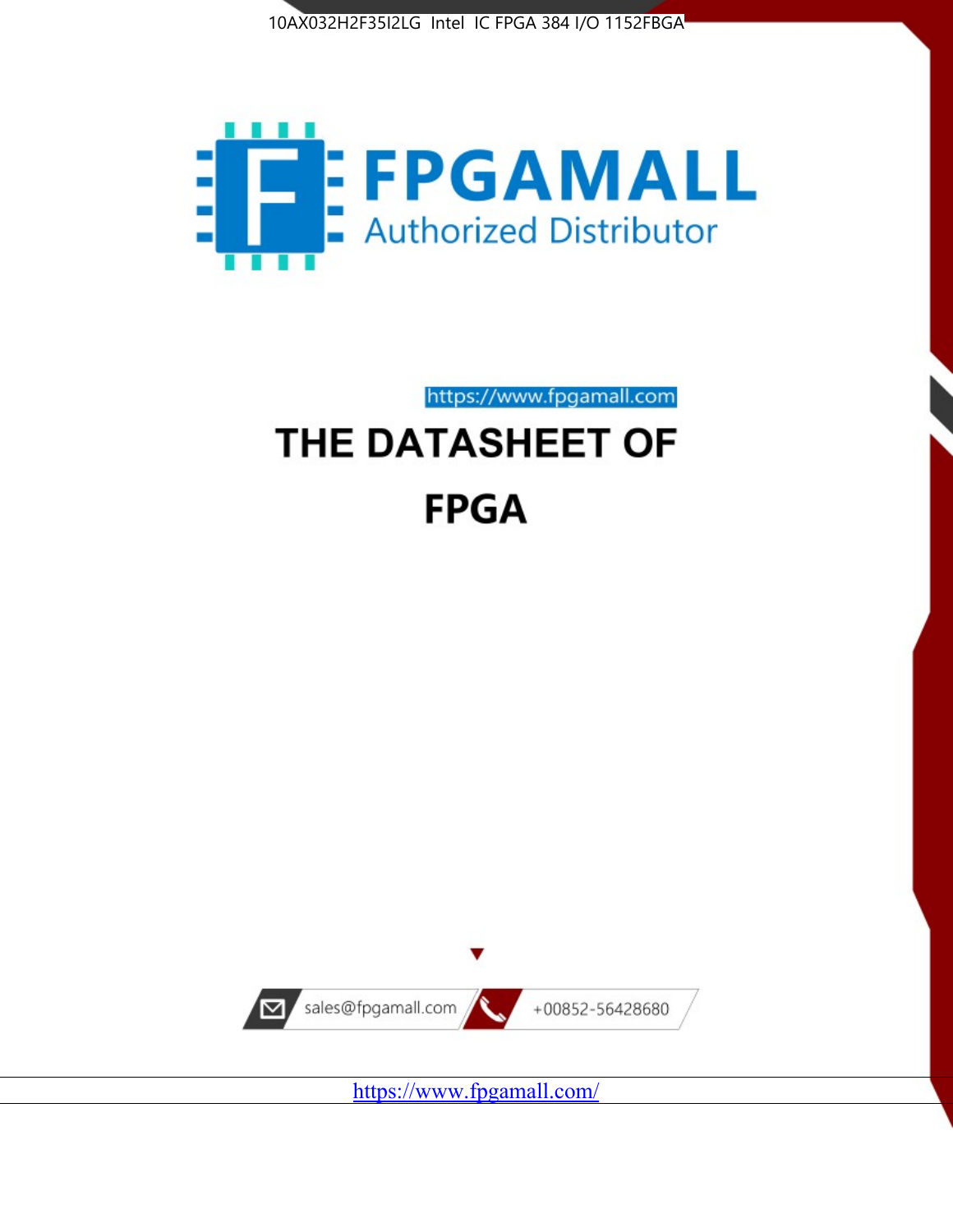

## **Intel® Arria® 10 Device Overview**



**A10-OVERVIEW | 2018.12.06** Latest document on the web: **[PDF](https://www.intel.com/content/dam/www/programmable/us/en/pdfs/literature/hb/arria-10/a10_overview.pdf)** | **[HTML](https://www.intel.com/content/www/us/en/programmable/documentation/sam1403480274650.html)**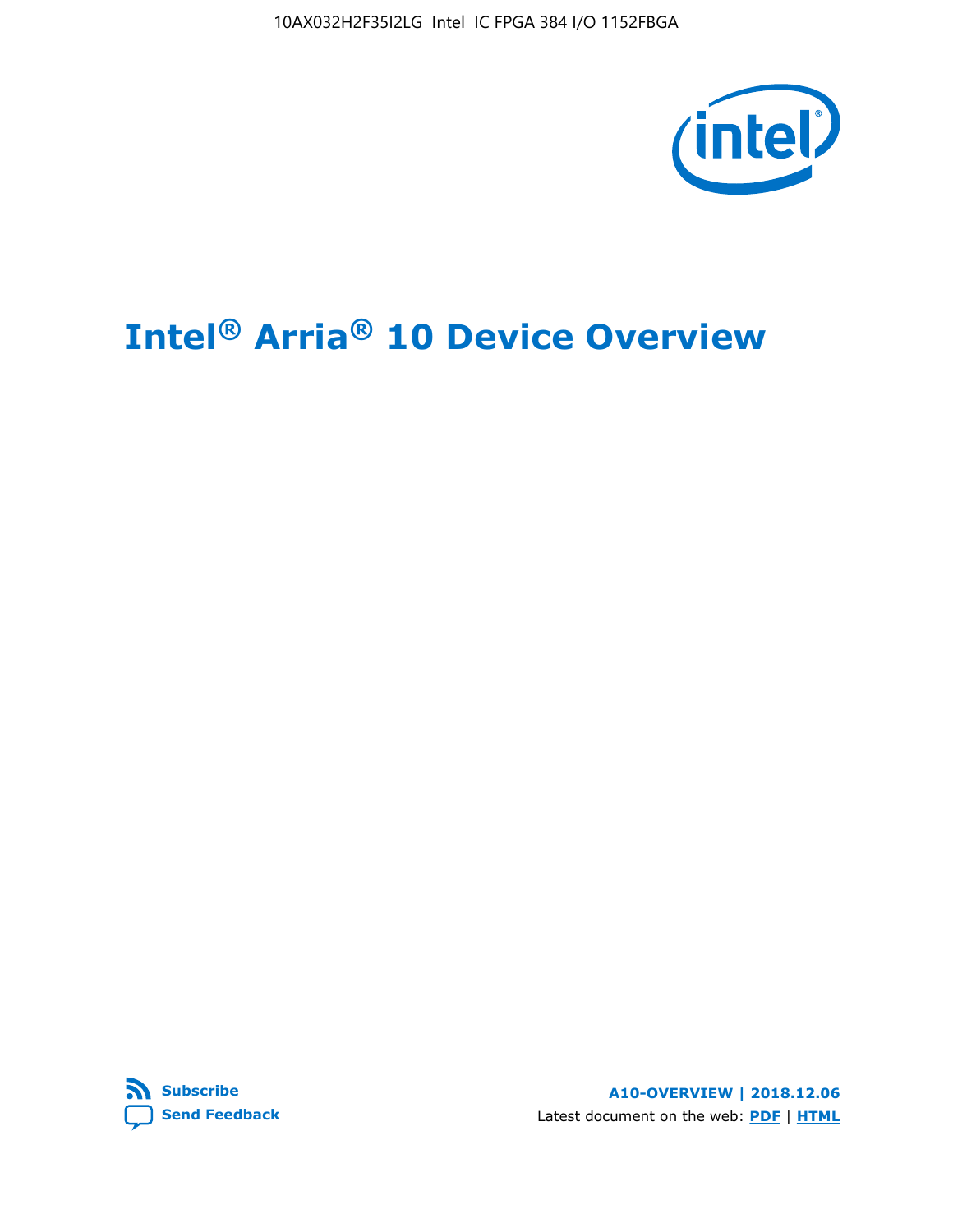

**Contents** 

## **Contents**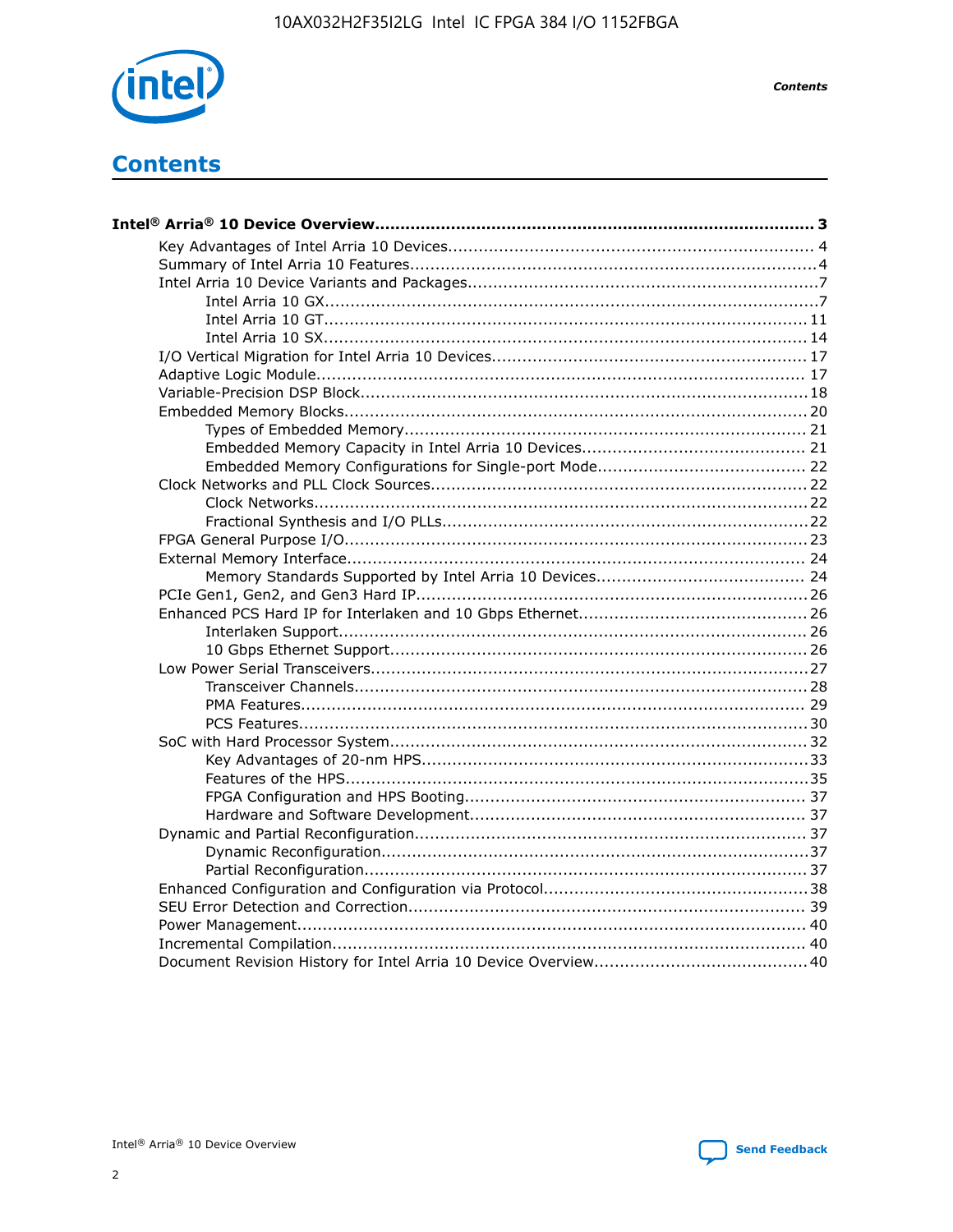**A10-OVERVIEW | 2018.12.06**

**[Send Feedback](mailto:FPGAtechdocfeedback@intel.com?subject=Feedback%20on%20Intel%20Arria%2010%20Device%20Overview%20(A10-OVERVIEW%202018.12.06)&body=We%20appreciate%20your%20feedback.%20In%20your%20comments,%20also%20specify%20the%20page%20number%20or%20paragraph.%20Thank%20you.)**



## **Intel® Arria® 10 Device Overview**

The Intel<sup>®</sup> Arria<sup>®</sup> 10 device family consists of high-performance and power-efficient 20 nm mid-range FPGAs and SoCs.

Intel Arria 10 device family delivers:

- Higher performance than the previous generation of mid-range and high-end FPGAs.
- Power efficiency attained through a comprehensive set of power-saving technologies.

The Intel Arria 10 devices are ideal for high performance, power-sensitive, midrange applications in diverse markets.

| <b>Market</b>         | <b>Applications</b>                                                                                               |
|-----------------------|-------------------------------------------------------------------------------------------------------------------|
| Wireless              | Channel and switch cards in remote radio heads<br>٠<br>Mobile backhaul<br>٠                                       |
| Wireline              | 40G/100G muxponders and transponders<br>٠<br>100G line cards<br>٠<br><b>Bridging</b><br>٠<br>Aggregation<br>٠     |
| <b>Broadcast</b>      | Studio switches<br>٠<br>Servers and transport<br>٠<br>Videoconferencing<br>٠<br>Professional audio and video<br>٠ |
| Computing and Storage | Flash cache<br>٠<br>Cloud computing servers<br>٠<br>Server acceleration<br>٠                                      |
| Medical               | Diagnostic scanners<br>٠<br>Diagnostic imaging<br>٠                                                               |
| Military              | Missile guidance and control<br>٠<br>Radar<br>٠<br>Electronic warfare<br>٠<br>Secure communications<br>٠          |

#### **Table 1. Sample Markets and Ideal Applications for Intel Arria 10 Devices**

#### **Related Information**

- [Intel Arria 10 Device Handbook: Known Issues](http://www.altera.com/support/kdb/solutions/rd07302013_646.html) Lists the planned updates to the *Intel Arria 10 Device Handbook* chapters.
- [Intel Arria 10 GX/GT Device Errata and Design Recommendations](https://www.intel.com/content/www/us/en/programmable/documentation/agz1493851706374.html#yqz1494433888646)
- [Intel Arria 10 SX Device Errata and Design Recommendations](https://www.intel.com/content/www/us/en/programmable/documentation/cru1462832385668.html#cru1462832558642)

Intel Corporation. All rights reserved. Intel, the Intel logo, Altera, Arria, Cyclone, Enpirion, MAX, Nios, Quartus and Stratix words and logos are trademarks of Intel Corporation or its subsidiaries in the U.S. and/or other countries. Intel warrants performance of its FPGA and semiconductor products to current specifications in accordance with Intel's standard warranty, but reserves the right to make changes to any products and services at any time without notice. Intel assumes no responsibility or liability arising out of the application or use of any information, product, or service described herein except as expressly agreed to in writing by Intel. Intel customers are advised to obtain the latest version of device specifications before relying on any published information and before placing orders for products or services. \*Other names and brands may be claimed as the property of others.

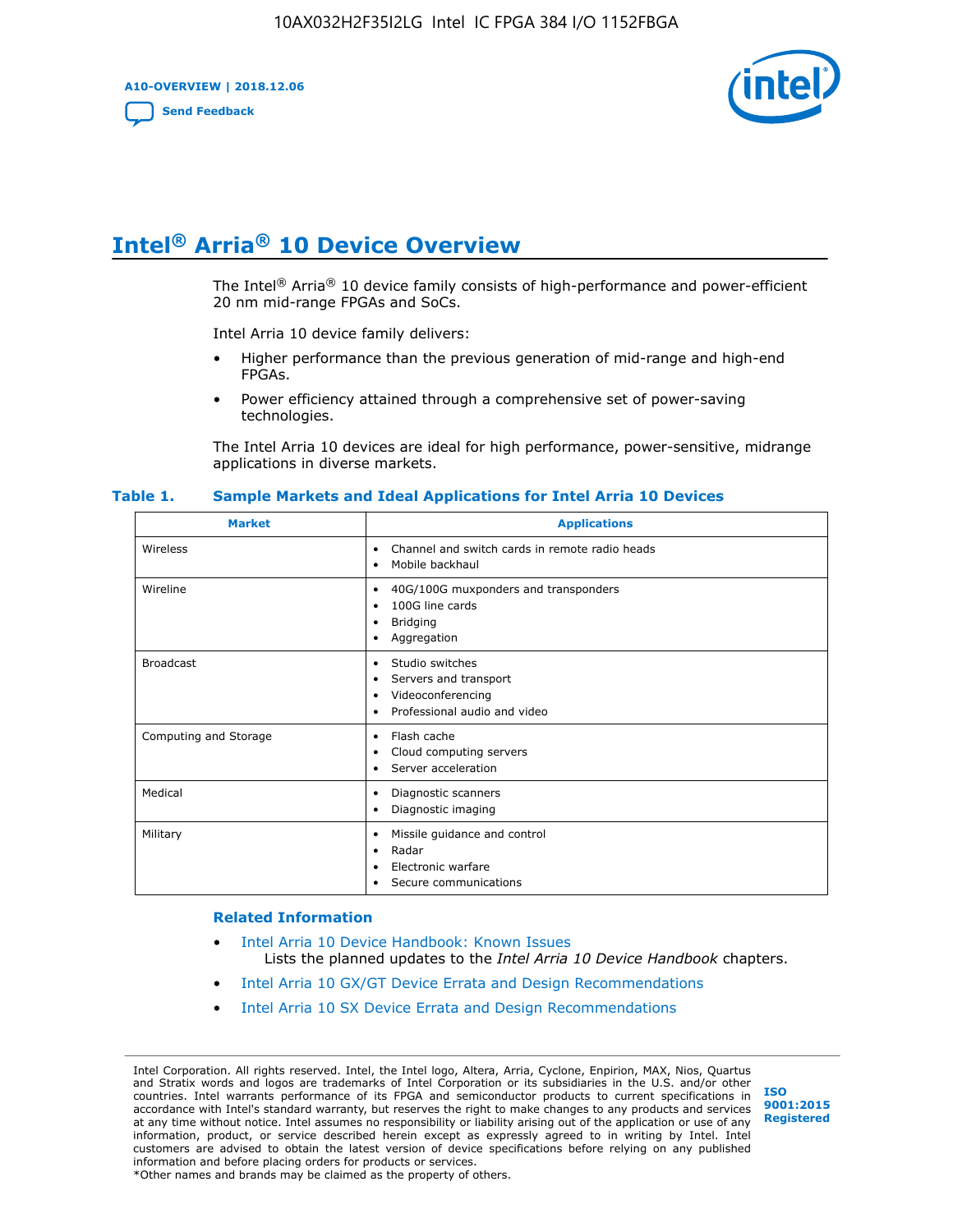

## **Key Advantages of Intel Arria 10 Devices**

#### **Table 2. Key Advantages of the Intel Arria 10 Device Family**

| <b>Advantage</b>                                                                                          | <b>Supporting Feature</b>                                                                                                                                                                                                                                                                                                |
|-----------------------------------------------------------------------------------------------------------|--------------------------------------------------------------------------------------------------------------------------------------------------------------------------------------------------------------------------------------------------------------------------------------------------------------------------|
| Enhanced core architecture                                                                                | Built on TSMC's 20 nm process technology<br>٠<br>60% higher performance than the previous generation of mid-range FPGAs<br>٠<br>15% higher performance than the fastest previous-generation FPGA<br>٠                                                                                                                    |
| High-bandwidth integrated<br>transceivers                                                                 | Short-reach rates up to 25.8 Gigabits per second (Gbps)<br>٠<br>Backplane capability up to 12.5 Gbps<br>٠<br>Integrated 10GBASE-KR and 40GBASE-KR4 Forward Error Correction (FEC)<br>٠                                                                                                                                   |
| Improved logic integration and<br>hard IP blocks                                                          | 8-input adaptive logic module (ALM)<br>٠<br>Up to 65.6 megabits (Mb) of embedded memory<br>٠<br>Variable-precision digital signal processing (DSP) blocks<br>Fractional synthesis phase-locked loops (PLLs)<br>Hard PCI Express Gen3 IP blocks<br>Hard memory controllers and PHY up to 2,400 Megabits per second (Mbps) |
| Second generation hard<br>processor system (HPS) with<br>integrated ARM* Cortex*-A9*<br>MPCore* processor | Tight integration of a dual-core ARM Cortex-A9 MPCore processor, hard IP, and an<br>٠<br>FPGA in a single Intel Arria 10 system-on-a-chip (SoC)<br>Supports over 128 Gbps peak bandwidth with integrated data coherency between<br>$\bullet$<br>the processor and the FPGA fabric                                        |
| Advanced power savings                                                                                    | Comprehensive set of advanced power saving features<br>٠<br>Power-optimized MultiTrack routing and core architecture<br>٠<br>Up to 40% lower power compared to previous generation of mid-range FPGAs<br>Up to 60% lower power compared to previous generation of high-end FPGAs                                         |

## **Summary of Intel Arria 10 Features**

#### **Table 3. Summary of Features for Intel Arria 10 Devices**

| <b>Feature</b>                  | <b>Description</b>                                                                                                                                                                                                                                                                                                                                                                                 |
|---------------------------------|----------------------------------------------------------------------------------------------------------------------------------------------------------------------------------------------------------------------------------------------------------------------------------------------------------------------------------------------------------------------------------------------------|
| Technology                      | TSMC's 20-nm SoC process technology<br>Allows operation at a lower $V_{\text{CC}}$ level of 0.82 V instead of the 0.9 V standard $V_{\text{CC}}$ core voltage                                                                                                                                                                                                                                      |
| Packaging                       | 1.0 mm ball-pitch Fineline BGA packaging<br>٠<br>0.8 mm ball-pitch Ultra Fineline BGA packaging<br>Multiple devices with identical package footprints for seamless migration between different<br><b>FPGA</b> densities<br>Devices with compatible package footprints allow migration to next generation high-end<br>Stratix $@10$ devices<br>RoHS, leaded $(1)$ , and lead-free (Pb-free) options |
| High-performance<br>FPGA fabric | Enhanced 8-input ALM with four registers<br>Improved multi-track routing architecture to reduce congestion and improve compilation time<br>Hierarchical core clocking architecture<br>Fine-grained partial reconfiguration                                                                                                                                                                         |
| Internal memory<br>blocks       | M20K-20-Kb memory blocks with hard error correction code (ECC)<br>Memory logic array block (MLAB)-640-bit memory                                                                                                                                                                                                                                                                                   |
|                                 | continued                                                                                                                                                                                                                                                                                                                                                                                          |



<sup>(1)</sup> Contact Intel for availability.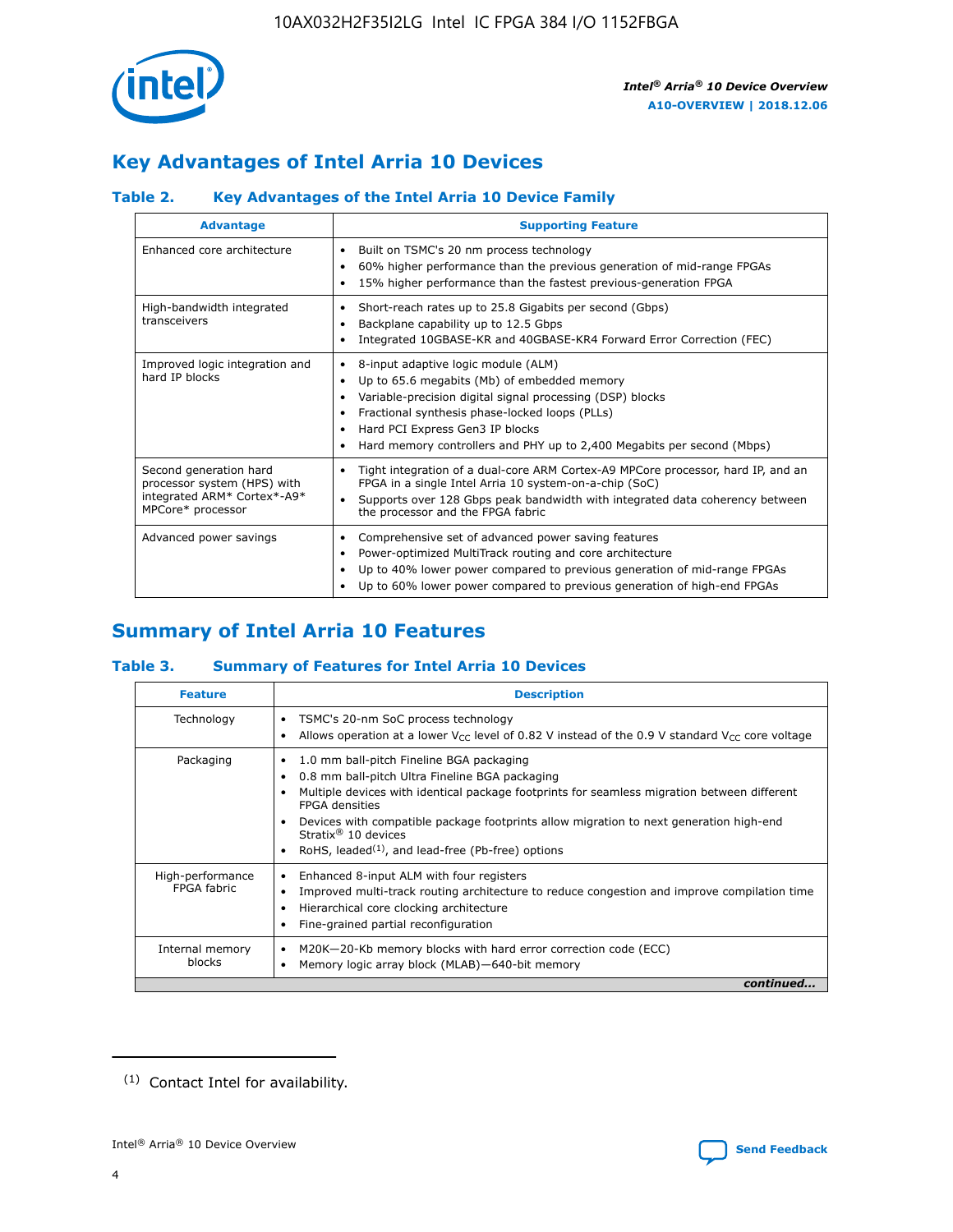r



| <b>Feature</b>                         |                                                                                                                | <b>Description</b>                                                                                                                                                                                                                                                                                                                                                                                                                                                                                                                                                                                                                                                                                                                                                                                                                     |
|----------------------------------------|----------------------------------------------------------------------------------------------------------------|----------------------------------------------------------------------------------------------------------------------------------------------------------------------------------------------------------------------------------------------------------------------------------------------------------------------------------------------------------------------------------------------------------------------------------------------------------------------------------------------------------------------------------------------------------------------------------------------------------------------------------------------------------------------------------------------------------------------------------------------------------------------------------------------------------------------------------------|
| Embedded Hard IP<br>blocks             | Variable-precision DSP                                                                                         | Native support for signal processing precision levels from $18 \times 19$ to<br>54 x 54<br>Native support for 27 x 27 multiplier mode<br>64-bit accumulator and cascade for systolic finite impulse responses<br>(FIRs)<br>Internal coefficient memory banks<br>$\bullet$<br>Preadder/subtractor for improved efficiency<br>Additional pipeline register to increase performance and reduce<br>power<br>Supports floating point arithmetic:<br>- Perform multiplication, addition, subtraction, multiply-add,<br>multiply-subtract, and complex multiplication.<br>- Supports multiplication with accumulation capability, cascade<br>summation, and cascade subtraction capability.<br>- Dynamic accumulator reset control.<br>- Support direct vector dot and complex multiplication chaining<br>multiply floating point DSP blocks. |
|                                        | Memory controller                                                                                              | DDR4, DDR3, and DDR3L                                                                                                                                                                                                                                                                                                                                                                                                                                                                                                                                                                                                                                                                                                                                                                                                                  |
|                                        | PCI Express*                                                                                                   | PCI Express (PCIe*) Gen3 (x1, x2, x4, or x8), Gen2 (x1, x2, x4, or x8)<br>and Gen1 (x1, x2, x4, or x8) hard IP with complete protocol stack,<br>endpoint, and root port                                                                                                                                                                                                                                                                                                                                                                                                                                                                                                                                                                                                                                                                |
|                                        | Transceiver I/O                                                                                                | 10GBASE-KR/40GBASE-KR4 Forward Error Correction (FEC)<br>PCS hard IPs that support:<br>$\bullet$<br>- 10-Gbps Ethernet (10GbE)<br>- PCIe PIPE interface<br>$-$ Interlaken<br>- Gbps Ethernet (GbE)<br>- Common Public Radio Interface (CPRI) with deterministic latency<br>support<br>- Gigabit-capable passive optical network (GPON) with fast lock-<br>time support<br>13.5G JESD204b<br>$\bullet$<br>8B/10B, 64B/66B, 64B/67B encoders and decoders<br>Custom mode support for proprietary protocols                                                                                                                                                                                                                                                                                                                               |
| Core clock networks                    | $\bullet$<br>$\bullet$                                                                                         | Up to 800 MHz fabric clocking, depending on the application:<br>- 667 MHz external memory interface clocking with 2,400 Mbps DDR4 interface<br>- 800 MHz LVDS interface clocking with 1,600 Mbps LVDS interface<br>Global, regional, and peripheral clock networks<br>Clock networks that are not used can be gated to reduce dynamic power                                                                                                                                                                                                                                                                                                                                                                                                                                                                                            |
| Phase-locked loops<br>(PLLs)           | High-resolution fractional synthesis PLLs:<br>$\bullet$<br>Integer PLLs:<br>- Adjacent to general purpose I/Os | - Precision clock synthesis, clock delay compensation, and zero delay buffering (ZDB)<br>- Support integer mode and fractional mode<br>- Fractional mode support with third-order delta-sigma modulation<br>- Support external memory and LVDS interfaces                                                                                                                                                                                                                                                                                                                                                                                                                                                                                                                                                                              |
| FPGA General-purpose<br>$I/Os$ (GPIOs) | On-chip termination (OCT)                                                                                      | 1.6 Gbps LVDS-every pair can be configured as receiver or transmitter<br>1.2 V to 3.0 V single-ended LVTTL/LVCMOS interfacing                                                                                                                                                                                                                                                                                                                                                                                                                                                                                                                                                                                                                                                                                                          |
| <b>External Memory</b><br>Interface    |                                                                                                                | Hard memory controller- DDR4, DDR3, and DDR3L support<br>$-$ DDR4 $-$ speeds up to 1,200 MHz/2,400 Mbps<br>- DDR3-speeds up to 1,067 MHz/2,133 Mbps<br>Soft memory controller—provides support for RLDRAM $3^{(2)}$ , QDR IV $^{(2)}$ , and QDR II+<br>continued                                                                                                                                                                                                                                                                                                                                                                                                                                                                                                                                                                       |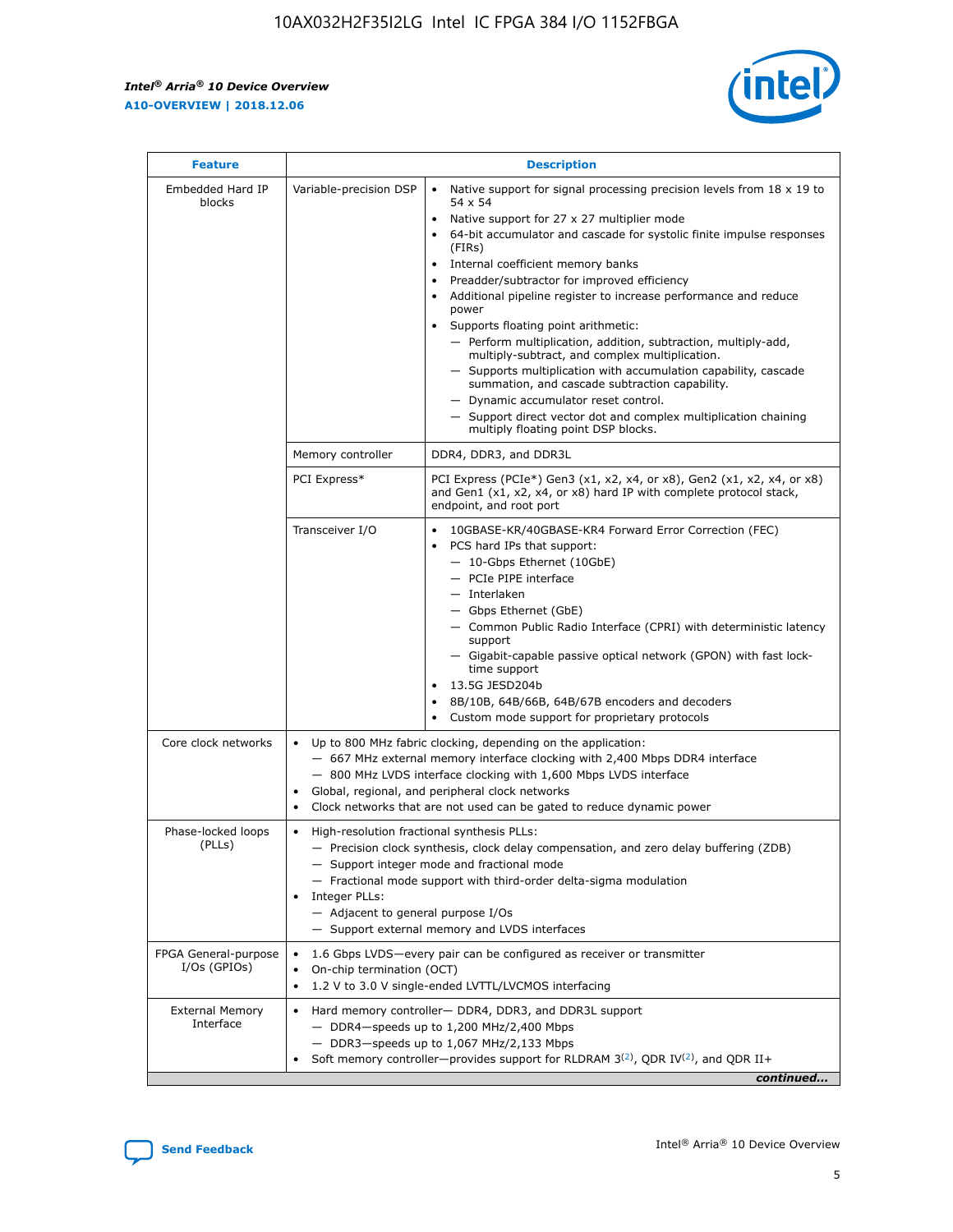

| <b>Feature</b>                                    | <b>Description</b>                                                                                                                                                                                                                                                                                                                                                                                                                                                                                                                                                                                                                                                 |
|---------------------------------------------------|--------------------------------------------------------------------------------------------------------------------------------------------------------------------------------------------------------------------------------------------------------------------------------------------------------------------------------------------------------------------------------------------------------------------------------------------------------------------------------------------------------------------------------------------------------------------------------------------------------------------------------------------------------------------|
| Low-power serial<br>transceivers                  | • Continuous operating range:<br>- Intel Arria 10 GX-1 Gbps to 17.4 Gbps<br>- Intel Arria 10 GT-1 Gbps to 25.8 Gbps<br>Backplane support:<br>$-$ Intel Arria 10 GX-up to 12.5<br>- Intel Arria 10 GT-up to 12.5<br>Extended range down to 125 Mbps with oversampling<br>ATX transmit PLLs with user-configurable fractional synthesis capability<br>$\bullet$<br>Electronic Dispersion Compensation (EDC) support for XFP, SFP+, OSFP, and CFP optical<br>module<br>Adaptive linear and decision feedback equalization<br>$\bullet$<br>Transmitter pre-emphasis and de-emphasis<br>$\bullet$<br>Dynamic partial reconfiguration of individual transceiver channels |
| <b>HPS</b><br>(Intel Arria 10 SX<br>devices only) | • Dual-core ARM Cortex-A9 MPCore processor-1.2 GHz CPU with<br>Processor and system<br>1.5 GHz overdrive capability<br>256 KB on-chip RAM and 64 KB on-chip ROM<br>$\bullet$<br>System peripherals—general-purpose timers, watchdog timers, direct<br>memory access (DMA) controller, FPGA configuration manager, and<br>clock and reset managers<br>Security features—anti-tamper, secure boot, Advanced Encryption<br>$\bullet$<br>Standard (AES) and authentication (SHA)<br>ARM CoreSight* JTAG debug access port, trace port, and on-chip<br>$\bullet$<br>trace storage                                                                                       |
|                                                   | <b>External interfaces</b><br>Hard memory interface-Hard memory controller (2,400 Mbps DDR4,<br>$\bullet$<br>and 2,133 Mbps DDR3), Quad serial peripheral interface (OSPI) flash<br>controller, NAND flash controller, direct memory access (DMA)<br>controller, Secure Digital/MultiMediaCard (SD/MMC) controller<br>Communication interface-10/100/1000 Ethernet media access<br>$\bullet$<br>control (MAC), USB On-The-GO (OTG) controllers, I <sup>2</sup> C controllers,<br>UART 16550, serial peripheral interface (SPI), and up to 62<br>HPS GPIO interfaces (48 direct-share I/Os)                                                                         |
|                                                   | Interconnects to core<br>High-performance ARM AMBA* AXI bus bridges that support<br>$\bullet$<br>simultaneous read and write<br>HPS-FPGA bridges-include the FPGA-to-HPS, HPS-to-FPGA, and<br>$\bullet$<br>lightweight HPS-to-FPGA bridges that allow the FPGA fabric to issue<br>transactions to slaves in the HPS, and vice versa<br>Configuration bridge that allows HPS configuration manager to<br>configure the core logic via dedicated 32-bit configuration port<br>FPGA-to-HPS SDRAM controller bridge-provides configuration<br>interfaces for the multiport front end (MPFE) of the HPS SDRAM<br>controller                                             |
| Configuration                                     | Tamper protection—comprehensive design protection to protect your valuable IP investments<br>Enhanced 256-bit advanced encryption standard (AES) design security with authentication<br>٠<br>Configuration via protocol (CvP) using PCIe Gen1, Gen2, or Gen3<br>continued                                                                                                                                                                                                                                                                                                                                                                                          |

<sup>(2)</sup> Intel Arria 10 devices support this external memory interface using hard PHY with soft memory controller.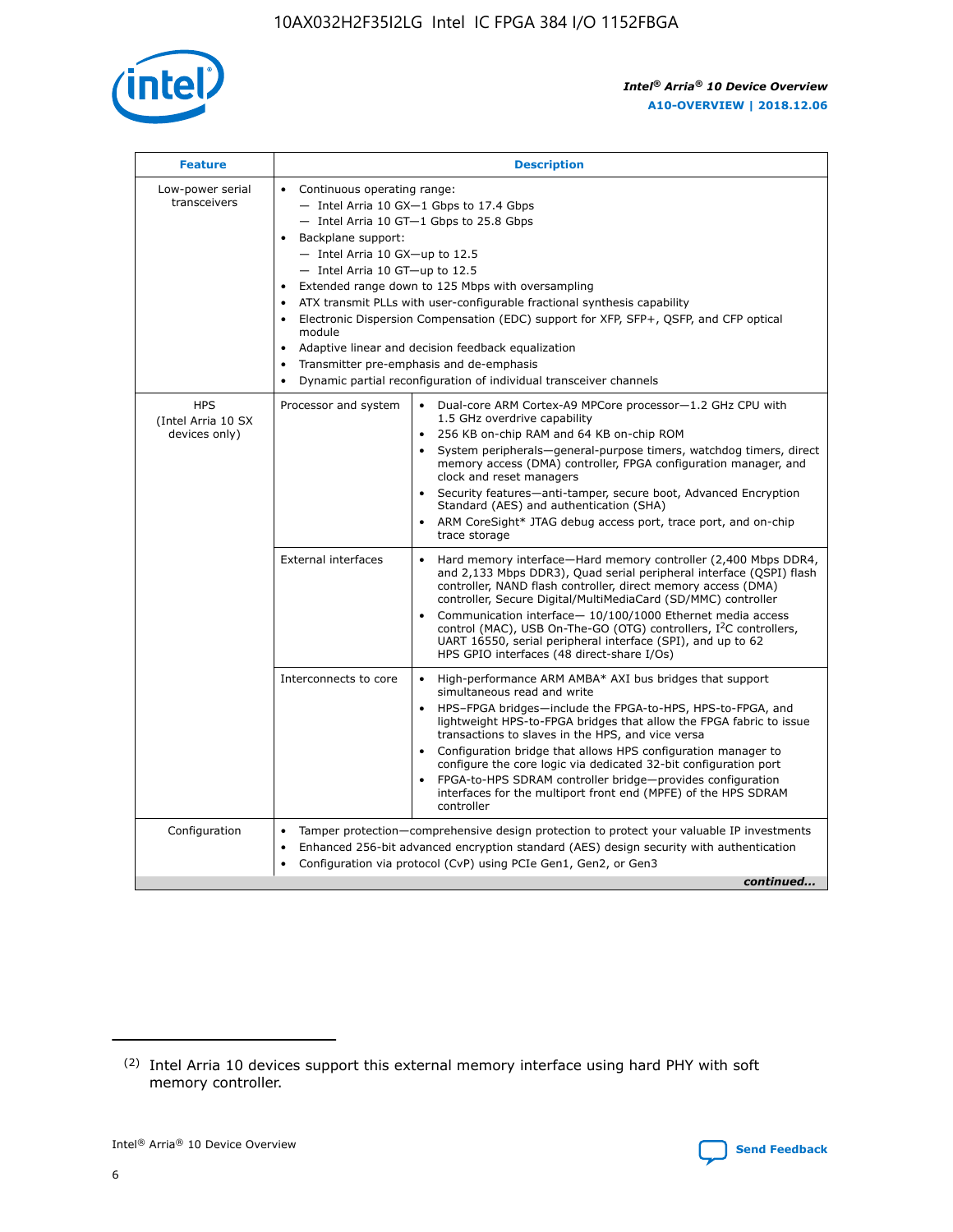

| <b>Feature</b>     | <b>Description</b>                                                                                                                                                                                               |
|--------------------|------------------------------------------------------------------------------------------------------------------------------------------------------------------------------------------------------------------|
|                    | Dynamic reconfiguration of the transceivers and PLLs<br>Fine-grained partial reconfiguration of the core fabric<br>Active Serial x4 Interface<br>$\bullet$                                                       |
| Power management   | SmartVID<br>Low static power device options<br>Programmable Power Technology<br>Intel Quartus <sup>®</sup> Prime integrated power analysis                                                                       |
| Software and tools | Intel Quartus Prime design suite<br>Transceiver toolkit<br>Platform Designer system integration tool<br>DSP Builder for Intel FPGAs<br>OpenCL <sup>™</sup> support<br>Intel SoC FPGA Embedded Design Suite (EDS) |

#### **Related Information**

[Intel Arria 10 Transceiver PHY Overview](https://www.intel.com/content/www/us/en/programmable/documentation/nik1398707230472.html#nik1398706768037) Provides details on Intel Arria 10 transceivers.

## **Intel Arria 10 Device Variants and Packages**

#### **Table 4. Device Variants for the Intel Arria 10 Device Family**

| <b>Variant</b>    | <b>Description</b>                                                                                                                                                                                                     |
|-------------------|------------------------------------------------------------------------------------------------------------------------------------------------------------------------------------------------------------------------|
| Intel Arria 10 GX | FPGA featuring 17.4 Gbps transceivers for short reach applications with 12.5 backplane driving<br>capability.                                                                                                          |
| Intel Arria 10 GT | FPGA featuring:<br>17.4 Gbps transceivers for short reach applications with 12.5 backplane driving capability.<br>25.8 Gbps transceivers for supporting CAUI-4 and CEI-25G applications with CFP2 and CFP4<br>modules. |
| Intel Arria 10 SX | SoC integrating ARM-based HPS and FPGA featuring 17.4 Gbps transceivers for short reach<br>applications with 12.5 backplane driving capability.                                                                        |

#### **Intel Arria 10 GX**

This section provides the available options, maximum resource counts, and package plan for the Intel Arria 10 GX devices.

The information in this section is correct at the time of publication. For the latest information and to get more details, refer to the Intel FPGA Product Selector.

#### **Related Information**

#### [Intel FPGA Product Selector](http://www.altera.com/products/selector/psg-selector.html) Provides the latest information on Intel products.

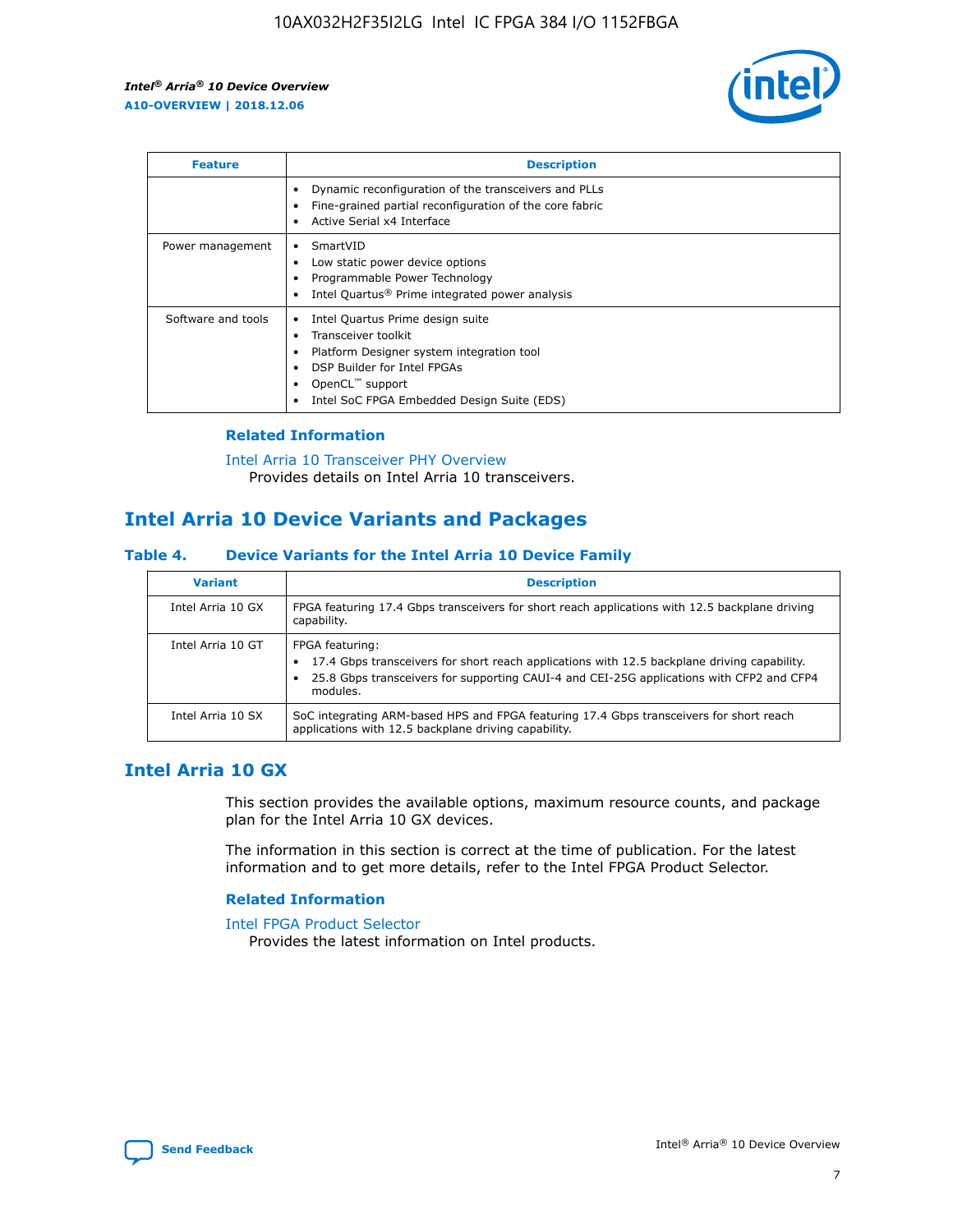

#### **Available Options**





#### **Related Information**

[Transceiver Performance for Intel Arria 10 GX/SX Devices](https://www.intel.com/content/www/us/en/programmable/documentation/mcn1413182292568.html#mcn1413213965502) Provides more information about the transceiver speed grade.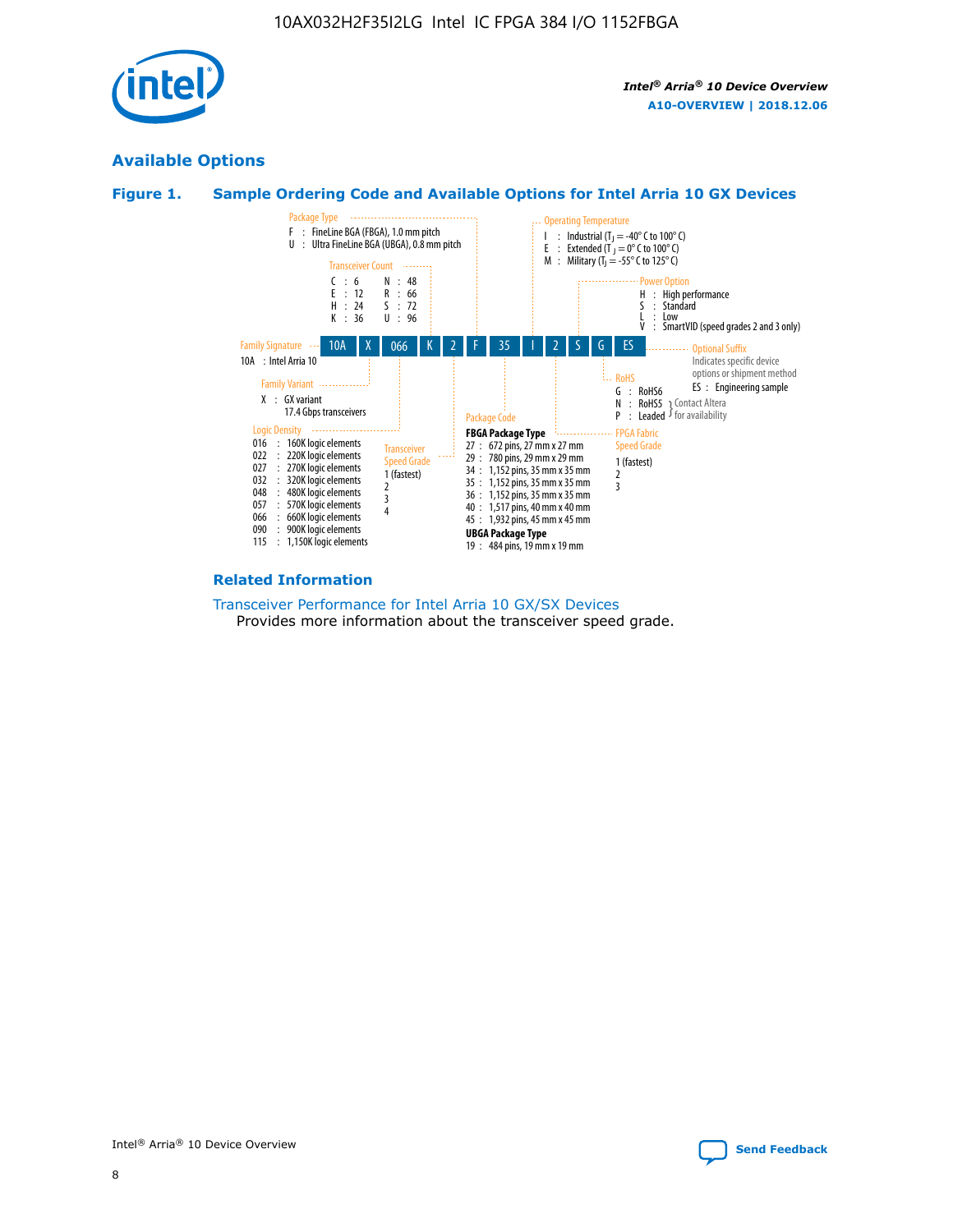

#### **Maximum Resources**

#### **Table 5. Maximum Resource Counts for Intel Arria 10 GX Devices (GX 160, GX 220, GX 270, GX 320, and GX 480)**

| <b>Resource</b>         |                              | <b>Product Line</b> |                                                 |                |                |                |  |  |
|-------------------------|------------------------------|---------------------|-------------------------------------------------|----------------|----------------|----------------|--|--|
|                         |                              | <b>GX 160</b>       | <b>GX 220</b><br><b>GX 270</b><br><b>GX 320</b> |                |                | <b>GX 480</b>  |  |  |
| Logic Elements (LE) (K) |                              | 160                 | 220                                             | 270            | 320            | 480            |  |  |
| <b>ALM</b>              |                              | 61,510              | 80,330                                          | 101,620        | 119,900        | 183,590        |  |  |
| Register                |                              | 246,040             | 321,320                                         | 406,480        | 479,600        | 734,360        |  |  |
| Memory (Kb)             | M <sub>20</sub> K            | 8,800               | 11,740                                          | 15,000         | 17,820         | 28,620         |  |  |
|                         | <b>MLAB</b>                  | 1,050               | 1,690                                           | 2,452          | 2,727          | 4,164          |  |  |
|                         | Variable-precision DSP Block |                     | 192                                             | 830<br>985     |                | 1,368          |  |  |
| 18 x 19 Multiplier      |                              | 312                 | 384                                             | 1,970<br>1,660 |                | 2,736          |  |  |
| PLL                     | Fractional<br>Synthesis      | 6                   | 6                                               | 8              | 8              | 12             |  |  |
|                         | I/O                          | 6                   | 6                                               | 8              | 8              | 12             |  |  |
| 17.4 Gbps Transceiver   |                              | 12                  | 12                                              | 24             | 24             | 36             |  |  |
| GPIO <sup>(3)</sup>     |                              | 288                 | 288                                             | 384            | 384            | 492            |  |  |
| LVDS Pair $(4)$         |                              | 120                 | 120                                             | 168            | 168            | 222            |  |  |
| PCIe Hard IP Block      |                              | 1                   | 1                                               | 2              | $\overline{2}$ | $\overline{2}$ |  |  |
| Hard Memory Controller  |                              | 6                   | 6                                               | 8              | 8              | 12             |  |  |

<sup>(4)</sup> Each LVDS I/O pair can be used as differential input or output.



<sup>(3)</sup> The number of GPIOs does not include transceiver I/Os. In the Intel Quartus Prime software, the number of user I/Os includes transceiver I/Os.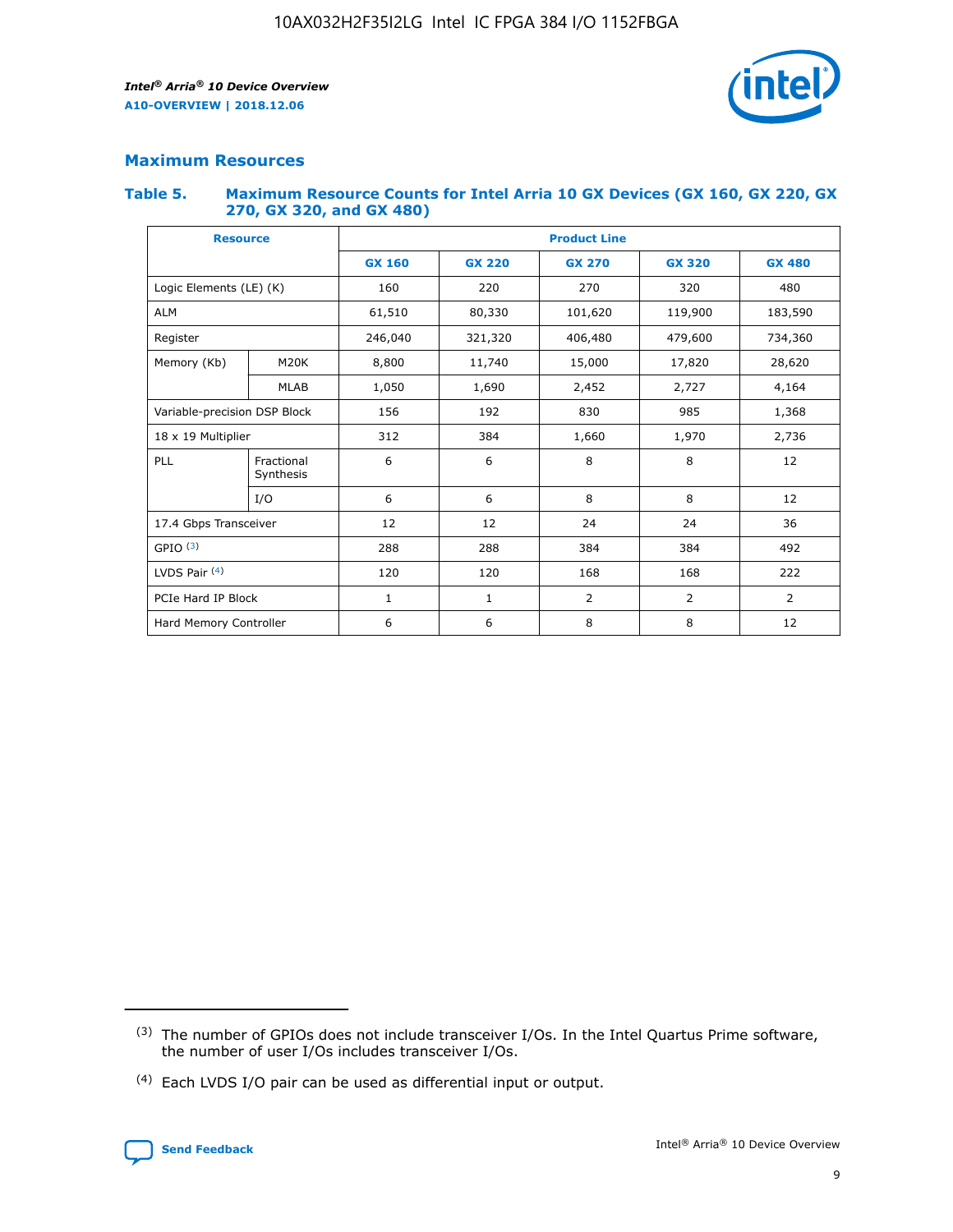

#### **Table 6. Maximum Resource Counts for Intel Arria 10 GX Devices (GX 570, GX 660, GX 900, and GX 1150)**

|                              | <b>Resource</b>         | <b>Product Line</b> |                |                |                |  |  |  |
|------------------------------|-------------------------|---------------------|----------------|----------------|----------------|--|--|--|
|                              |                         | <b>GX 570</b>       | <b>GX 660</b>  | <b>GX 900</b>  | <b>GX 1150</b> |  |  |  |
| Logic Elements (LE) (K)      |                         | 570                 | 660            | 900            | 1,150          |  |  |  |
| <b>ALM</b>                   |                         | 217,080             | 251,680        | 339,620        | 427,200        |  |  |  |
| Register                     |                         | 868,320             | 1,006,720      | 1,358,480      | 1,708,800      |  |  |  |
| Memory (Kb)                  | <b>M20K</b>             | 36,000              | 42,620         | 48,460         | 54,260         |  |  |  |
|                              | <b>MLAB</b>             | 5,096               | 5,788<br>9,386 |                | 12,984         |  |  |  |
| Variable-precision DSP Block |                         | 1,523               | 1,687          | 1,518          | 1,518          |  |  |  |
|                              | 18 x 19 Multiplier      |                     | 3,374          | 3,036          | 3,036          |  |  |  |
| PLL                          | Fractional<br>Synthesis | 16                  | 16             | 32             | 32             |  |  |  |
|                              | I/O                     | 16                  | 16             | 16             | 16             |  |  |  |
| 17.4 Gbps Transceiver        |                         | 48                  | 48             | 96             | 96             |  |  |  |
| GPIO <sup>(3)</sup>          |                         | 696                 | 696            | 768            | 768            |  |  |  |
| LVDS Pair $(4)$              |                         | 324                 | 324<br>384     |                | 384            |  |  |  |
| PCIe Hard IP Block           |                         | 2                   | $\overline{2}$ | $\overline{4}$ | $\overline{4}$ |  |  |  |
| Hard Memory Controller       |                         | 16                  | 16             | 16             | 16             |  |  |  |

## **Package Plan**

#### **Table 7. Package Plan for Intel Arria 10 GX Devices (U19, F27, and F29)**

Refer to I/O and High Speed I/O in Intel Arria 10 Devices chapter for the number of 3 V I/O, LVDS I/O, and LVDS channels in each device package.

| <b>Product Line</b> | <b>U19</b><br>$(19 \text{ mm} \times 19 \text{ mm})$<br>484-pin UBGA) |          |             |         | <b>F27</b><br>(27 mm × 27 mm,<br>672-pin FBGA) |             | <b>F29</b><br>(29 mm × 29 mm,<br>780-pin FBGA) |          |             |  |
|---------------------|-----------------------------------------------------------------------|----------|-------------|---------|------------------------------------------------|-------------|------------------------------------------------|----------|-------------|--|
|                     | 3 V I/O                                                               | LVDS I/O | <b>XCVR</b> | 3 V I/O | <b>LVDS I/O</b>                                | <b>XCVR</b> | 3 V I/O                                        | LVDS I/O | <b>XCVR</b> |  |
| GX 160              | 48                                                                    | 192      | 6           | 48      | 192                                            | 12          | 48                                             | 240      | 12          |  |
| GX 220              | 48                                                                    | 192      | 6           | 48      | 192                                            | 12          | 48                                             | 240      | 12          |  |
| GX 270              |                                                                       |          |             | 48      | 192                                            | 12          | 48                                             | 312      | 12          |  |
| GX 320              |                                                                       |          |             | 48      | 192                                            | 12          | 48                                             | 312      | 12          |  |
| GX 480              |                                                                       |          |             |         |                                                |             | 48                                             | 312      | 12          |  |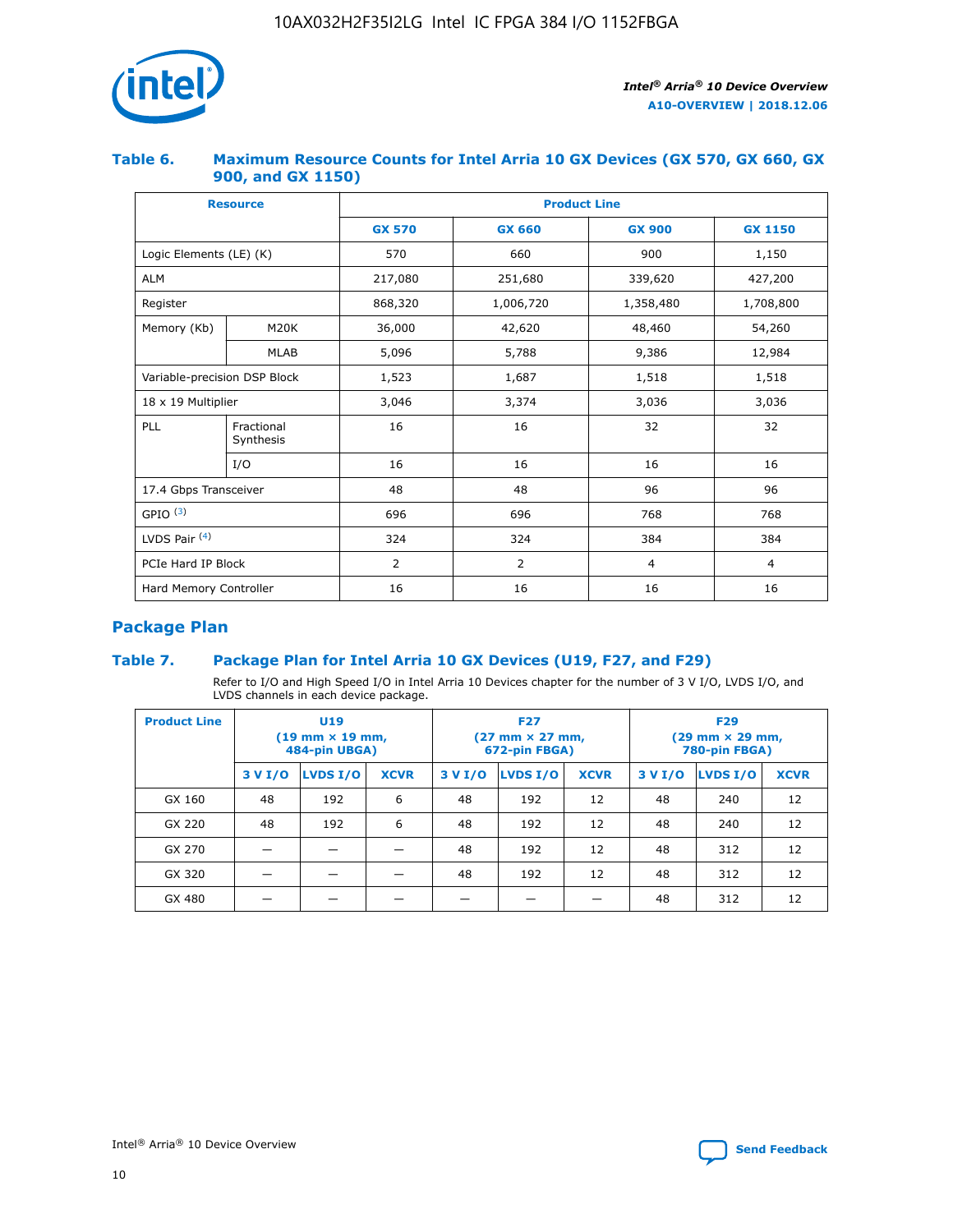

#### **Table 8. Package Plan for Intel Arria 10 GX Devices (F34, F35, NF40, and KF40)**

Refer to I/O and High Speed I/O in Intel Arria 10 Devices chapter for the number of 3 V I/O, LVDS I/O, and LVDS channels in each device package.

| <b>Product Line</b> | <b>F34</b><br>$(35 \text{ mm} \times 35 \text{ mm})$<br><b>1152-pin FBGA)</b> |                    | <b>F35</b><br>$(35 \text{ mm} \times 35 \text{ mm})$<br><b>1152-pin FBGA)</b> |           | <b>KF40</b><br>$(40$ mm $\times$ 40 mm,<br>1517-pin FBGA) |             |           | <b>NF40</b><br>$(40 \text{ mm} \times 40 \text{ mm})$<br>1517-pin FBGA) |             |           |                    |             |
|---------------------|-------------------------------------------------------------------------------|--------------------|-------------------------------------------------------------------------------|-----------|-----------------------------------------------------------|-------------|-----------|-------------------------------------------------------------------------|-------------|-----------|--------------------|-------------|
|                     | 3V<br>I/O                                                                     | <b>LVDS</b><br>I/O | <b>XCVR</b>                                                                   | 3V<br>I/O | <b>LVDS</b><br>I/O                                        | <b>XCVR</b> | 3V<br>I/O | <b>LVDS</b><br>I/O                                                      | <b>XCVR</b> | 3V<br>I/O | <b>LVDS</b><br>I/O | <b>XCVR</b> |
| GX 270              | 48                                                                            | 336                | 24                                                                            | 48        | 336                                                       | 24          |           |                                                                         |             |           |                    |             |
| GX 320              | 48                                                                            | 336                | 24                                                                            | 48        | 336                                                       | 24          |           |                                                                         |             |           |                    |             |
| GX 480              | 48                                                                            | 444                | 24                                                                            | 48        | 348                                                       | 36          |           |                                                                         |             |           |                    |             |
| GX 570              | 48                                                                            | 444                | 24                                                                            | 48        | 348                                                       | 36          | 96        | 600                                                                     | 36          | 48        | 540                | 48          |
| GX 660              | 48                                                                            | 444                | 24                                                                            | 48        | 348                                                       | 36          | 96        | 600                                                                     | 36          | 48        | 540                | 48          |
| GX 900              |                                                                               | 504                | 24                                                                            | –         |                                                           | -           |           |                                                                         |             |           | 600                | 48          |
| GX 1150             |                                                                               | 504                | 24                                                                            |           |                                                           |             |           |                                                                         |             |           | 600                | 48          |

#### **Table 9. Package Plan for Intel Arria 10 GX Devices (RF40, NF45, SF45, and UF45)**

Refer to I/O and High Speed I/O in Intel Arria 10 Devices chapter for the number of 3 V I/O, LVDS I/O, and LVDS channels in each device package.

| <b>Product Line</b> | <b>RF40</b><br>$(40$ mm $\times$ 40 mm,<br>1517-pin FBGA) |                    |             | <b>NF45</b><br>$(45 \text{ mm} \times 45 \text{ mm})$<br><b>1932-pin FBGA)</b> |                    |             | <b>SF45</b><br>$(45 \text{ mm} \times 45 \text{ mm})$<br><b>1932-pin FBGA)</b> |                    |             | <b>UF45</b><br>$(45 \text{ mm} \times 45 \text{ mm})$<br><b>1932-pin FBGA)</b> |                    |             |
|---------------------|-----------------------------------------------------------|--------------------|-------------|--------------------------------------------------------------------------------|--------------------|-------------|--------------------------------------------------------------------------------|--------------------|-------------|--------------------------------------------------------------------------------|--------------------|-------------|
|                     | 3V<br>I/O                                                 | <b>LVDS</b><br>I/O | <b>XCVR</b> | 3 V<br>I/O                                                                     | <b>LVDS</b><br>I/O | <b>XCVR</b> | 3 V<br>I/O                                                                     | <b>LVDS</b><br>I/O | <b>XCVR</b> | 3V<br>I/O                                                                      | <b>LVDS</b><br>I/O | <b>XCVR</b> |
| GX 900              |                                                           | 342                | 66          | _                                                                              | 768                | 48          |                                                                                | 624                | 72          |                                                                                | 480                | 96          |
| GX 1150             |                                                           | 342                | 66          | _                                                                              | 768                | 48          |                                                                                | 624                | 72          |                                                                                | 480                | 96          |

#### **Related Information**

[I/O and High-Speed Differential I/O Interfaces in Intel Arria 10 Devices chapter, Intel](https://www.intel.com/content/www/us/en/programmable/documentation/sam1403482614086.html#sam1403482030321) [Arria 10 Device Handbook](https://www.intel.com/content/www/us/en/programmable/documentation/sam1403482614086.html#sam1403482030321)

Provides the number of 3 V and LVDS I/Os, and LVDS channels for each Intel Arria 10 device package.

## **Intel Arria 10 GT**

This section provides the available options, maximum resource counts, and package plan for the Intel Arria 10 GT devices.

The information in this section is correct at the time of publication. For the latest information and to get more details, refer to the Intel FPGA Product Selector.

#### **Related Information**

#### [Intel FPGA Product Selector](http://www.altera.com/products/selector/psg-selector.html)

Provides the latest information on Intel products.

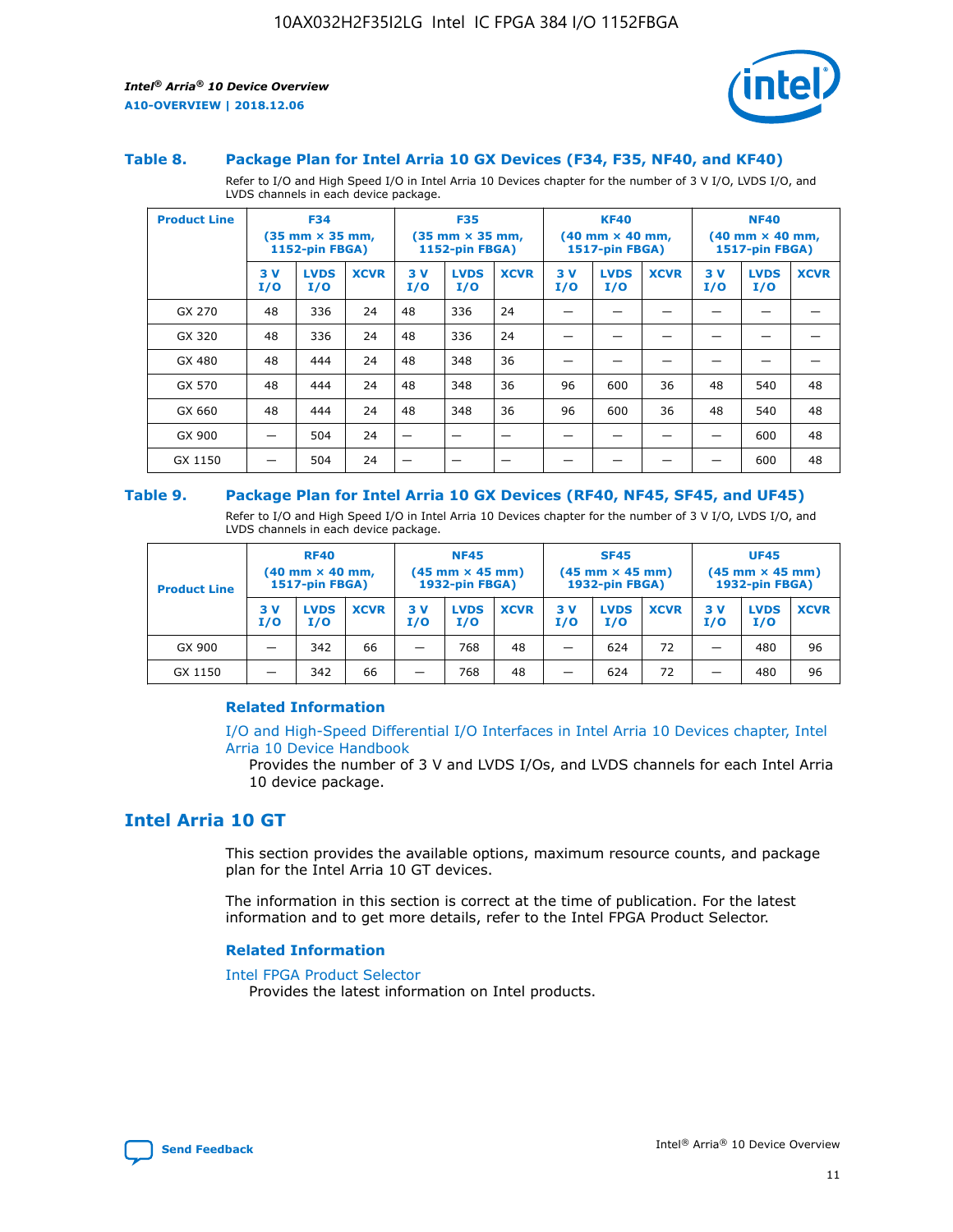

## **Available Options**

#### **Figure 2. Sample Ordering Code and Available Options for Intel Arria 10 GT Devices**

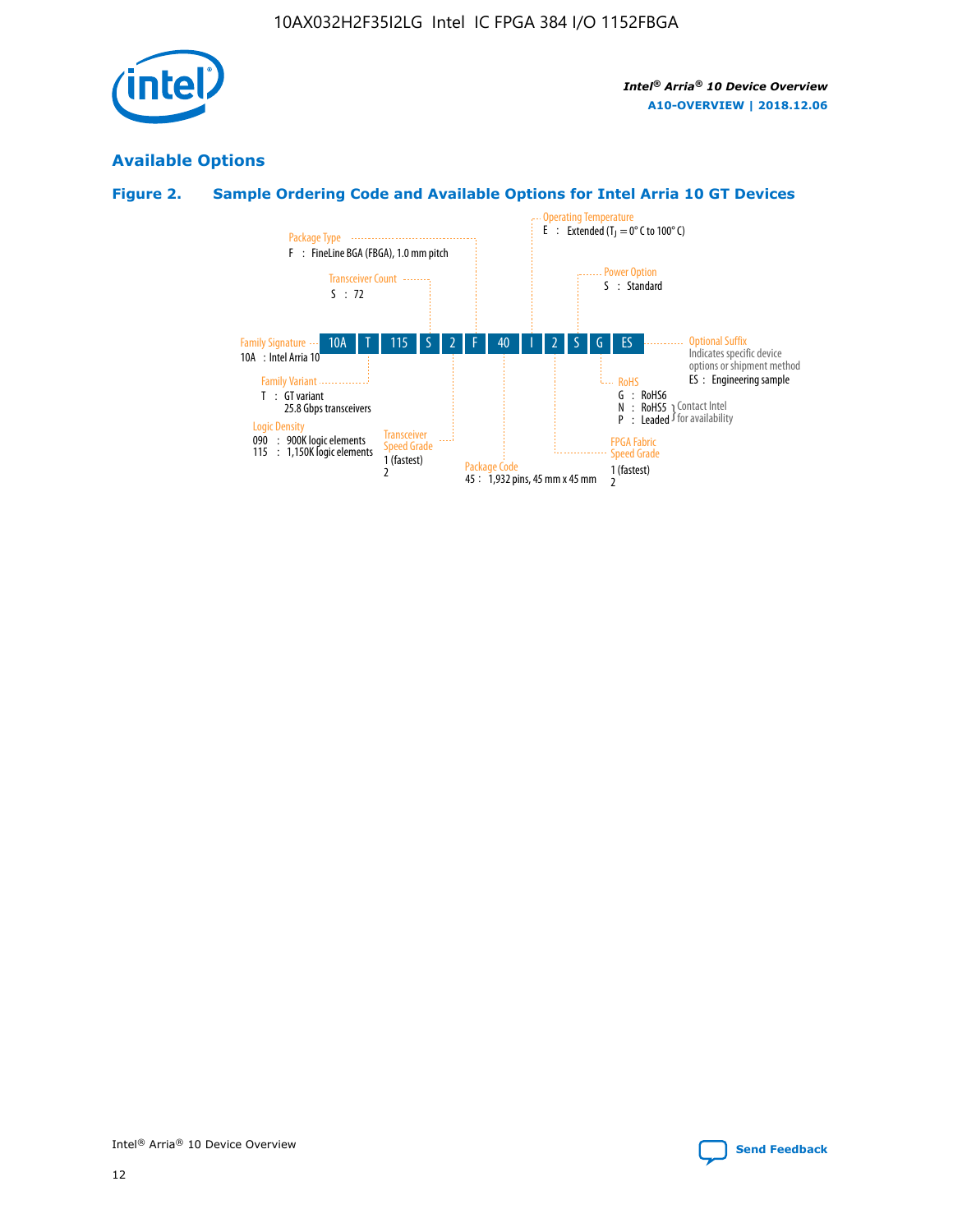

#### **Maximum Resources**

#### **Table 10. Maximum Resource Counts for Intel Arria 10 GT Devices**

| <b>Resource</b>              |                      | <b>Product Line</b> |                |  |
|------------------------------|----------------------|---------------------|----------------|--|
|                              |                      | <b>GT 900</b>       | GT 1150        |  |
| Logic Elements (LE) (K)      |                      | 900                 | 1,150          |  |
| <b>ALM</b>                   |                      | 339,620             | 427,200        |  |
| Register                     |                      | 1,358,480           | 1,708,800      |  |
| Memory (Kb)                  | M <sub>20</sub> K    | 48,460              | 54,260         |  |
|                              | <b>MLAB</b>          | 9,386               | 12,984         |  |
| Variable-precision DSP Block |                      | 1,518               | 1,518          |  |
| 18 x 19 Multiplier           |                      | 3,036               | 3,036          |  |
| <b>PLL</b>                   | Fractional Synthesis | 32                  | 32             |  |
|                              | I/O                  | 16                  | 16             |  |
| Transceiver                  | 17.4 Gbps            | 72(5)               | 72(5)          |  |
|                              | 25.8 Gbps            | 6                   | 6              |  |
| GPIO <sup>(6)</sup>          |                      | 624                 | 624            |  |
| LVDS Pair $(7)$              |                      | 312                 | 312            |  |
| PCIe Hard IP Block           |                      | $\overline{4}$      | $\overline{4}$ |  |
| Hard Memory Controller       |                      | 16                  | 16             |  |

#### **Related Information**

#### [Intel Arria 10 GT Channel Usage](https://www.intel.com/content/www/us/en/programmable/documentation/nik1398707230472.html#nik1398707008178)

Configuring GT/GX channels in Intel Arria 10 GT devices.

#### **Package Plan**

#### **Table 11. Package Plan for Intel Arria 10 GT Devices**

Refer to I/O and High Speed I/O in Intel Arria 10 Devices chapter for the number of 3 V I/O, LVDS I/O, and LVDS channels in each device package.

| <b>Product Line</b> | <b>SF45</b><br>(45 mm × 45 mm, 1932-pin FBGA) |                 |             |  |  |  |
|---------------------|-----------------------------------------------|-----------------|-------------|--|--|--|
|                     | 3 V I/O                                       | <b>LVDS I/O</b> | <b>XCVR</b> |  |  |  |
| GT 900              |                                               | 624             | 72          |  |  |  |
| GT 1150             |                                               | 624             | 72          |  |  |  |

<sup>(7)</sup> Each LVDS I/O pair can be used as differential input or output.



 $(5)$  If all 6 GT channels are in use, 12 of the GX channels are not usable.

<sup>(6)</sup> The number of GPIOs does not include transceiver I/Os. In the Intel Quartus Prime software, the number of user I/Os includes transceiver I/Os.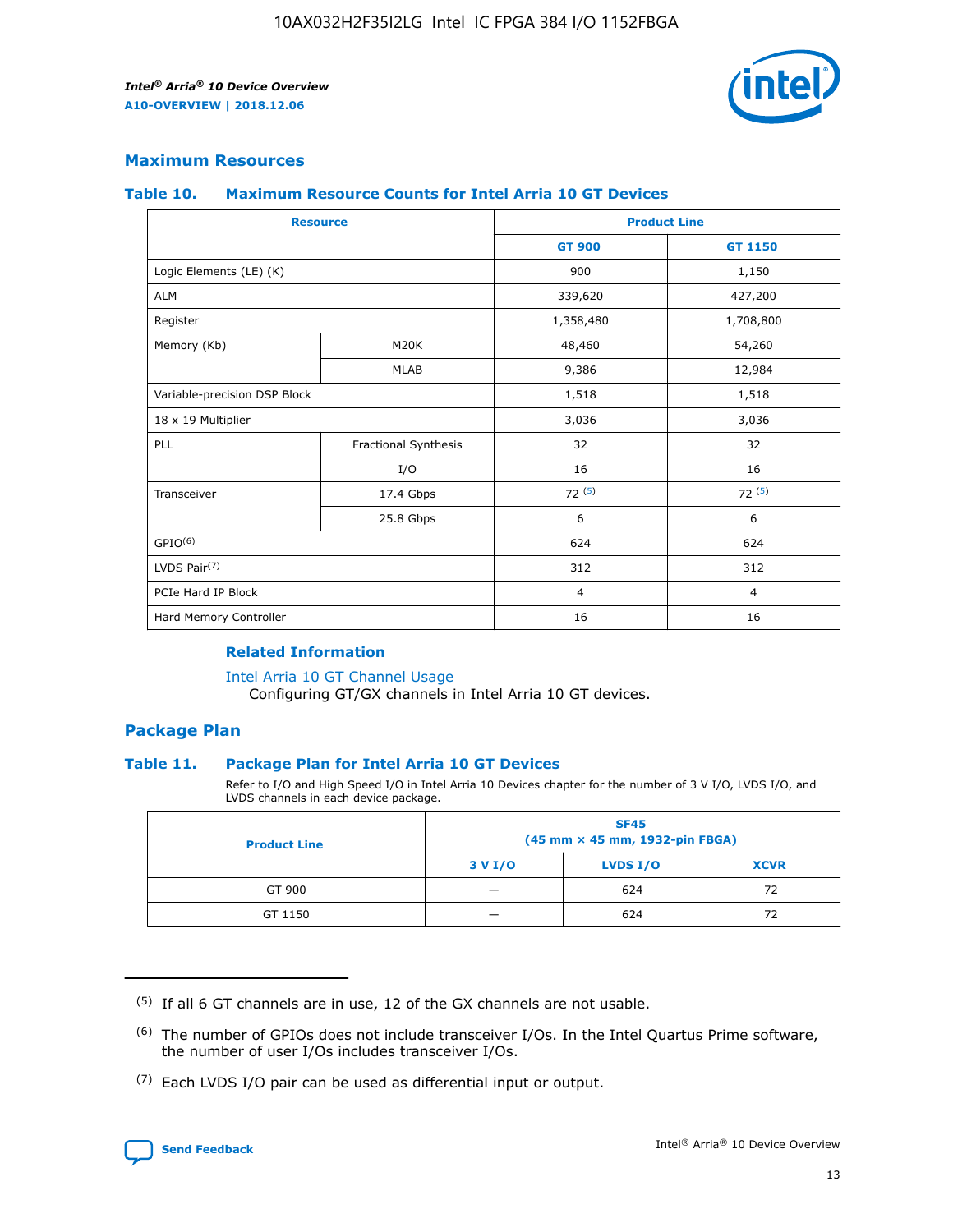

#### **Related Information**

[I/O and High-Speed Differential I/O Interfaces in Intel Arria 10 Devices chapter, Intel](https://www.intel.com/content/www/us/en/programmable/documentation/sam1403482614086.html#sam1403482030321) [Arria 10 Device Handbook](https://www.intel.com/content/www/us/en/programmable/documentation/sam1403482614086.html#sam1403482030321)

Provides the number of 3 V and LVDS I/Os, and LVDS channels for each Intel Arria 10 device package.

#### **Intel Arria 10 SX**

This section provides the available options, maximum resource counts, and package plan for the Intel Arria 10 SX devices.

The information in this section is correct at the time of publication. For the latest information and to get more details, refer to the Intel FPGA Product Selector.

#### **Related Information**

[Intel FPGA Product Selector](http://www.altera.com/products/selector/psg-selector.html) Provides the latest information on Intel products.

#### **Available Options**

#### **Figure 3. Sample Ordering Code and Available Options for Intel Arria 10 SX Devices**



#### **Related Information**

[Transceiver Performance for Intel Arria 10 GX/SX Devices](https://www.intel.com/content/www/us/en/programmable/documentation/mcn1413182292568.html#mcn1413213965502) Provides more information about the transceiver speed grade.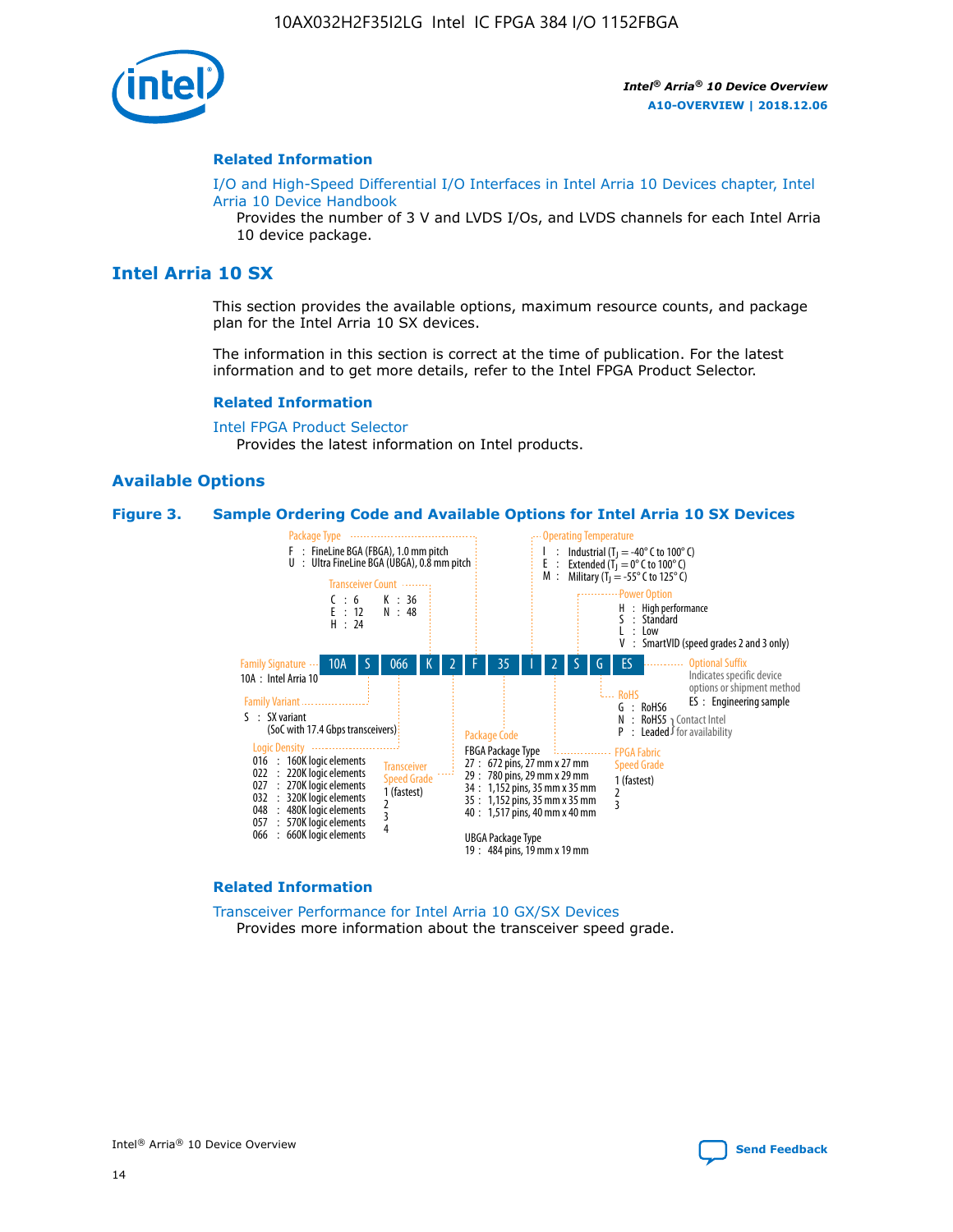

#### **Maximum Resources**

#### **Table 12. Maximum Resource Counts for Intel Arria 10 SX Devices**

| <b>Resource</b>                   |                         | <b>Product Line</b> |               |                |                |                |                |               |  |  |  |
|-----------------------------------|-------------------------|---------------------|---------------|----------------|----------------|----------------|----------------|---------------|--|--|--|
|                                   |                         | <b>SX 160</b>       | <b>SX 220</b> | <b>SX 270</b>  | <b>SX 320</b>  | <b>SX 480</b>  | <b>SX 570</b>  | <b>SX 660</b> |  |  |  |
| Logic Elements (LE) (K)           |                         | 160                 | 220           | 270            | 320            | 480            | 570            | 660           |  |  |  |
| <b>ALM</b>                        |                         | 61,510              | 80,330        | 101,620        | 119,900        | 183,590        | 217,080        | 251,680       |  |  |  |
| Register                          |                         | 246,040             | 321,320       | 406,480        | 479,600        | 734,360        | 868,320        | 1,006,720     |  |  |  |
| Memory (Kb)                       | M <sub>20</sub> K       | 8,800               | 11,740        | 15,000         | 17,820         | 28,620         | 36,000         | 42,620        |  |  |  |
|                                   | <b>MLAB</b>             | 1,050               | 1,690         | 2,452          | 2,727          | 4,164          | 5,096          | 5,788         |  |  |  |
| Variable-precision DSP Block      |                         | 156                 | 192           | 830            | 985            | 1,368          | 1,523          | 1,687         |  |  |  |
| 18 x 19 Multiplier                |                         | 312                 | 384           | 1,660          | 1,970          | 2,736          | 3,046          | 3,374         |  |  |  |
| <b>PLL</b>                        | Fractional<br>Synthesis | 6                   | 6             | 8              | 8              | 12             | 16             | 16            |  |  |  |
|                                   | I/O                     | 6                   | 6             | 8              | 8              | 12             | 16             | 16            |  |  |  |
| 17.4 Gbps Transceiver             |                         | 12                  | 12            | 24             | 24             | 36             | 48             | 48            |  |  |  |
| GPIO <sup>(8)</sup>               |                         | 288                 | 288           | 384            | 384            | 492            | 696            | 696           |  |  |  |
| LVDS Pair $(9)$                   |                         | 120                 | 120           | 168            | 168            | 174            | 324            | 324           |  |  |  |
| PCIe Hard IP Block                |                         | $\mathbf{1}$        | 1             | $\overline{2}$ | $\overline{2}$ | $\overline{2}$ | $\overline{2}$ | 2             |  |  |  |
| Hard Memory Controller            |                         | 6                   | 6             | 8              | 8              | 12             | 16             | 16            |  |  |  |
| ARM Cortex-A9 MPCore<br>Processor |                         | Yes                 | Yes           | Yes            | Yes            | Yes            | Yes            | Yes           |  |  |  |

#### **Package Plan**

#### **Table 13. Package Plan for Intel Arria 10 SX Devices (U19, F27, F29, and F34)**

Refer to I/O and High Speed I/O in Intel Arria 10 Devices chapter for the number of 3 V I/O, LVDS I/O, and LVDS channels in each device package.

| <b>Product Line</b> | U19<br>$(19 \text{ mm} \times 19 \text{ mm})$<br>484-pin UBGA) |                    | <b>F27</b><br>$(27 \text{ mm} \times 27 \text{ mm})$<br>672-pin FBGA) |           | <b>F29</b><br>$(29 \text{ mm} \times 29 \text{ mm})$<br>780-pin FBGA) |             |            | <b>F34</b><br>$(35 \text{ mm} \times 35 \text{ mm})$<br><b>1152-pin FBGA)</b> |             |           |                    |             |
|---------------------|----------------------------------------------------------------|--------------------|-----------------------------------------------------------------------|-----------|-----------------------------------------------------------------------|-------------|------------|-------------------------------------------------------------------------------|-------------|-----------|--------------------|-------------|
|                     | 3V<br>I/O                                                      | <b>LVDS</b><br>I/O | <b>XCVR</b>                                                           | 3V<br>I/O | <b>LVDS</b><br>I/O                                                    | <b>XCVR</b> | 3 V<br>I/O | <b>LVDS</b><br>I/O                                                            | <b>XCVR</b> | 3V<br>I/O | <b>LVDS</b><br>I/O | <b>XCVR</b> |
| SX 160              | 48                                                             | 144                | 6                                                                     | 48        | 192                                                                   | 12          | 48         | 240                                                                           | 12          | –         |                    |             |
| SX 220              | 48                                                             | 144                | 6                                                                     | 48        | 192                                                                   | 12          | 48         | 240                                                                           | 12          |           |                    |             |
| SX 270              |                                                                |                    |                                                                       | 48        | 192                                                                   | 12          | 48         | 312                                                                           | 12          | 48        | 336                | 24          |
| SX 320              |                                                                |                    |                                                                       | 48        | 192                                                                   | 12          | 48         | 312                                                                           | 12          | 48        | 336                | 24          |
|                     | continued                                                      |                    |                                                                       |           |                                                                       |             |            |                                                                               |             |           |                    |             |

 $(8)$  The number of GPIOs does not include transceiver I/Os. In the Intel Quartus Prime software, the number of user I/Os includes transceiver I/Os.

 $(9)$  Each LVDS I/O pair can be used as differential input or output.

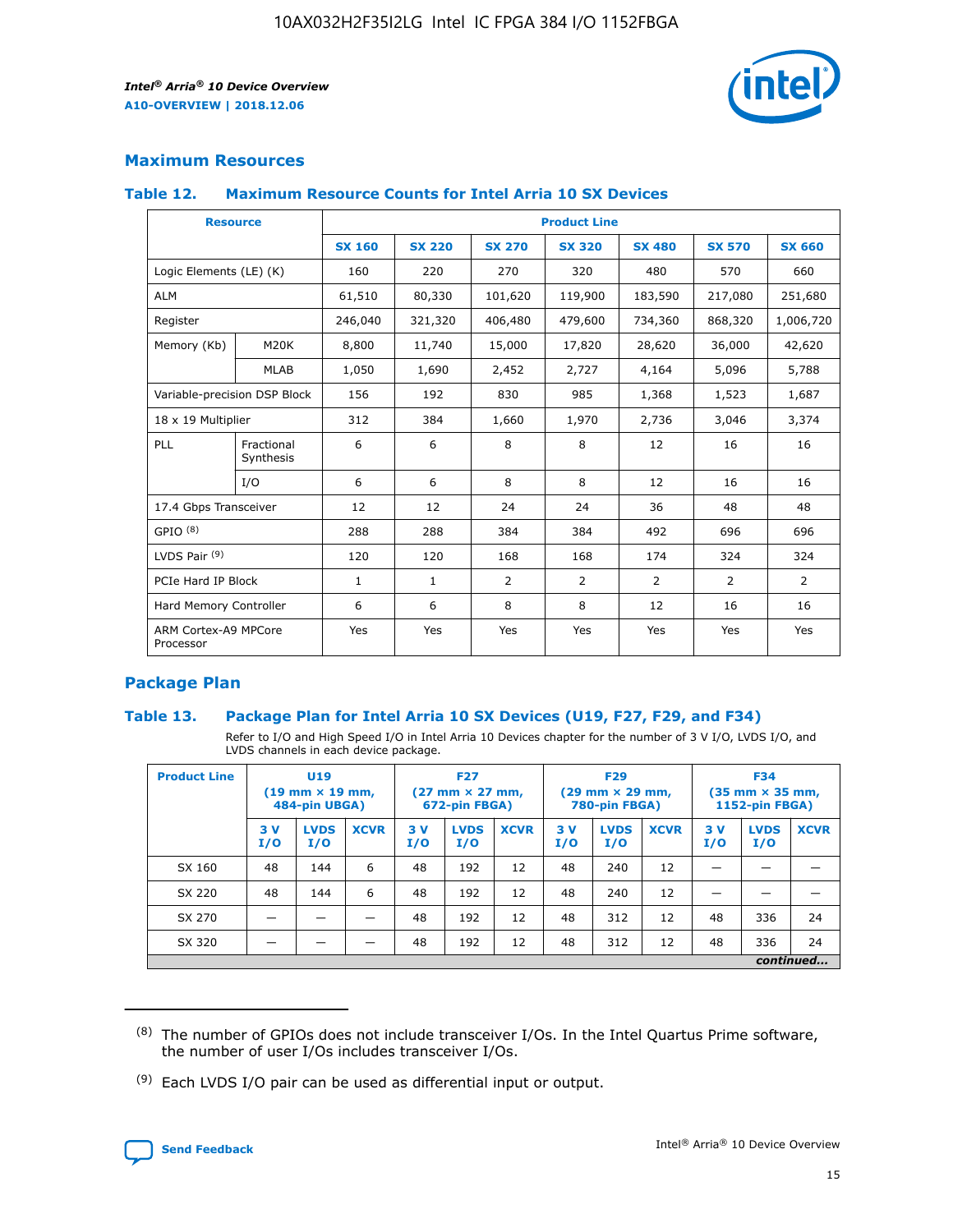

| <b>Product Line</b> | U <sub>19</sub><br>$(19 \text{ mm} \times 19 \text{ mm})$<br>484-pin UBGA) |                    | <b>F27</b><br>$(27 \text{ mm} \times 27 \text{ mm})$<br>672-pin FBGA) |           | <b>F29</b><br>$(29 \text{ mm} \times 29 \text{ mm})$<br>780-pin FBGA) |             |           | <b>F34</b><br>$(35$ mm $\times$ 35 mm,<br><b>1152-pin FBGA)</b> |             |           |                    |             |
|---------------------|----------------------------------------------------------------------------|--------------------|-----------------------------------------------------------------------|-----------|-----------------------------------------------------------------------|-------------|-----------|-----------------------------------------------------------------|-------------|-----------|--------------------|-------------|
|                     | 3V<br>I/O                                                                  | <b>LVDS</b><br>I/O | <b>XCVR</b>                                                           | 3V<br>I/O | <b>LVDS</b><br>I/O                                                    | <b>XCVR</b> | 3V<br>I/O | <b>LVDS</b><br>I/O                                              | <b>XCVR</b> | 3V<br>I/O | <b>LVDS</b><br>I/O | <b>XCVR</b> |
| SX 480              |                                                                            |                    |                                                                       |           |                                                                       |             | 48        | 312                                                             | 12          | 48        | 444                | 24          |
| SX 570              |                                                                            |                    |                                                                       |           |                                                                       |             |           |                                                                 |             | 48        | 444                | 24          |
| SX 660              |                                                                            |                    |                                                                       |           |                                                                       |             |           |                                                                 |             | 48        | 444                | 24          |

#### **Table 14. Package Plan for Intel Arria 10 SX Devices (F35, KF40, and NF40)**

Refer to I/O and High Speed I/O in Intel Arria 10 Devices chapter for the number of 3 V I/O, LVDS I/O, and LVDS channels in each device package.

| <b>Product Line</b> | <b>F35</b><br>$(35 \text{ mm} \times 35 \text{ mm})$<br><b>1152-pin FBGA)</b> |          |             |                                           | <b>KF40</b><br>(40 mm × 40 mm,<br>1517-pin FBGA) |    | <b>NF40</b><br>$(40 \text{ mm} \times 40 \text{ mm})$<br>1517-pin FBGA) |          |             |  |
|---------------------|-------------------------------------------------------------------------------|----------|-------------|-------------------------------------------|--------------------------------------------------|----|-------------------------------------------------------------------------|----------|-------------|--|
|                     | 3 V I/O                                                                       | LVDS I/O | <b>XCVR</b> | <b>LVDS I/O</b><br><b>XCVR</b><br>3 V I/O |                                                  |    | 3 V I/O                                                                 | LVDS I/O | <b>XCVR</b> |  |
| SX 270              | 48                                                                            | 336      | 24          |                                           |                                                  |    |                                                                         |          |             |  |
| SX 320              | 48                                                                            | 336      | 24          |                                           |                                                  |    |                                                                         |          |             |  |
| SX 480              | 48                                                                            | 348      | 36          |                                           |                                                  |    |                                                                         |          |             |  |
| SX 570              | 48                                                                            | 348      | 36          | 96                                        | 600                                              | 36 | 48                                                                      | 540      | 48          |  |
| SX 660              | 48                                                                            | 348      | 36          | 96                                        | 600                                              | 36 | 48                                                                      | 540      | 48          |  |

#### **Related Information**

[I/O and High-Speed Differential I/O Interfaces in Intel Arria 10 Devices chapter, Intel](https://www.intel.com/content/www/us/en/programmable/documentation/sam1403482614086.html#sam1403482030321) [Arria 10 Device Handbook](https://www.intel.com/content/www/us/en/programmable/documentation/sam1403482614086.html#sam1403482030321)

Provides the number of 3 V and LVDS I/Os, and LVDS channels for each Intel Arria 10 device package.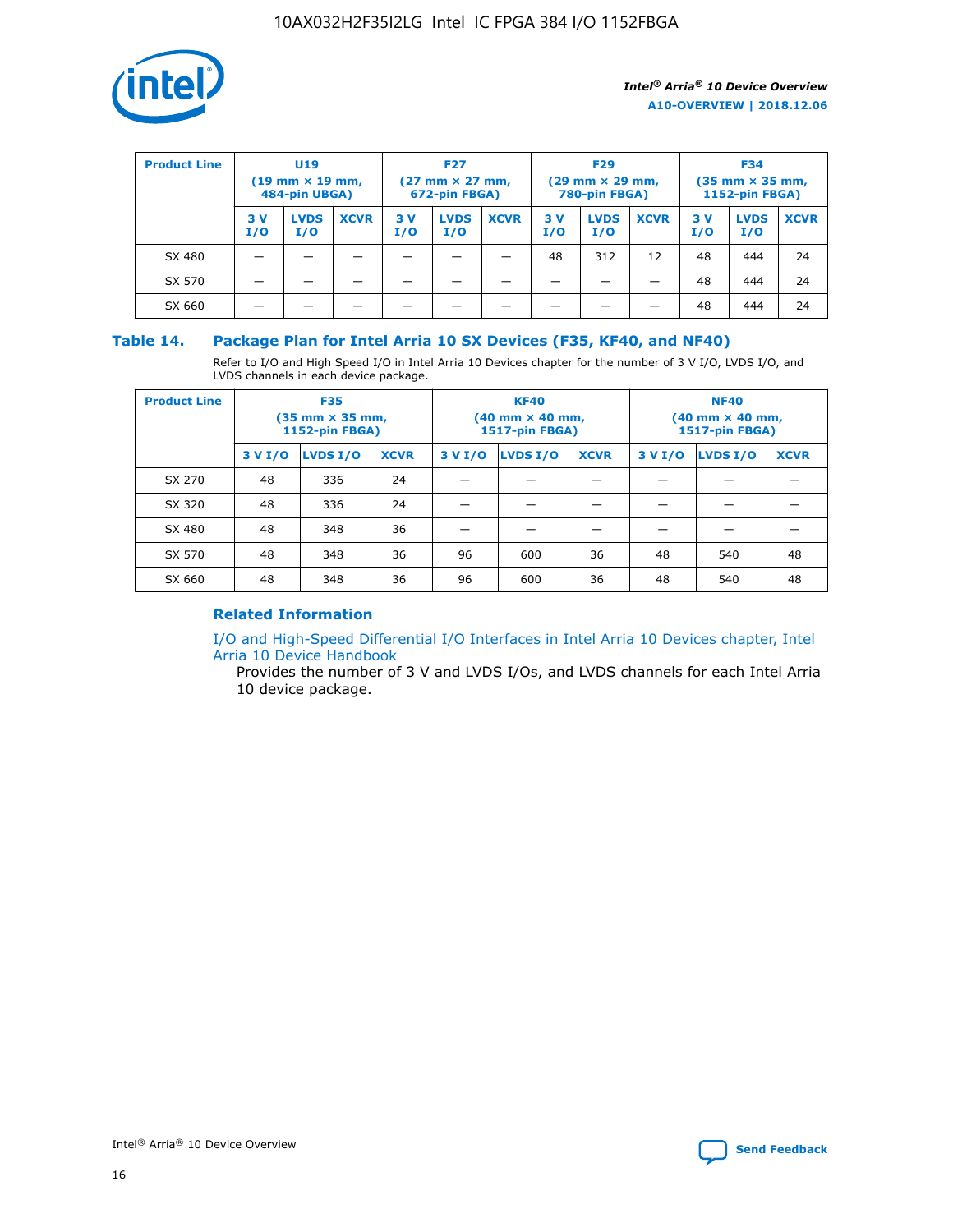

## **I/O Vertical Migration for Intel Arria 10 Devices**

#### **Figure 4. Migration Capability Across Intel Arria 10 Product Lines**

- The arrows indicate the migration paths. The devices included in each vertical migration path are shaded. Devices with fewer resources in the same path have lighter shades.
- To achieve the full I/O migration across product lines in the same migration path, restrict I/Os and transceivers usage to match the product line with the lowest I/O and transceiver counts.
- An LVDS I/O bank in the source device may be mapped to a 3 V I/O bank in the target device. To use memory interface clock frequency higher than 533 MHz, assign external memory interface pins only to banks that are LVDS I/O in both devices.
- There may be nominal 0.15 mm package height difference between some product lines in the same package type.
	- **Variant Product Line Package U19 F27 F29 F34 F35 KF40 NF40 RF40 NF45 SF45 UF45** Intel® Arria® 10 GX GX 160 GX 220 GX 270 GX 320 GX 480 GX 570 GX 660 GX 900 GX 1150 Intel Arria 10 GT GT 900 GT 1150 Intel Arria 10 SX SX 160 SX 220 SX 270 SX 320 SX 480 SX 570 SX 660
- Some migration paths are not shown in the Intel Quartus Prime software **Pin Migration View**.

*Note:* To verify the pin migration compatibility, use the **Pin Migration View** window in the Intel Quartus Prime software Pin Planner.

## **Adaptive Logic Module**

Intel Arria 10 devices use a 20 nm ALM as the basic building block of the logic fabric.

The ALM architecture is the same as the previous generation FPGAs, allowing for efficient implementation of logic functions and easy conversion of IP between the device generations.

The ALM, as shown in following figure, uses an 8-input fracturable look-up table (LUT) with four dedicated registers to help improve timing closure in register-rich designs and achieve an even higher design packing capability than the traditional two-register per LUT architecture.

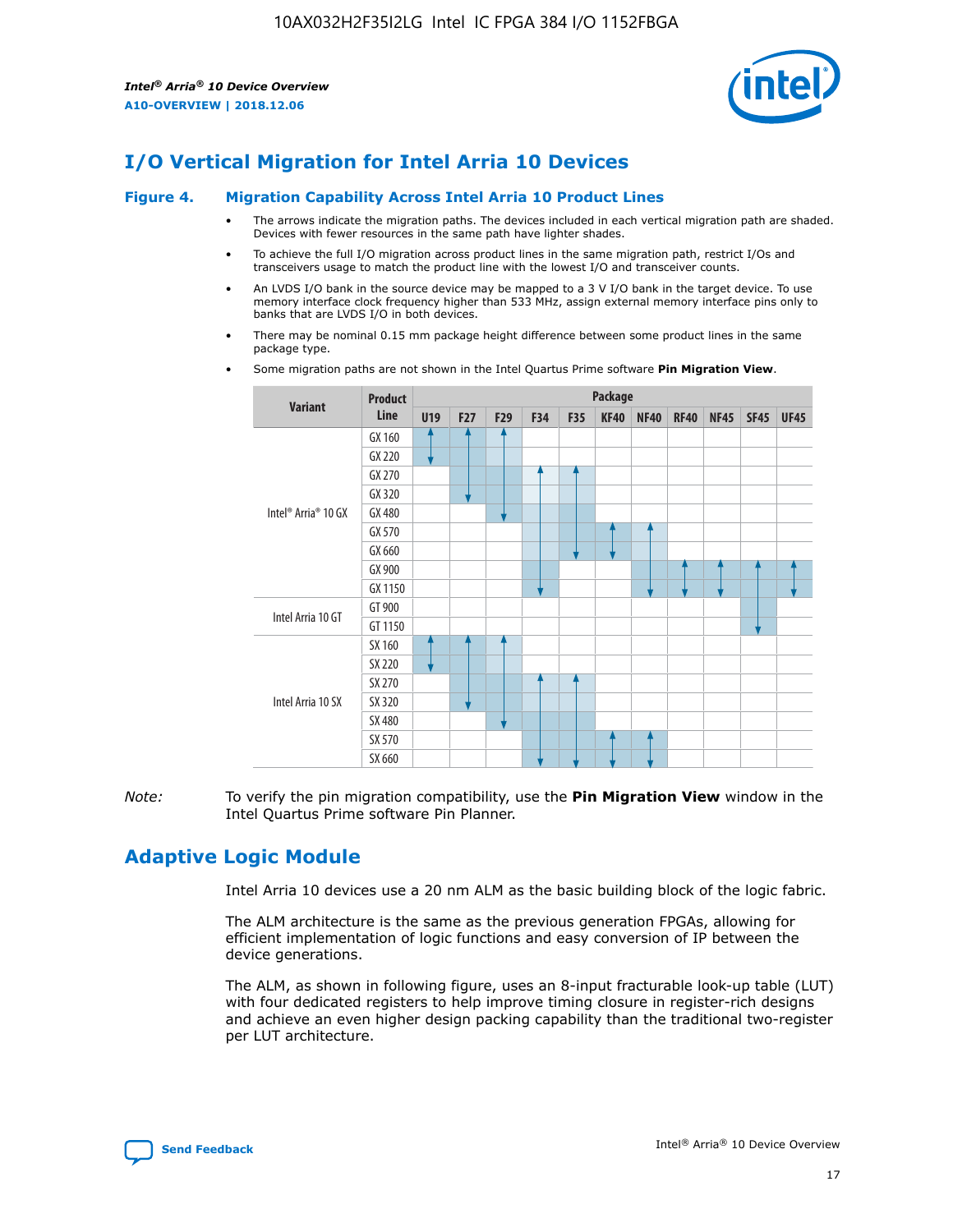

**Figure 5. ALM for Intel Arria 10 Devices**



The Intel Quartus Prime software optimizes your design according to the ALM logic structure and automatically maps legacy designs into the Intel Arria 10 ALM architecture.

## **Variable-Precision DSP Block**

The Intel Arria 10 variable precision DSP blocks support fixed-point arithmetic and floating-point arithmetic.

Features for fixed-point arithmetic:

- High-performance, power-optimized, and fully registered multiplication operations
- 18-bit and 27-bit word lengths
- Two 18 x 19 multipliers or one 27 x 27 multiplier per DSP block
- Built-in addition, subtraction, and 64-bit double accumulation register to combine multiplication results
- Cascading 19-bit or 27-bit when pre-adder is disabled and cascading 18-bit when pre-adder is used to form the tap-delay line for filtering applications
- Cascading 64-bit output bus to propagate output results from one block to the next block without external logic support
- Hard pre-adder supported in 19-bit and 27-bit modes for symmetric filters
- Internal coefficient register bank in both 18-bit and 27-bit modes for filter implementation
- 18-bit and 27-bit systolic finite impulse response (FIR) filters with distributed output adder
- Biased rounding support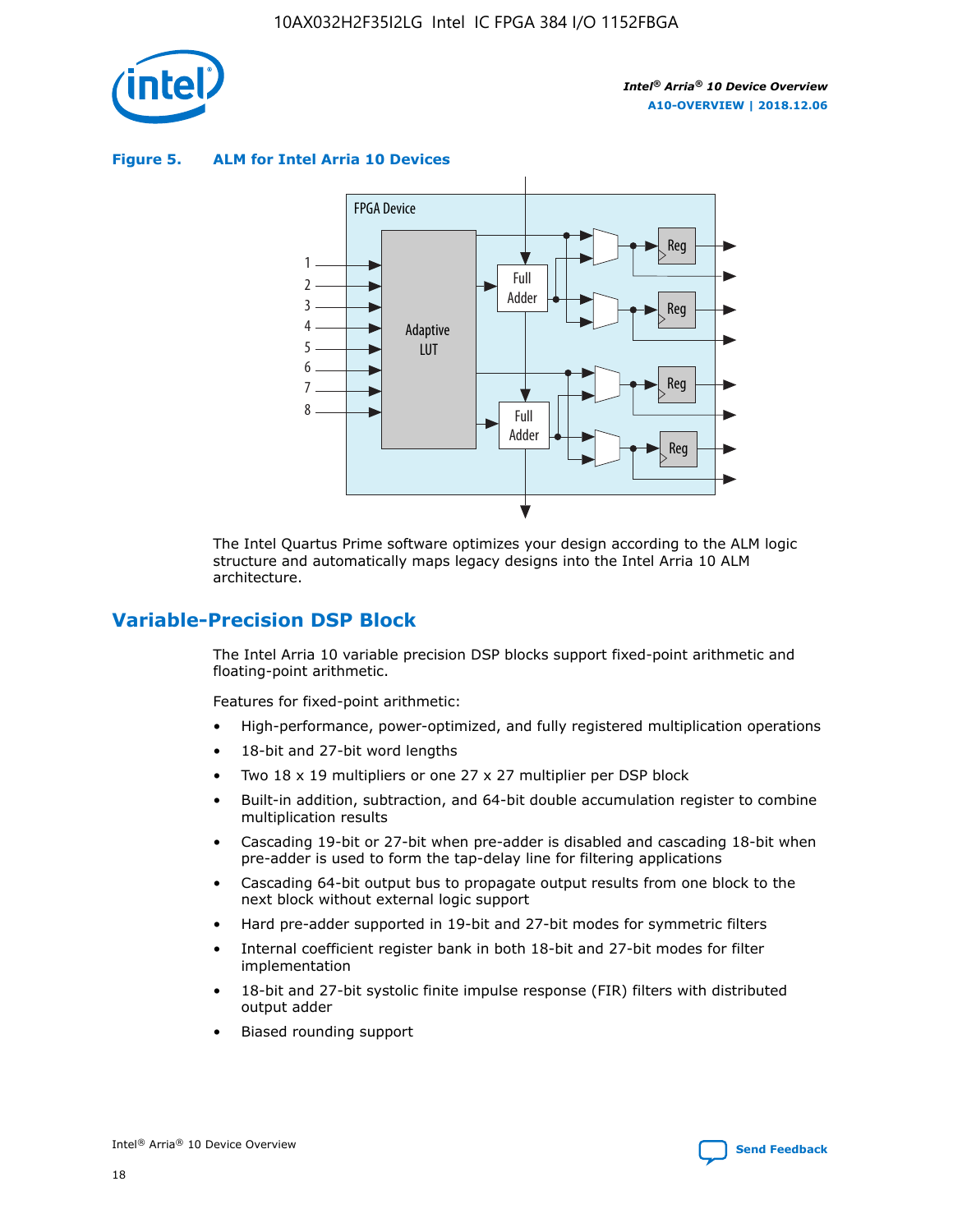

Features for floating-point arithmetic:

- A completely hardened architecture that supports multiplication, addition, subtraction, multiply-add, and multiply-subtract
- Multiplication with accumulation capability and a dynamic accumulator reset control
- Multiplication with cascade summation capability
- Multiplication with cascade subtraction capability
- Complex multiplication
- Direct vector dot product
- Systolic FIR filter

#### **Table 15. Variable-Precision DSP Block Configurations for Intel Arria 10 Devices**

| <b>Usage Example</b>                                       | <b>Multiplier Size (Bit)</b>    | <b>DSP Block Resources</b> |
|------------------------------------------------------------|---------------------------------|----------------------------|
| Medium precision fixed point                               | Two 18 x 19                     |                            |
| High precision fixed or Single precision<br>floating point | One 27 x 27                     |                            |
| Fixed point FFTs                                           | One 19 x 36 with external adder |                            |
| Very high precision fixed point                            | One 36 x 36 with external adder |                            |
| Double precision floating point                            | One 54 x 54 with external adder | 4                          |

#### **Table 16. Resources for Fixed-Point Arithmetic in Intel Arria 10 Devices**

The table lists the variable-precision DSP resources by bit precision for each Intel Arria 10 device.

| <b>Variant</b>  | <b>Product Line</b> | Variable-<br>precision<br><b>DSP Block</b> | <b>Independent Input and Output</b><br><b>Multiplications Operator</b> |                                     | 18 x 19<br><b>Multiplier</b><br><b>Adder Sum</b> | $18 \times 18$<br><b>Multiplier</b><br><b>Adder</b> |
|-----------------|---------------------|--------------------------------------------|------------------------------------------------------------------------|-------------------------------------|--------------------------------------------------|-----------------------------------------------------|
|                 |                     |                                            | 18 x 19<br><b>Multiplier</b>                                           | $27 \times 27$<br><b>Multiplier</b> | <b>Mode</b>                                      | <b>Summed with</b><br>36 bit Input                  |
| AIntel Arria 10 | GX 160              | 156                                        | 312                                                                    | 156                                 | 156                                              | 156                                                 |
| GX              | GX 220              | 192                                        | 384                                                                    | 192                                 | 192                                              | 192                                                 |
|                 | GX 270              | 830                                        | 1,660                                                                  | 830                                 | 830                                              | 830                                                 |
|                 | GX 320              | 984                                        | 1,968                                                                  | 984                                 | 984                                              | 984                                                 |
|                 | GX 480              | 1,368                                      | 2,736                                                                  | 1,368                               | 1,368                                            | 1,368                                               |
|                 | GX 570              | 1,523                                      | 3,046                                                                  | 1,523                               | 1,523                                            | 1,523                                               |
|                 | GX 660              | 1,687                                      | 3,374                                                                  | 1,687                               | 1,687                                            | 1,687                                               |
|                 | GX 900              | 1,518                                      | 3,036                                                                  | 1,518                               | 1,518                                            | 1,518                                               |
|                 | GX 1150             | 1,518                                      | 3,036                                                                  | 1,518                               | 1,518                                            | 1,518                                               |
| Intel Arria 10  | GT 900              | 1,518                                      | 3,036                                                                  | 1,518                               | 1,518                                            | 1,518                                               |
| GT              | GT 1150             | 1,518                                      | 3,036                                                                  | 1,518                               | 1,518                                            | 1,518                                               |
| Intel Arria 10  | SX 160              | 156                                        | 312                                                                    | 156                                 | 156                                              | 156                                                 |
| <b>SX</b>       | SX 220              | 192                                        | 384                                                                    | 192                                 | 192                                              | 192                                                 |
|                 | SX 270              | 830                                        | 1,660                                                                  | 830                                 | 830                                              | 830                                                 |
|                 |                     |                                            |                                                                        |                                     |                                                  | continued                                           |

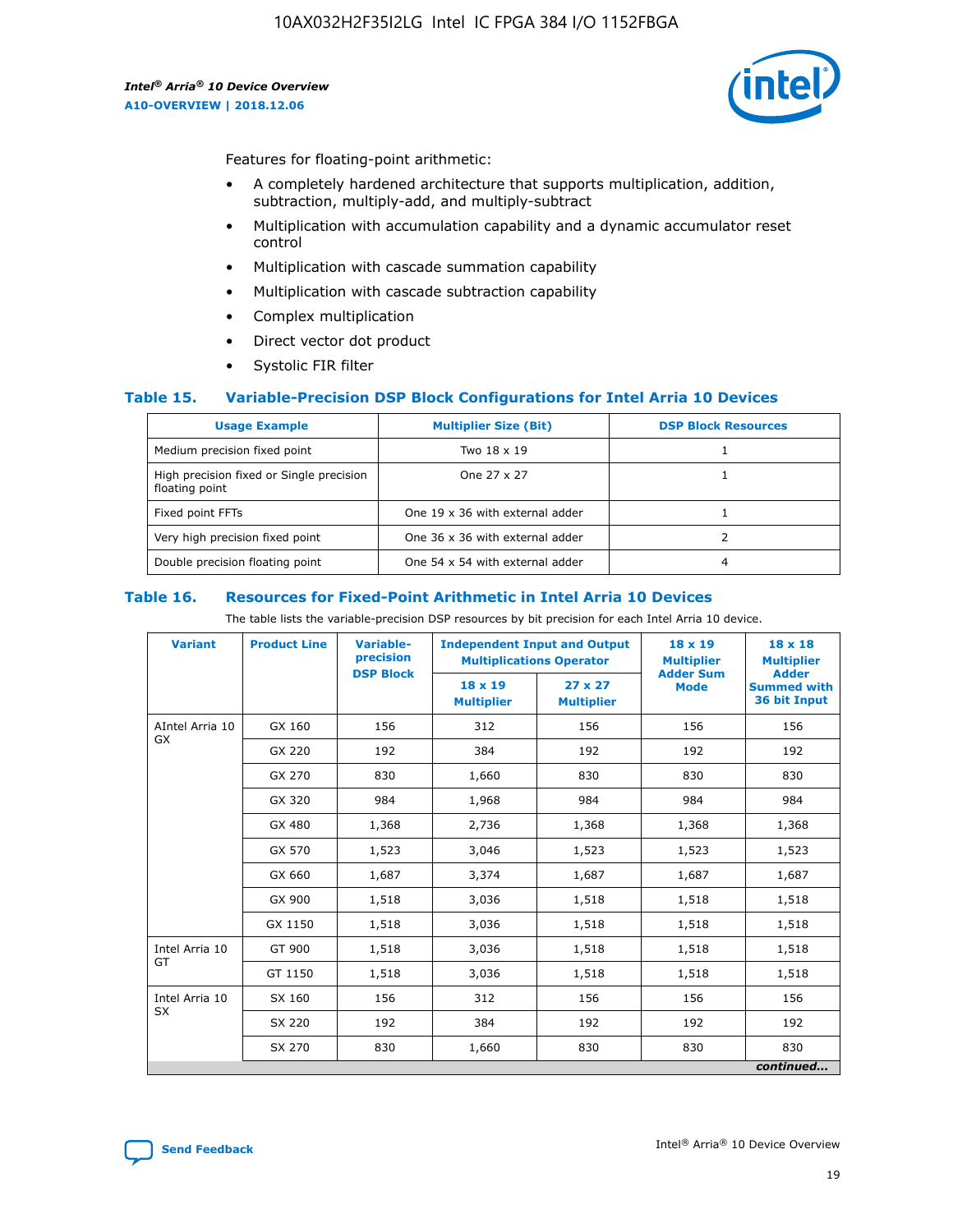

| <b>Variant</b> | <b>Product Line</b> | <b>Variable-</b><br>precision |                                     | <b>Independent Input and Output</b><br><b>Multiplications Operator</b> | $18 \times 19$<br><b>Multiplier</b> | $18 \times 18$<br><b>Multiplier</b><br><b>Adder</b> |  |
|----------------|---------------------|-------------------------------|-------------------------------------|------------------------------------------------------------------------|-------------------------------------|-----------------------------------------------------|--|
|                |                     | <b>DSP Block</b>              | $18 \times 19$<br><b>Multiplier</b> | $27 \times 27$<br><b>Multiplier</b>                                    | <b>Adder Sum</b><br><b>Mode</b>     | <b>Summed with</b><br>36 bit Input                  |  |
|                | SX 320              | 984                           | 1,968                               | 984                                                                    | 984                                 | 984                                                 |  |
|                | SX 480              | 1,368                         | 2,736                               | 1,368                                                                  | 1,368                               | 1,368                                               |  |
|                | SX 570              | 1,523                         | 3,046                               | 1,523                                                                  | 1,523                               | 1,523                                               |  |
|                | SX 660              | 1,687                         | 3,374                               | 1,687                                                                  | 1,687                               | 1,687                                               |  |

#### **Table 17. Resources for Floating-Point Arithmetic in Intel Arria 10 Devices**

The table lists the variable-precision DSP resources by bit precision for each Intel Arria 10 device.

| <b>Variant</b>              | <b>Product Line</b> | <b>Variable-</b><br>precision<br><b>DSP Block</b> | <b>Single</b><br><b>Precision</b><br><b>Floating-Point</b><br><b>Multiplication</b><br><b>Mode</b> | <b>Single-Precision</b><br><b>Floating-Point</b><br><b>Adder Mode</b> | Single-<br><b>Precision</b><br><b>Floating-Point</b><br><b>Multiply</b><br><b>Accumulate</b><br><b>Mode</b> | <b>Peak</b><br><b>Giga Floating-</b><br><b>Point</b><br><b>Operations</b><br>per Second<br>(GFLOPs) |
|-----------------------------|---------------------|---------------------------------------------------|----------------------------------------------------------------------------------------------------|-----------------------------------------------------------------------|-------------------------------------------------------------------------------------------------------------|-----------------------------------------------------------------------------------------------------|
| Intel Arria 10<br>GX        | GX 160              | 156                                               | 156                                                                                                | 156                                                                   | 156                                                                                                         | 140                                                                                                 |
|                             | GX 220              | 192                                               | 192                                                                                                | 192                                                                   | 192                                                                                                         | 173                                                                                                 |
|                             | GX 270              | 830                                               | 830                                                                                                | 830                                                                   | 830                                                                                                         | 747                                                                                                 |
|                             | GX 320              | 984                                               | 984                                                                                                | 984                                                                   | 984                                                                                                         | 886                                                                                                 |
|                             | GX 480              | 1,369                                             | 1,368                                                                                              | 1,368                                                                 | 1,368                                                                                                       | 1,231                                                                                               |
|                             | GX 570              | 1,523                                             | 1,523                                                                                              | 1,523                                                                 | 1,523                                                                                                       | 1,371                                                                                               |
|                             | GX 660              | 1,687                                             | 1,687                                                                                              | 1,687                                                                 | 1,687                                                                                                       | 1,518                                                                                               |
|                             | GX 900              | 1,518                                             | 1,518                                                                                              | 1,518                                                                 | 1,518                                                                                                       | 1,366                                                                                               |
|                             | GX 1150             | 1,518                                             | 1,518                                                                                              | 1,518                                                                 | 1,518                                                                                                       | 1,366                                                                                               |
| Intel Arria 10              | GT 900              | 1,518                                             | 1,518                                                                                              | 1,518                                                                 | 1,518                                                                                                       | 1,366                                                                                               |
| GT                          | GT 1150             | 1,518                                             | 1,518                                                                                              | 1,518                                                                 | 1,518                                                                                                       | 1,366                                                                                               |
| Intel Arria 10<br><b>SX</b> | SX 160              | 156                                               | 156                                                                                                | 156                                                                   | 156                                                                                                         | 140                                                                                                 |
|                             | SX 220              | 192                                               | 192                                                                                                | 192                                                                   | 192                                                                                                         | 173                                                                                                 |
|                             | SX 270              | 830                                               | 830                                                                                                | 830                                                                   | 830                                                                                                         | 747                                                                                                 |
|                             | SX 320              | 984                                               | 984                                                                                                | 984                                                                   | 984                                                                                                         | 886                                                                                                 |
|                             | SX 480              | 1,369                                             | 1,368                                                                                              | 1,368                                                                 | 1,368                                                                                                       | 1,231                                                                                               |
|                             | SX 570              | 1,523                                             | 1,523                                                                                              | 1,523                                                                 | 1,523                                                                                                       | 1,371                                                                                               |
|                             | SX 660              | 1,687                                             | 1,687                                                                                              | 1,687                                                                 | 1,687                                                                                                       | 1,518                                                                                               |

## **Embedded Memory Blocks**

The embedded memory blocks in the devices are flexible and designed to provide an optimal amount of small- and large-sized memory arrays to fit your design requirements.

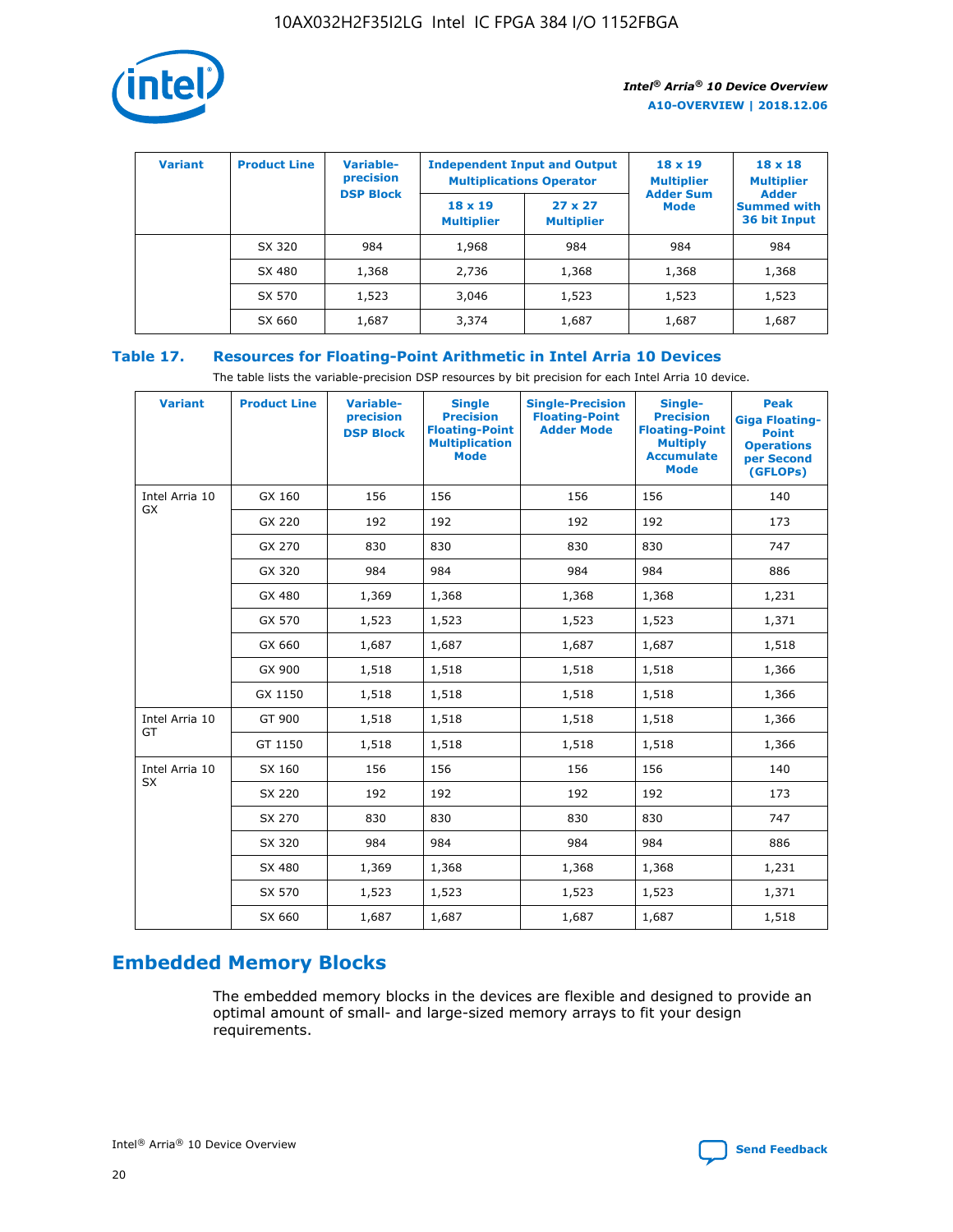

## **Types of Embedded Memory**

The Intel Arria 10 devices contain two types of memory blocks:

- 20 Kb M20K blocks—blocks of dedicated memory resources. The M20K blocks are ideal for larger memory arrays while still providing a large number of independent ports.
- 640 bit memory logic array blocks (MLABs)—enhanced memory blocks that are configured from dual-purpose logic array blocks (LABs). The MLABs are ideal for wide and shallow memory arrays. The MLABs are optimized for implementation of shift registers for digital signal processing (DSP) applications, wide and shallow FIFO buffers, and filter delay lines. Each MLAB is made up of ten adaptive logic modules (ALMs). In the Intel Arria 10 devices, you can configure these ALMs as ten 32 x 2 blocks, giving you one 32 x 20 simple dual-port SRAM block per MLAB.

## **Embedded Memory Capacity in Intel Arria 10 Devices**

|                   | <b>Product</b> |              | <b>M20K</b>         | <b>MLAB</b>  |                     | <b>Total RAM Bit</b> |
|-------------------|----------------|--------------|---------------------|--------------|---------------------|----------------------|
| <b>Variant</b>    | Line           | <b>Block</b> | <b>RAM Bit (Kb)</b> | <b>Block</b> | <b>RAM Bit (Kb)</b> | (Kb)                 |
| Intel Arria 10 GX | GX 160         | 440          | 8,800               | 1,680        | 1,050               | 9,850                |
|                   | GX 220         | 587          | 11,740              | 2,703        | 1,690               | 13,430               |
|                   | GX 270         | 750          | 15,000              | 3,922        | 2,452               | 17,452               |
|                   | GX 320         | 891          | 17,820              | 4,363        | 2,727               | 20,547               |
|                   | GX 480         | 1,431        | 28,620              | 6,662        | 4,164               | 32,784               |
|                   | GX 570         | 1,800        | 36,000              | 8,153        | 5,096               | 41,096               |
|                   | GX 660         | 2,131        | 42,620              | 9,260        | 5,788               | 48,408               |
|                   | GX 900         | 2,423        | 48,460              | 15,017       | 9,386               | 57,846               |
|                   | GX 1150        | 2,713        | 54,260              | 20,774       | 12,984              | 67,244               |
| Intel Arria 10 GT | GT 900         | 2,423        | 48,460              | 15,017       | 9,386               | 57,846               |
|                   | GT 1150        | 2,713        | 54,260              | 20,774       | 12,984              | 67,244               |
| Intel Arria 10 SX | SX 160         | 440          | 8,800               | 1,680        | 1,050               | 9,850                |
|                   | SX 220         | 587          | 11,740              | 2,703        | 1,690               | 13,430               |
|                   | SX 270         | 750          | 15,000              | 3,922        | 2,452               | 17,452               |
|                   | SX 320         | 891          | 17,820              | 4,363        | 2,727               | 20,547               |
|                   | SX 480         | 1,431        | 28,620              | 6,662        | 4,164               | 32,784               |
|                   | SX 570         | 1,800        | 36,000              | 8,153        | 5,096               | 41,096               |
|                   | SX 660         | 2,131        | 42,620              | 9,260        | 5,788               | 48,408               |

#### **Table 18. Embedded Memory Capacity and Distribution in Intel Arria 10 Devices**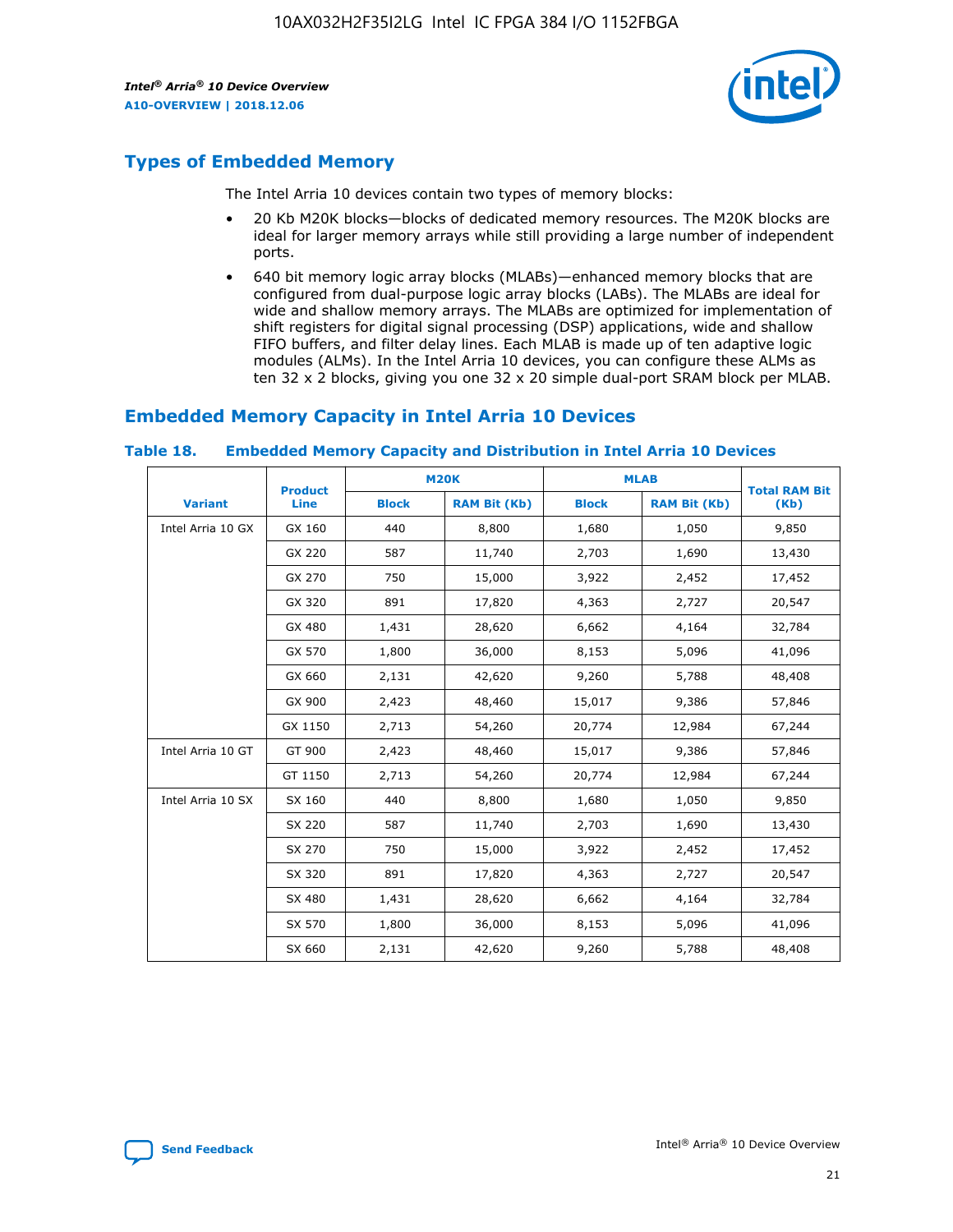

## **Embedded Memory Configurations for Single-port Mode**

#### **Table 19. Single-port Embedded Memory Configurations for Intel Arria 10 Devices**

This table lists the maximum configurations supported for single-port RAM and ROM modes.

| <b>Memory Block</b> | Depth (bits) | <b>Programmable Width</b> |
|---------------------|--------------|---------------------------|
| MLAB                | 32           | x16, x18, or x20          |
|                     | 64(10)       | x8, x9, x10               |
| M20K                | 512          | x40, x32                  |
|                     | 1K           | x20, x16                  |
|                     | 2K           | x10, x8                   |
|                     | 4K           | x5, x4                    |
|                     | 8K           | x2                        |
|                     | 16K          | x1                        |

## **Clock Networks and PLL Clock Sources**

The clock network architecture is based on Intel's global, regional, and peripheral clock structure. This clock structure is supported by dedicated clock input pins, fractional clock synthesis PLLs, and integer I/O PLLs.

#### **Clock Networks**

The Intel Arria 10 core clock networks are capable of up to 800 MHz fabric operation across the full industrial temperature range. For the external memory interface, the clock network supports the hard memory controller with speeds up to 2,400 Mbps in a quarter-rate transfer.

To reduce power consumption, the Intel Quartus Prime software identifies all unused sections of the clock network and powers them down.

#### **Fractional Synthesis and I/O PLLs**

Intel Arria 10 devices contain up to 32 fractional synthesis PLLs and up to 16 I/O PLLs that are available for both specific and general purpose uses in the core:

- Fractional synthesis PLLs—located in the column adjacent to the transceiver blocks
- I/O PLLs—located in each bank of the 48 I/Os

#### **Fractional Synthesis PLLs**

You can use the fractional synthesis PLLs to:

- Reduce the number of oscillators that are required on your board
- Reduce the number of clock pins that are used in the device by synthesizing multiple clock frequencies from a single reference clock source

<sup>(10)</sup> Supported through software emulation and consumes additional MLAB blocks.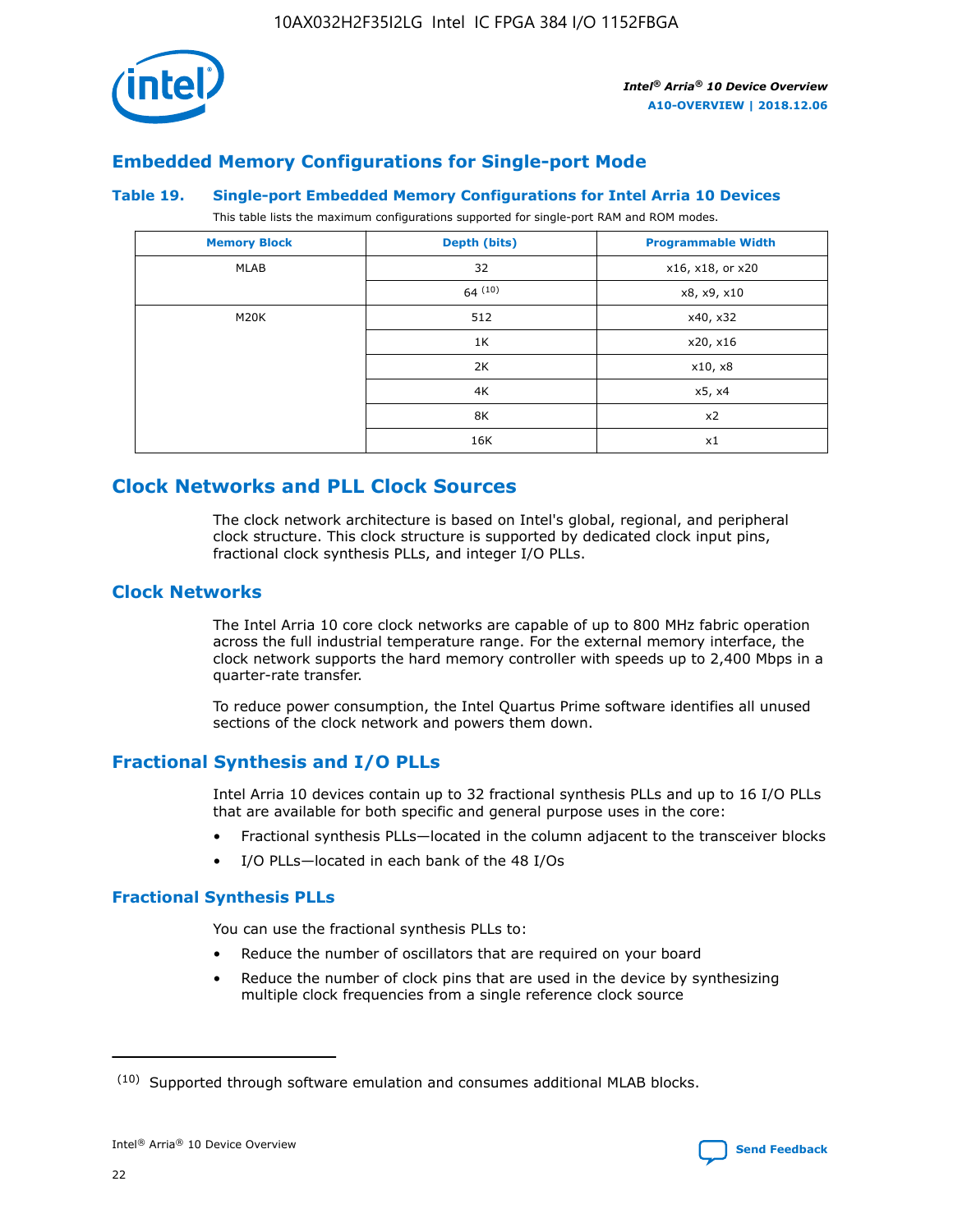

The fractional synthesis PLLs support the following features:

- Reference clock frequency synthesis for transceiver CMU and Advanced Transmit (ATX) PLLs
- Clock network delay compensation
- Zero-delay buffering
- Direct transmit clocking for transceivers
- Independently configurable into two modes:
	- Conventional integer mode equivalent to the general purpose PLL
	- Enhanced fractional mode with third order delta-sigma modulation
- PLL cascading

#### **I/O PLLs**

The integer mode I/O PLLs are located in each bank of 48 I/Os. You can use the I/O PLLs to simplify the design of external memory and high-speed LVDS interfaces.

In each I/O bank, the I/O PLLs are adjacent to the hard memory controllers and LVDS SERDES. Because these PLLs are tightly coupled with the I/Os that need to use them, it makes it easier to close timing.

You can use the I/O PLLs for general purpose applications in the core such as clock network delay compensation and zero-delay buffering.

Intel Arria 10 devices support PLL-to-PLL cascading.

## **FPGA General Purpose I/O**

Intel Arria 10 devices offer highly configurable GPIOs. Each I/O bank contains 48 general purpose I/Os and a high-efficiency hard memory controller.

The following list describes the features of the GPIOs:

- Consist of 3 V I/Os for high-voltage application and LVDS I/Os for differential signaling
	- Up to two 3 V I/O banks, available in some devices, that support up to 3 V I/O standards
	- LVDS I/O banks that support up to 1.8 V I/O standards
- Support a wide range of single-ended and differential I/O interfaces
- LVDS speeds up to 1.6 Gbps
- Each LVDS pair of pins has differential input and output buffers, allowing you to configure the LVDS direction for each pair.
- Programmable bus hold and weak pull-up
- Programmable differential output voltage  $(V_{OD})$  and programmable pre-emphasis

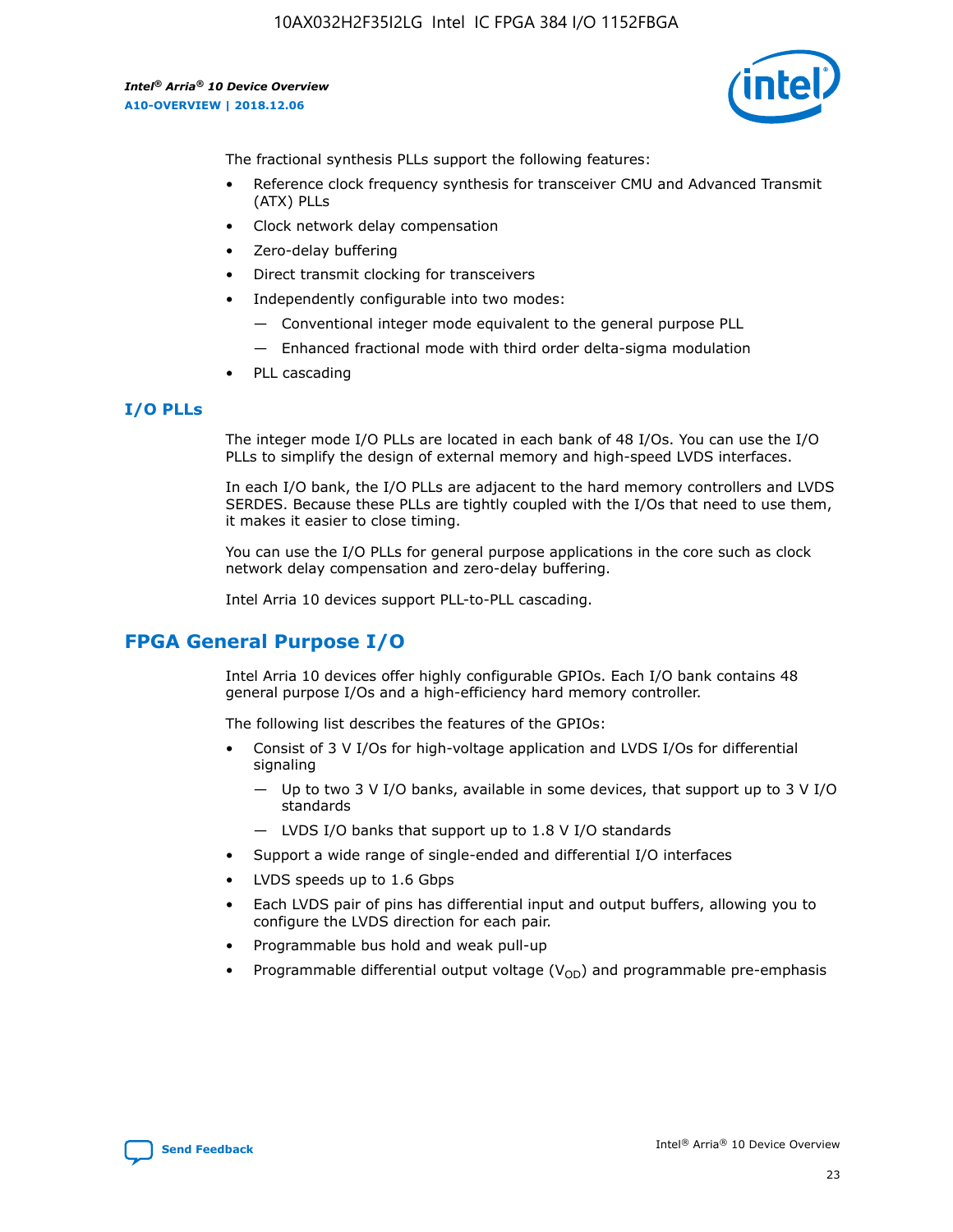

- Series (R<sub>S</sub>) and parallel (R<sub>T</sub>) on-chip termination (OCT) for all I/O banks with OCT calibration to limit the termination impedance variation
- On-chip dynamic termination that has the ability to swap between series and parallel termination, depending on whether there is read or write on a common bus for signal integrity
- Easy timing closure support using the hard read FIFO in the input register path, and delay-locked loop (DLL) delay chain with fine and coarse architecture

## **External Memory Interface**

Intel Arria 10 devices offer massive external memory bandwidth, with up to seven 32 bit DDR4 memory interfaces running at up to 2,400 Mbps. This bandwidth provides additional ease of design, lower power, and resource efficiencies of hardened highperformance memory controllers.

The memory interface within Intel Arria 10 FPGAs and SoCs delivers the highest performance and ease of use. You can configure up to a maximum width of 144 bits when using the hard or soft memory controllers. If required, you can bypass the hard memory controller and use a soft controller implemented in the user logic.

Each I/O contains a hardened DDR read/write path (PHY) capable of performing key memory interface functionality such as read/write leveling, FIFO buffering to lower latency and improve margin, timing calibration, and on-chip termination.

The timing calibration is aided by the inclusion of hard microcontrollers based on Intel's Nios® II technology, specifically tailored to control the calibration of multiple memory interfaces. This calibration allows the Intel Arria 10 device to compensate for any changes in process, voltage, or temperature either within the Intel Arria 10 device itself, or within the external memory device. The advanced calibration algorithms ensure maximum bandwidth and robust timing margin across all operating conditions.

In addition to parallel memory interfaces, Intel Arria 10 devices support serial memory technologies such as the Hybrid Memory Cube (HMC). The HMC is supported by the Intel Arria 10 high-speed serial transceivers which connect up to four HMC links, with each link running at data rates up to 15 Gbps.

#### **Related Information**

#### [External Memory Interface Spec Estimator](http://www.altera.com/technology/memory/estimator/mem-emif-index.html)

Provides a parametric tool that allows you to find and compare the performance of the supported external memory interfaces in IntelFPGAs.

## **Memory Standards Supported by Intel Arria 10 Devices**

The I/Os are designed to provide high performance support for existing and emerging external memory standards.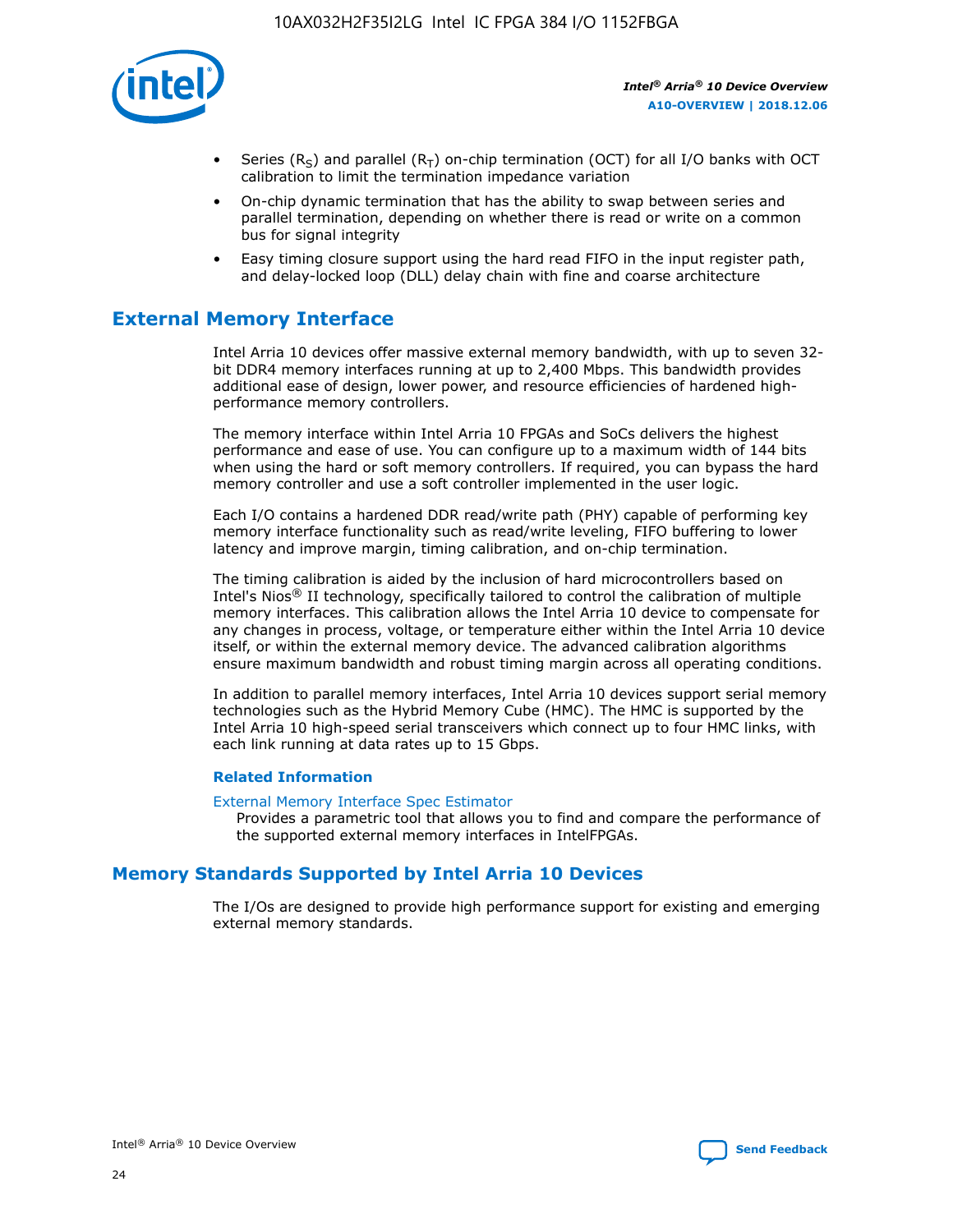

#### **Table 20. Memory Standards Supported by the Hard Memory Controller**

This table lists the overall capability of the hard memory controller. For specific details, refer to the External Memory Interface Spec Estimator and Intel Arria 10 Device Datasheet.

| <b>Memory Standard</b> | <b>Rate Support</b> | <b>Ping Pong PHY Support</b> | <b>Maximum Frequency</b><br>(MHz) |
|------------------------|---------------------|------------------------------|-----------------------------------|
| <b>DDR4 SDRAM</b>      | Quarter rate        | Yes                          | 1,067                             |
|                        |                     |                              | 1,200                             |
| <b>DDR3 SDRAM</b>      | Half rate           | Yes                          | 533                               |
|                        |                     |                              | 667                               |
|                        | Quarter rate        | Yes                          | 1,067                             |
|                        |                     |                              | 1,067                             |
| <b>DDR3L SDRAM</b>     | Half rate           | Yes                          | 533                               |
|                        |                     |                              | 667                               |
|                        | Quarter rate        | Yes                          | 933                               |
|                        |                     |                              | 933                               |
| LPDDR3 SDRAM           | Half rate           |                              | 533                               |
|                        | Quarter rate        |                              | 800                               |

#### **Table 21. Memory Standards Supported by the Soft Memory Controller**

| <b>Memory Standard</b>      | <b>Rate Support</b> | <b>Maximum Frequency</b><br>(MHz) |
|-----------------------------|---------------------|-----------------------------------|
| <b>RLDRAM 3 (11)</b>        | Quarter rate        | 1,200                             |
| ODR IV SRAM <sup>(11)</sup> | Quarter rate        | 1,067                             |
| <b>ODR II SRAM</b>          | Full rate           | 333                               |
|                             | Half rate           | 633                               |
| <b>ODR II+ SRAM</b>         | Full rate           | 333                               |
|                             | Half rate           | 633                               |
| <b>ODR II+ Xtreme SRAM</b>  | Full rate           | 333                               |
|                             | Half rate           | 633                               |

#### **Table 22. Memory Standards Supported by the HPS Hard Memory Controller**

The hard processor system (HPS) is available in Intel Arria 10 SoC devices only.

| <b>Memory Standard</b> | <b>Rate Support</b> | <b>Maximum Frequency</b><br>(MHz) |
|------------------------|---------------------|-----------------------------------|
| <b>DDR4 SDRAM</b>      | Half rate           | 1,200                             |
| <b>DDR3 SDRAM</b>      | Half rate           | 1,067                             |
| <b>DDR3L SDRAM</b>     | Half rate           | 933                               |

<sup>(11)</sup> Intel Arria 10 devices support this external memory interface using hard PHY with soft memory controller.

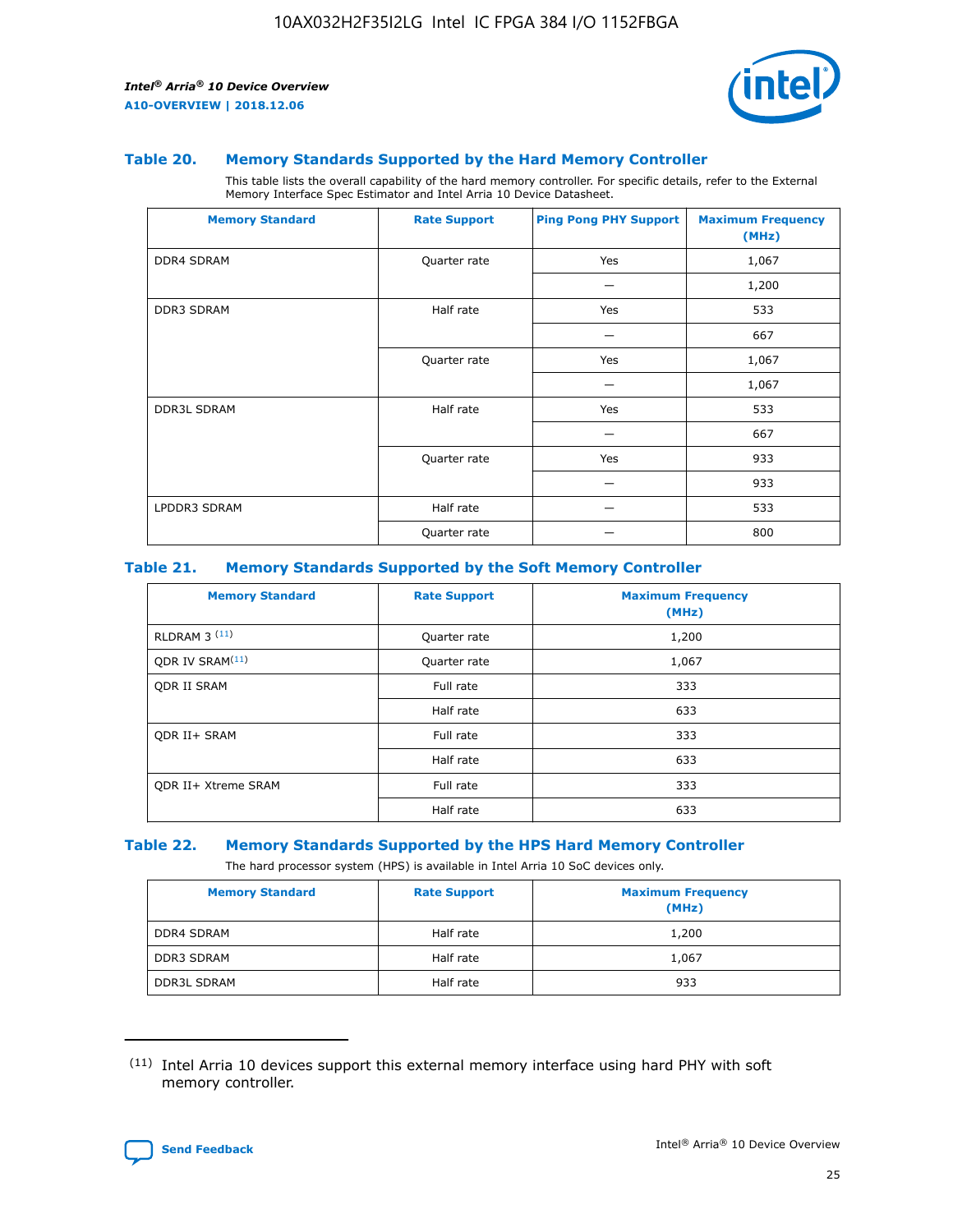

#### **Related Information**

#### [Intel Arria 10 Device Datasheet](https://www.intel.com/content/www/us/en/programmable/documentation/mcn1413182292568.html#mcn1413182153340)

Lists the memory interface performance according to memory interface standards, rank or chip select configurations, and Intel Arria 10 device speed grades.

## **PCIe Gen1, Gen2, and Gen3 Hard IP**

Intel Arria 10 devices contain PCIe hard IP that is designed for performance and ease-of-use:

- Includes all layers of the PCIe stack—transaction, data link and physical layers.
- Supports PCIe Gen3, Gen2, and Gen1 Endpoint and Root Port in x1, x2, x4, or x8 lane configuration.
- Operates independently from the core logic—optional configuration via protocol (CvP) allows the PCIe link to power up and complete link training in less than 100 ms while the Intel Arria 10 device completes loading the programming file for the rest of the FPGA.
- Provides added functionality that makes it easier to support emerging features such as Single Root I/O Virtualization (SR-IOV) and optional protocol extensions.
- Provides improved end-to-end datapath protection using ECC.
- Supports FPGA configuration via protocol (CvP) using PCIe at Gen3, Gen2, or Gen1 speed.

#### **Related Information**

PCS Features on page 30

## **Enhanced PCS Hard IP for Interlaken and 10 Gbps Ethernet**

## **Interlaken Support**

The Intel Arria 10 enhanced PCS hard IP provides integrated Interlaken PCS supporting rates up to 25.8 Gbps per lane.

The Interlaken PCS is based on the proven functionality of the PCS developed for Intel's previous generation FPGAs, which demonstrated interoperability with Interlaken ASSP vendors and third-party IP suppliers. The Interlaken PCS is present in every transceiver channel in Intel Arria 10 devices.

#### **Related Information**

PCS Features on page 30

#### **10 Gbps Ethernet Support**

The Intel Arria 10 enhanced PCS hard IP supports 10GBASE-R PCS compliant with IEEE 802.3 10 Gbps Ethernet (10GbE). The integrated hard IP support for 10GbE and the 10 Gbps transceivers save external PHY cost, board space, and system power.

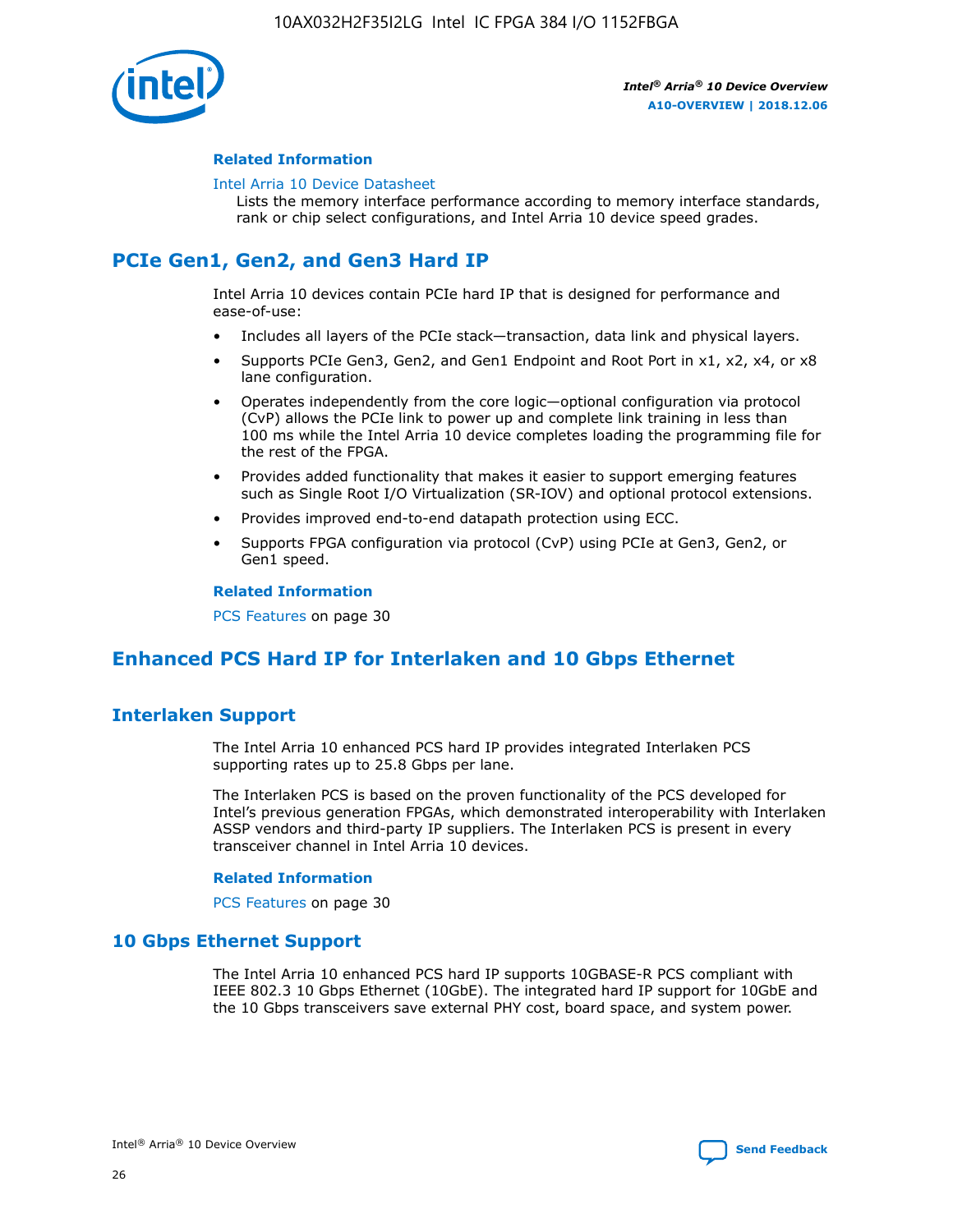

The scalable hard IP supports multiple independent 10GbE ports while using a single PLL for all the 10GBASE-R PCS instantiations, which saves on core logic resources and clock networks:

- Simplifies multiport 10GbE systems compared to XAUI interfaces that require an external XAUI-to-10G PHY.
- Incorporates Electronic Dispersion Compensation (EDC), which enables direct connection to standard 10 Gbps XFP and SFP+ pluggable optical modules.
- Supports backplane Ethernet applications and includes a hard 10GBASE-KR Forward Error Correction (FEC) circuit that you can use for 10 Gbps and 40 Gbps applications.

The 10 Gbps Ethernet PCS hard IP and 10GBASE-KR FEC are present in every transceiver channel.

#### **Related Information**

PCS Features on page 30

## **Low Power Serial Transceivers**

Intel Arria 10 FPGAs and SoCs include lowest power transceivers that deliver high bandwidth, throughput and low latency.

Intel Arria 10 devices deliver the industry's lowest power consumption per transceiver channel:

- 12.5 Gbps transceivers at as low as 242 mW
- 10 Gbps transceivers at as low as 168 mW
- 6 Gbps transceivers at as low as 117 mW

Intel Arria 10 transceivers support various data rates according to application:

- Chip-to-chip and chip-to-module applications—from 1 Gbps up to 25.8 Gbps
- Long reach and backplane applications—from 1 Gbps up to 12.5 with advanced adaptive equalization
- Critical power sensitive applications—from 1 Gbps up to 11.3 Gbps using lower power modes

The combination of 20 nm process technology and architectural advances provide the following benefits:

- Significant reduction in die area and power consumption
- Increase of up to two times in transceiver I/O density compared to previous generation devices while maintaining optimal signal integrity
- Up to 72 total transceiver channels—you can configure up to 6 of these channels to run as fast as 25.8 Gbps
- All channels feature continuous data rate support up to the maximum rated speed

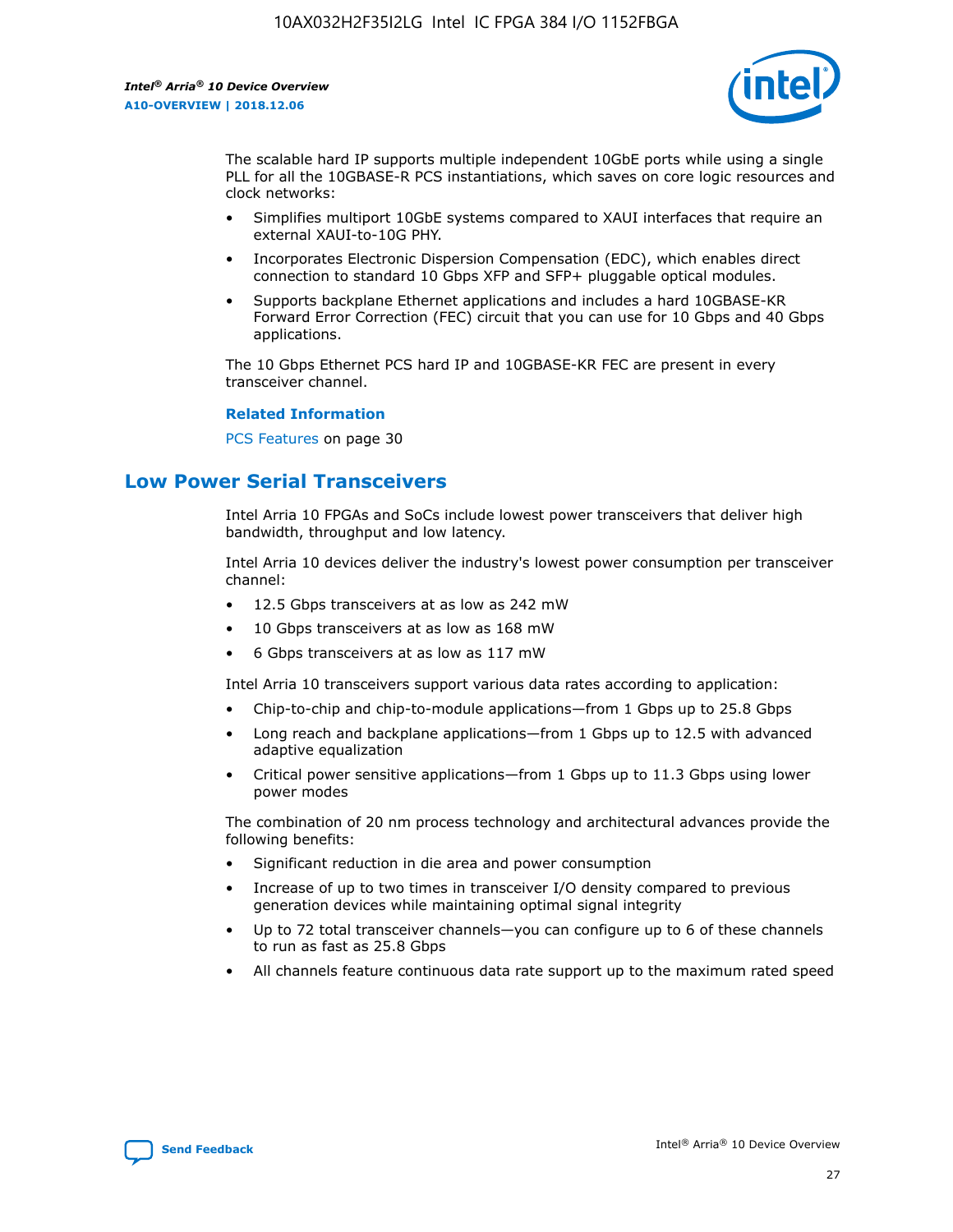

#### Transceiver PMA TX/RX PCS ATX PLL Transceiver PMA TX/RX PCS fPLL Network Flexible Clock Distribution Network PCS Transceiver PMA TX/RX FPGA **Clock Distribution** Fabric PCS Transceiver PMA TX/RX ATX Flexible PLL PCS Transceiver PMA TX/RX ▲ fPLL Transceiver PMA TX/RX PCS 4

#### **Figure 6. Intel Arria 10 Transceiver Block Architecture**

#### **Transceiver Channels**

All transceiver channels feature a dedicated Physical Medium Attachment (PMA) and a hardened Physical Coding Sublayer (PCS).

- The PMA provides primary interfacing capabilities to physical channels.
- The PCS typically handles encoding/decoding, word alignment, and other preprocessing functions before transferring data to the FPGA core fabric.

A transceiver channel consists of a PMA and a PCS block. Most transceiver banks have 6 channels. There are some transceiver banks that contain only 3 channels.

A wide variety of bonded and non-bonded data rate configurations is possible using a highly configurable clock distribution network. Up to 80 independent transceiver data rates can be configured.

The following figures are graphical representations of top views of the silicon die, which correspond to reverse views for flip chip packages. Different Intel Arria 10 devices may have different floorplans than the ones shown in the figures.

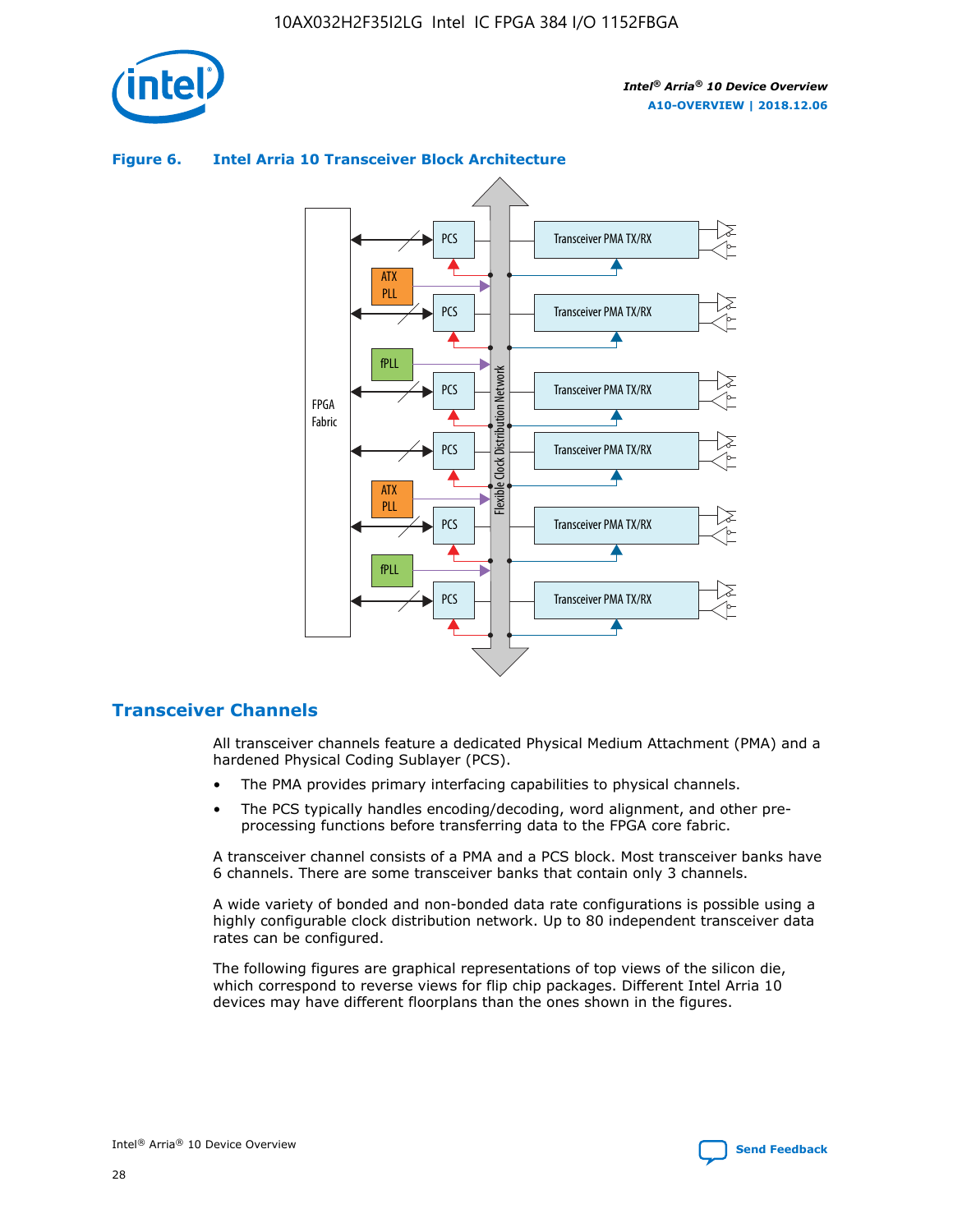

#### **Figure 7. Device Chip Overview for Intel Arria 10 GX and GT Devices**





#### **PMA Features**

Intel Arria 10 transceivers provide exceptional signal integrity at data rates up to 25.8 Gbps. Clocking options include ultra-low jitter ATX PLLs (LC tank based), clock multiplier unit (CMU) PLLs, and fractional PLLs.

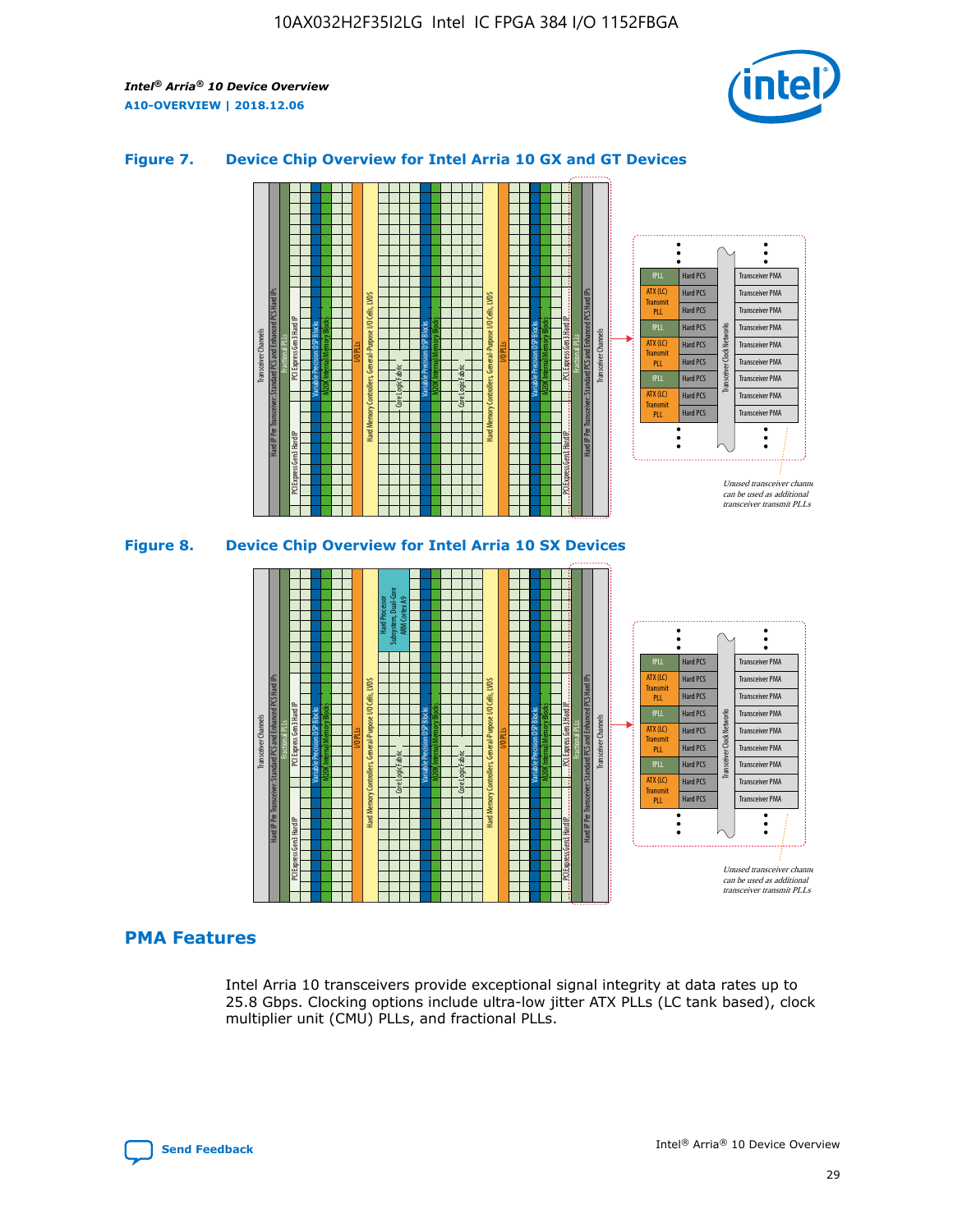

Each transceiver channel contains a channel PLL that can be used as the CMU PLL or clock data recovery (CDR) PLL. In CDR mode, the channel PLL recovers the receiver clock and data in the transceiver channel. Up to 80 independent data rates can be configured on a single Intel Arria 10 device.

#### **Table 23. PMA Features of the Transceivers in Intel Arria 10 Devices**

| <b>Feature</b>                                             | <b>Capability</b>                                                                                                                                                                                                             |
|------------------------------------------------------------|-------------------------------------------------------------------------------------------------------------------------------------------------------------------------------------------------------------------------------|
| Chip-to-Chip Data Rates                                    | 1 Gbps to 17.4 Gbps (Intel Arria 10 GX devices)<br>1 Gbps to 25.8 Gbps (Intel Arria 10 GT devices)                                                                                                                            |
| <b>Backplane Support</b>                                   | Drive backplanes at data rates up to 12.5 Gbps                                                                                                                                                                                |
| Optical Module Support                                     | SFP+/SFP, XFP, CXP, QSFP/QSFP28, CFP/CFP2/CFP4                                                                                                                                                                                |
| Cable Driving Support                                      | SFP+ Direct Attach, PCI Express over cable, eSATA                                                                                                                                                                             |
| Transmit Pre-Emphasis                                      | 4-tap transmit pre-emphasis and de-emphasis to compensate for system channel loss                                                                                                                                             |
| Continuous Time Linear<br>Equalizer (CTLE)                 | Dual mode, high-gain, and high-data rate, linear receive equalization to compensate for<br>system channel loss                                                                                                                |
| Decision Feedback Equalizer<br>(DFE)                       | 7-fixed and 4-floating tap DFE to equalize backplane channel loss in the presence of<br>crosstalk and noisy environments                                                                                                      |
| Variable Gain Amplifier                                    | Optimizes the signal amplitude prior to the CDR sampling and operates in fixed and<br>adaptive modes                                                                                                                          |
| Altera Digital Adaptive<br>Parametric Tuning (ADAPT)       | Fully digital adaptation engine to automatically adjust all link equalization parameters-<br>including CTLE, DFE, and variable gain amplifier blocks—that provide optimal link margin<br>without intervention from user logic |
| Precision Signal Integrity<br>Calibration Engine (PreSICE) | Hardened calibration controller to quickly calibrate all transceiver control parameters on<br>power-up, which provides the optimal signal integrity and jitter performance                                                    |
| Advanced Transmit (ATX)<br>PLL                             | Low jitter ATX (LC tank based) PLLs with continuous tuning range to cover a wide range of<br>standard and proprietary protocols                                                                                               |
| <b>Fractional PLLs</b>                                     | On-chip fractional frequency synthesizers to replace on-board crystal oscillators and reduce<br>system cost                                                                                                                   |
| Digitally Assisted Analog<br><b>CDR</b>                    | Superior jitter tolerance with fast lock time                                                                                                                                                                                 |
| Dynamic Partial<br>Reconfiguration                         | Allows independent control of the Avalon memory-mapped interface of each transceiver<br>channel for the highest transceiver flexibility                                                                                       |
| Multiple PCS-PMA and PCS-<br>PLD interface widths          | 8-, 10-, 16-, 20-, 32-, 40-, or 64-bit interface widths for flexibility of deserialization width,<br>encoding, and reduced latency                                                                                            |

## **PCS Features**

This table summarizes the Intel Arria 10 transceiver PCS features. You can use the transceiver PCS to support a wide range of protocols ranging from 1 Gbps to 25.8 Gbps.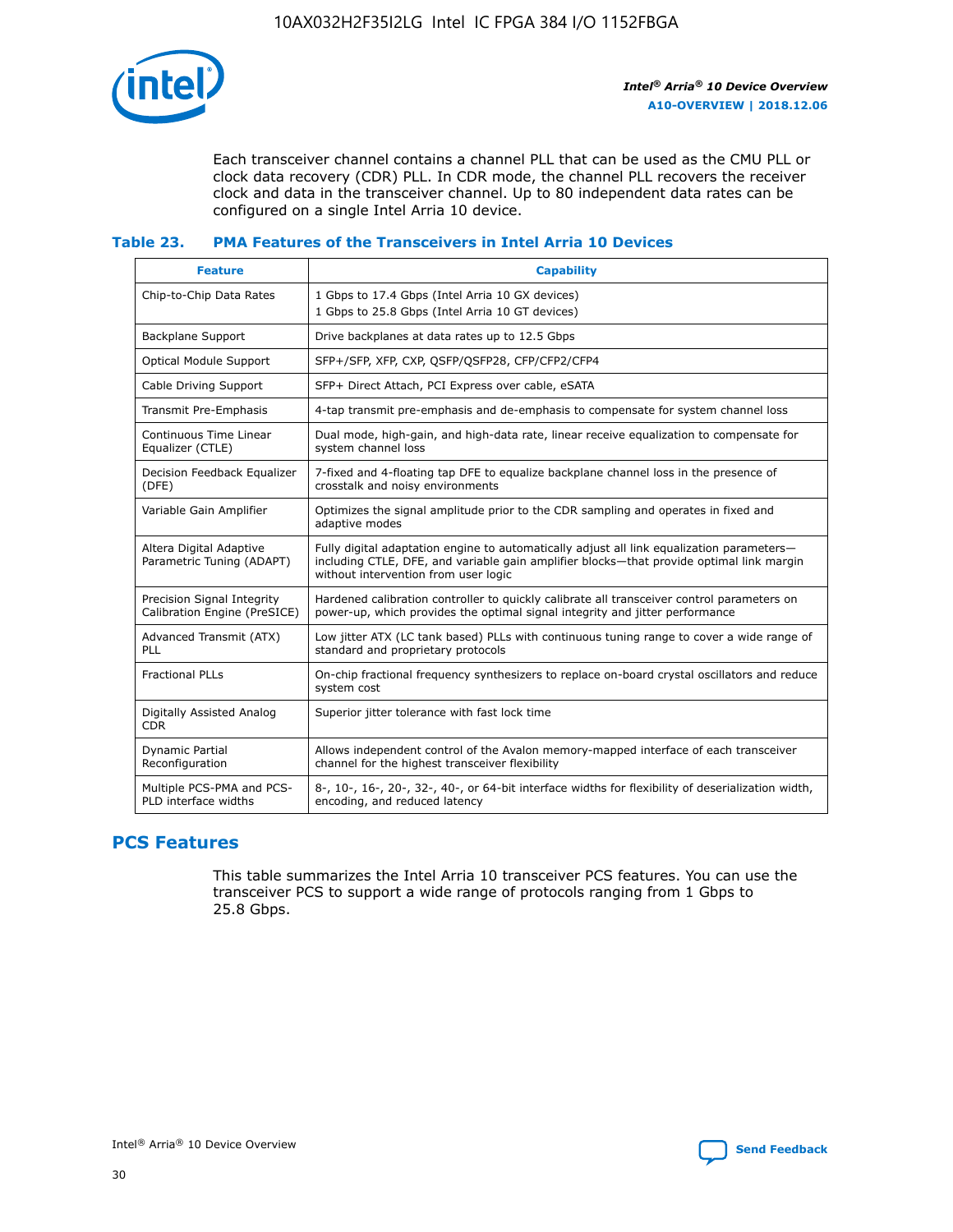

| <b>PCS</b>          | <b>Description</b>                                                                                                                                                                                                                                                                                                                                                                                             |
|---------------------|----------------------------------------------------------------------------------------------------------------------------------------------------------------------------------------------------------------------------------------------------------------------------------------------------------------------------------------------------------------------------------------------------------------|
| Standard PCS        | Operates at a data rate up to 12 Gbps<br>Supports protocols such as PCI-Express, CPRI 4.2+, GigE, IEEE 1588 in Hard PCS<br>Implements other protocols using Basic/Custom (Standard PCS) transceiver<br>configuration rules.                                                                                                                                                                                    |
| <b>Enhanced PCS</b> | Performs functions common to most serial data industry standards, such as word<br>alignment, encoding/decoding, and framing, before data is sent or received off-chip<br>through the PMA<br>• Handles data transfer to and from the FPGA fabric<br>Handles data transfer internally to and from the PMA<br>Provides frequency compensation<br>Performs channel bonding for multi-channel low skew applications |
| PCIe Gen3 PCS       | Supports the seamless switching of Data and Clock between the Gen1, Gen2, and Gen3<br>data rates<br>Provides support for PIPE 3.0 features<br>Supports the PIPE interface with the Hard IP enabled, as well as with the Hard IP<br>bypassed                                                                                                                                                                    |

#### **Related Information**

- PCIe Gen1, Gen2, and Gen3 Hard IP on page 26
- Interlaken Support on page 26
- 10 Gbps Ethernet Support on page 26

#### **PCS Protocol Support**

This table lists some of the protocols supported by the Intel Arria 10 transceiver PCS. For more information about the blocks in the transmitter and receiver data paths, refer to the related information.

| <b>Protocol</b>                                 | <b>Data Rate</b><br>(Gbps) | <b>Transceiver IP</b>       | <b>PCS Support</b>                      |
|-------------------------------------------------|----------------------------|-----------------------------|-----------------------------------------|
| PCIe Gen3 x1, x2, x4, x8                        | 8.0                        | Native PHY (PIPE)           | Standard PCS and PCIe<br>Gen3 PCS       |
| PCIe Gen2 x1, x2, x4, x8                        | 5.0                        | Native PHY (PIPE)           | <b>Standard PCS</b>                     |
| PCIe Gen1 x1, x2, x4, x8                        | 2.5                        | Native PHY (PIPE)           | Standard PCS                            |
| 1000BASE-X Gigabit Ethernet                     | 1.25                       | Native PHY                  | <b>Standard PCS</b>                     |
| 1000BASE-X Gigabit Ethernet with<br>IEEE 1588v2 | 1.25                       | Native PHY                  | Standard PCS                            |
| 10GBASE-R                                       | 10.3125                    | Native PHY                  | <b>Enhanced PCS</b>                     |
| 10GBASE-R with IEEE 1588v2                      | 10.3125                    | Native PHY                  | <b>Enhanced PCS</b>                     |
| 10GBASE-R with KR FEC                           | 10.3125                    | Native PHY                  | <b>Enhanced PCS</b>                     |
| 10GBASE-KR and 1000BASE-X                       | 10.3125                    | 1G/10GbE and 10GBASE-KR PHY | Standard PCS and<br><b>Enhanced PCS</b> |
| Interlaken (CEI-6G/11G)                         | 3.125 to 17.4              | Native PHY                  | <b>Enhanced PCS</b>                     |
| SFI-S/SFI-5.2                                   | 11.2                       | Native PHY                  | <b>Enhanced PCS</b>                     |
| $10G$ SDI                                       | 10.692                     | Native PHY                  | <b>Enhanced PCS</b>                     |
|                                                 |                            |                             | continued                               |

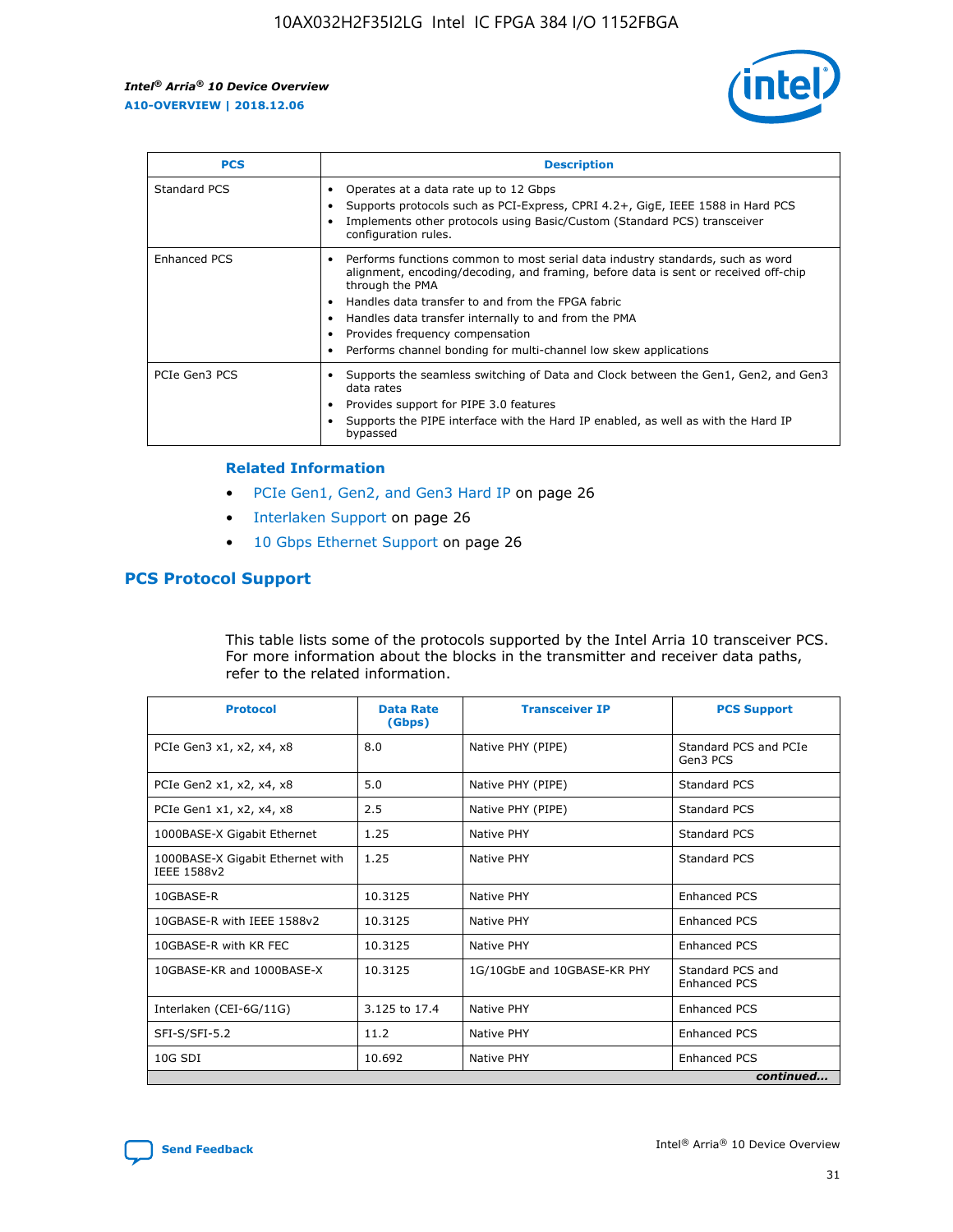

| <b>Protocol</b>      | <b>Data Rate</b><br>(Gbps) | <b>Transceiver IP</b> | <b>PCS Support</b> |
|----------------------|----------------------------|-----------------------|--------------------|
| CPRI 6.0 (64B/66B)   | 0.6144 to<br>10.1376       | Native PHY            | Enhanced PCS       |
| CPRI 4.2 (8B/10B)    | $0.6144$ to<br>9.8304      | Native PHY            | Standard PCS       |
| OBSAI RP3 v4.2       | 0.6144 to 6.144            | Native PHY            | Standard PCS       |
| SD-SDI/HD-SDI/3G-SDI | $0.143(12)$ to<br>2.97     | Native PHY            | Standard PCS       |

#### **Related Information**

#### [Intel Arria 10 Transceiver PHY User Guide](https://www.intel.com/content/www/us/en/programmable/documentation/nik1398707230472.html#nik1398707091164)

Provides more information about the supported transceiver protocols and PHY IP, the PMA architecture, and the standard, enhanced, and PCIe Gen3 PCS architecture.

## **SoC with Hard Processor System**

Each SoC device combines an FPGA fabric and a hard processor system (HPS) in a single device. This combination delivers the flexibility of programmable logic with the power and cost savings of hard IP in these ways:

- Reduces board space, system power, and bill of materials cost by eliminating a discrete embedded processor
- Allows you to differentiate the end product in both hardware and software, and to support virtually any interface standard
- Extends the product life and revenue through in-field hardware and software updates

 $(12)$  The 0.143 Gbps data rate is supported using oversampling of user logic that you must implement in the FPGA fabric.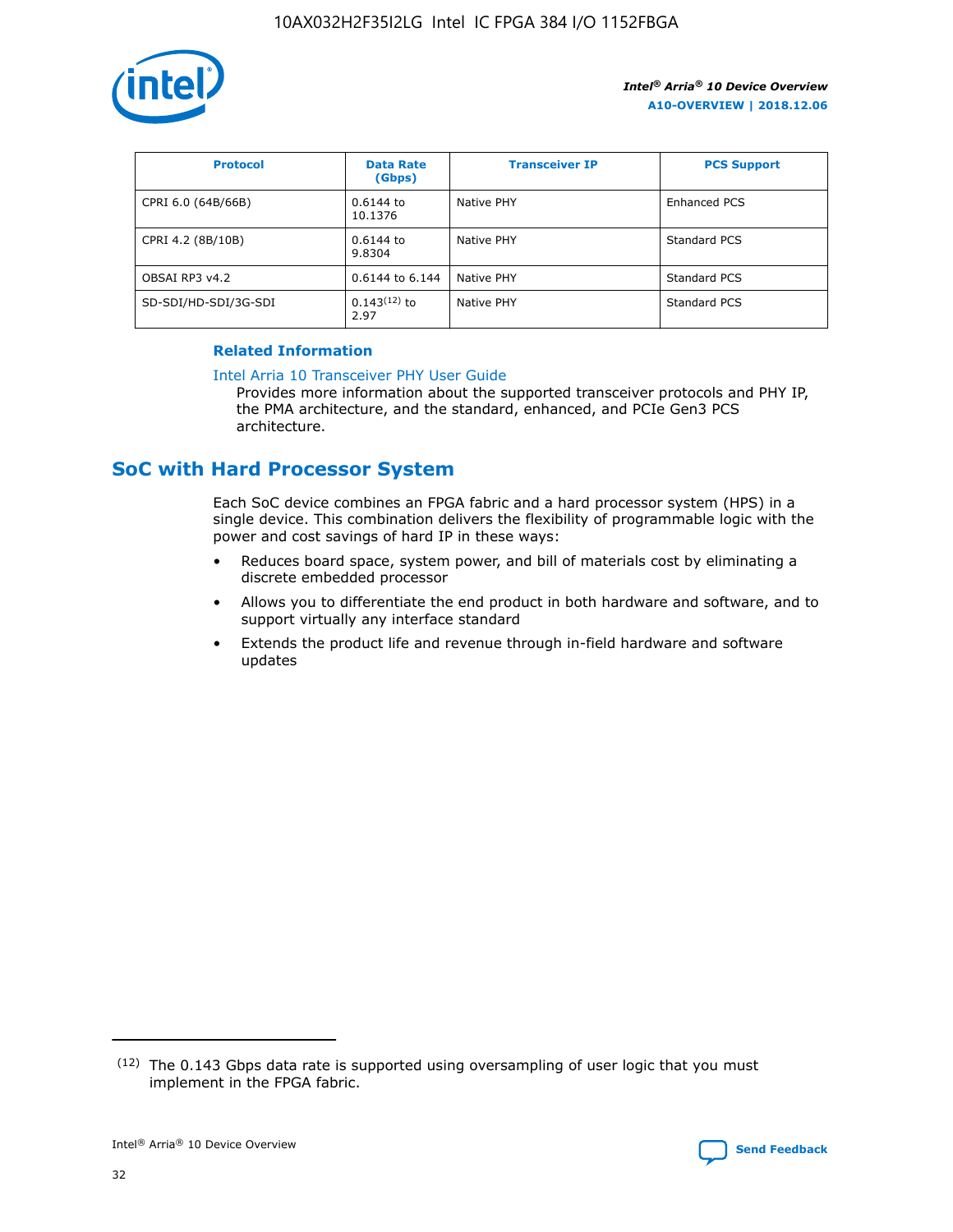

#### **Figure 9. HPS Block Diagram**

This figure shows a block diagram of the HPS with the dual ARM Cortex-A9 MPCore processor.



#### **Key Advantages of 20-nm HPS**

The 20-nm HPS strikes a balance between enabling maximum software compatibility with 28-nm SoCs while still improving upon the 28-nm HPS architecture. These improvements address the requirements of the next generation target markets such as wireless and wireline communications, compute and storage equipment, broadcast and military in terms of performance, memory bandwidth, connectivity via backplane and security.

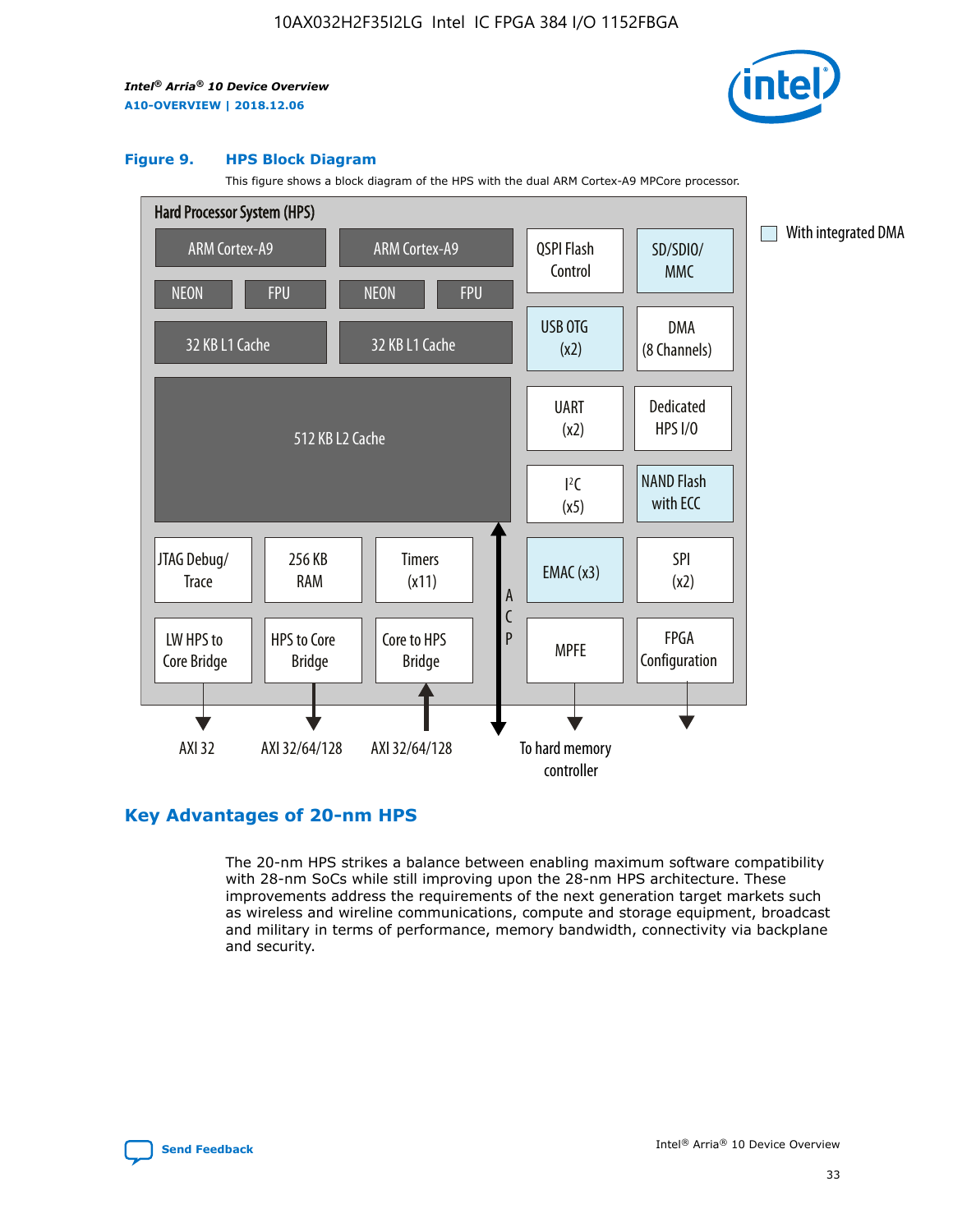

#### **Table 24. Improvements in 20 nm HPS**

This table lists the key improvements of the 20 nm HPS compared to the 28 nm HPS.

| Advantages/<br><b>Improvements</b>                          | <b>Description</b>                                                                                                                                                                                                                                                                                                                                                                                                                                                                                                                                                                                                                                                                                                                                                                                                                                                                                                      |
|-------------------------------------------------------------|-------------------------------------------------------------------------------------------------------------------------------------------------------------------------------------------------------------------------------------------------------------------------------------------------------------------------------------------------------------------------------------------------------------------------------------------------------------------------------------------------------------------------------------------------------------------------------------------------------------------------------------------------------------------------------------------------------------------------------------------------------------------------------------------------------------------------------------------------------------------------------------------------------------------------|
| Increased performance and<br>overdrive capability           | While the nominal processor frequency is 1.2 GHz, the 20 nm HPS offers an "overdrive"<br>feature which enables a higher processor operating frequency. This requires a higher supply<br>voltage value that is unique to the HPS and may require a separate regulator.                                                                                                                                                                                                                                                                                                                                                                                                                                                                                                                                                                                                                                                   |
| Increased processor memory<br>bandwidth and DDR4<br>support | Up to 64-bit DDR4 memory at 2,400 Mbps support is available for the processor. The hard<br>memory controller for the HPS comprises a multi-port front end that manages connections<br>to a single port memory controller. The multi-port front end allows logic core and the HPS<br>to share ports and thereby the available bandwidth of the memory controller.                                                                                                                                                                                                                                                                                                                                                                                                                                                                                                                                                        |
| Flexible I/O sharing                                        | An advanced I/O pin muxing scheme allows improved sharing of I/O between the HPS and<br>the core logic. The following types of I/O are available for SoC:<br>17 dedicated I/Os-physically located inside the HPS block and are not accessible to<br>logic within the core. The 17 dedicated I/Os are used for HPS clock, resets, and<br>interfacing with boot devices, QSPI, and SD/MMC.<br>48 direct shared I/O-located closest to the HPS block and are ideal for high speed HPS<br>peripherals such as EMAC, USB, and others. There is one bank of 48 I/Os that supports<br>direct sharing where the 48 I/Os can be shared 12 I/Os at a time.<br>Standard (shared) I/O-all standard I/Os can be shared by the HPS peripherals and any<br>logic within the core. For designs where more than 48 I/Os are required to fully use all<br>the peripherals in the HPS, these I/Os can be connected through the core logic. |
| <b>EMAC</b> core                                            | Three EMAC cores are available in the HPS. The EMAC cores enable an application to<br>support two redundant Ethernet connections; for example, backplane, or two EMAC cores<br>for managing IEEE 1588 time stamp information while allowing a third EMAC core for debug<br>and configuration. All three EMACs can potentially share the same time stamps, simplifying<br>the 1588 time stamping implementation. A new serial time stamp interface allows core<br>logic to access and read the time stamp values. The integrated EMAC controllers can be<br>connected to external Ethernet PHY through the provided MDIO or I <sup>2</sup> C interface.                                                                                                                                                                                                                                                                  |
| On-chip memory                                              | The on-chip memory is updated to 256 KB support and can support larger data sets and<br>real time algorithms.                                                                                                                                                                                                                                                                                                                                                                                                                                                                                                                                                                                                                                                                                                                                                                                                           |
| <b>ECC</b> enhancements                                     | Improvements in L2 Cache ECC management allow identification of errors down to the<br>address level. ECC enhancements also enable improved error injection and status reporting<br>via the introduction of new memory mapped access to syndrome and data signals.                                                                                                                                                                                                                                                                                                                                                                                                                                                                                                                                                                                                                                                       |
| HPS to FPGA Interconnect<br><b>Backbone</b>                 | Although the HPS and the Logic Core can operate independently, they are tightly coupled<br>via a high-bandwidth system interconnect built from high-performance ARM AMBA AXI bus<br>bridges. IP bus masters in the FPGA fabric have access to HPS bus slaves via the FPGA-to-<br>HPS interconnect. Similarly, HPS bus masters have access to bus slaves in the core fabric<br>via the HPS-to-FPGA bridge. Both bridges are AMBA AXI-3 compliant and support<br>simultaneous read and write transactions. Up to three masters within the core fabric can<br>share the HPS SDRAM controller with the processor. Additionally, the processor can be used<br>to configure the core fabric under program control via a dedicated 32-bit configuration port.                                                                                                                                                                  |
| FPGA configuration and HPS<br>booting                       | The FPGA fabric and HPS in the SoCs are powered independently. You can reduce the clock<br>frequencies or gate the clocks to reduce dynamic power.<br>You can configure the FPGA fabric and boot the HPS independently, in any order, providing<br>you with more design flexibility.                                                                                                                                                                                                                                                                                                                                                                                                                                                                                                                                                                                                                                    |
| Security                                                    | New security features have been introduced for anti-tamper management, secure boot,<br>encryption (AES), and authentication (SHA).                                                                                                                                                                                                                                                                                                                                                                                                                                                                                                                                                                                                                                                                                                                                                                                      |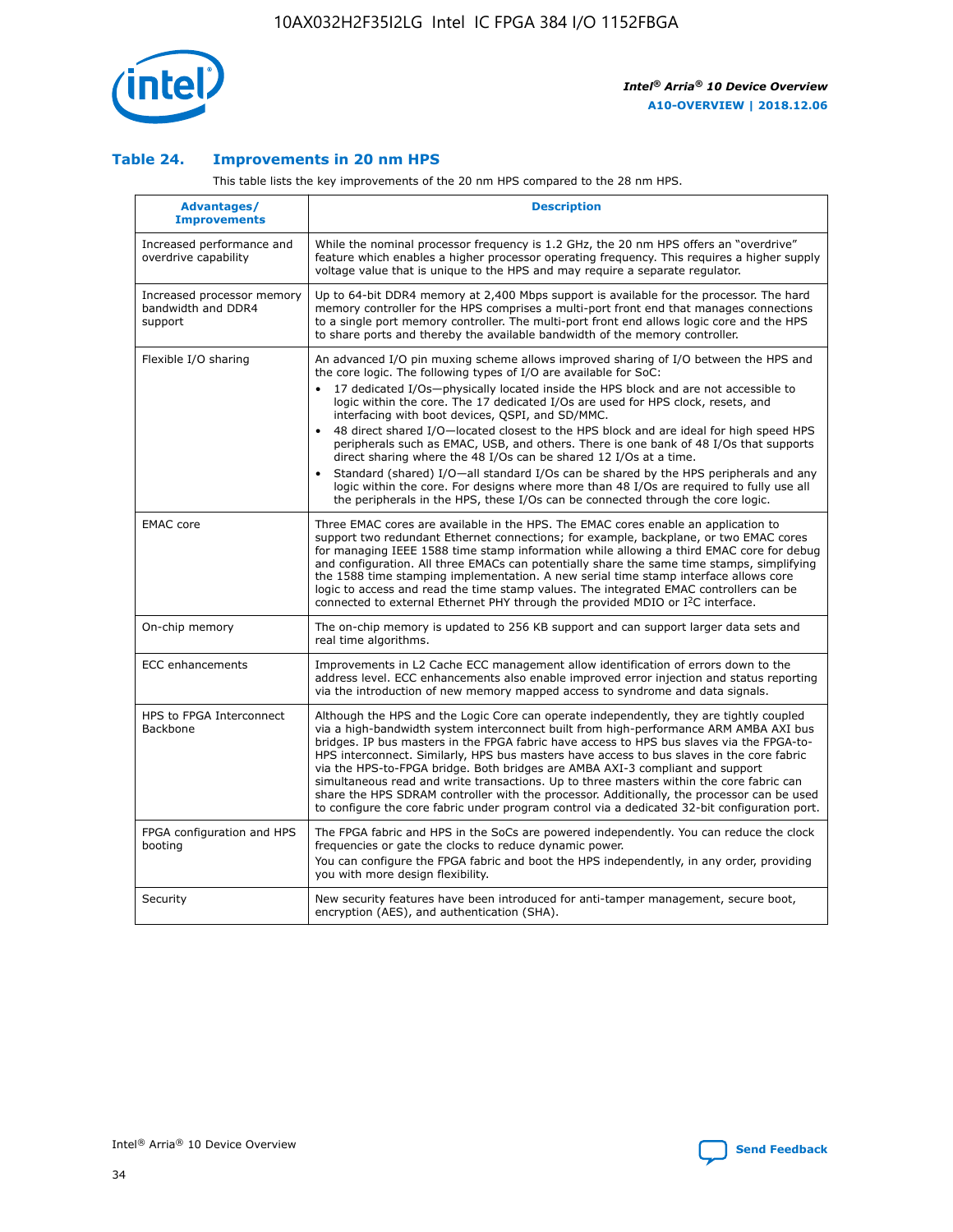

## **Features of the HPS**

The HPS has the following features:

- 1.2-GHz, dual-core ARM Cortex-A9 MPCore processor with up to 1.5-GHz via overdrive
	- ARMv7-A architecture that runs 32-bit ARM instructions, 16-bit and 32-bit Thumb instructions, and 8-bit Java byte codes in Jazelle style
	- Superscalar, variable length, out-of-order pipeline with dynamic branch prediction
	- Instruction Efficiency 2.5 MIPS/MHz, which provides total performance of 7500 MIPS at 1.5 GHz
- Each processor core includes:
	- 32 KB of L1 instruction cache, 32 KB of L1 data cache
	- Single- and double-precision floating-point unit and NEON media engine
	- CoreSight debug and trace technology
	- Snoop Control Unit (SCU) and Acceleration Coherency Port (ACP)
- 512 KB of shared L2 cache
- 256 KB of scratch RAM
- Hard memory controller with support for DDR3, DDR4 and optional error correction code (ECC) support
- Multiport Front End (MPFE) Scheduler interface to the hard memory controller
- 8-channel direct memory access (DMA) controller
- QSPI flash controller with SIO, DIO, QIO SPI Flash support
- NAND flash controller (ONFI 1.0 or later) with DMA and ECC support, updated to support 8 and 16-bit Flash devices and new command DMA to offload CPU for fast power down recovery
- Updated SD/SDIO/MMC controller to eMMC 4.5 with DMA with CE-ATA digital command support
- 3 10/100/1000 Ethernet media access control (MAC) with DMA
- 2 USB On-the-Go (OTG) controllers with DMA
- $\bullet$  5 I<sup>2</sup>C controllers (3 can be used by EMAC for MIO to external PHY)
- 2 UART 16550 Compatible controllers
- 4 serial peripheral interfaces (SPI) (2 Master, 2 Slaves)
- 62 programmable general-purpose I/Os, which includes 48 direct share I/Os that allows the HPS peripherals to connect directly to the FPGA I/Os
- 7 general-purpose timers
- 4 watchdog timers
- Anti-tamper, Secure Boot, Encryption (AES) and Authentication (SHA)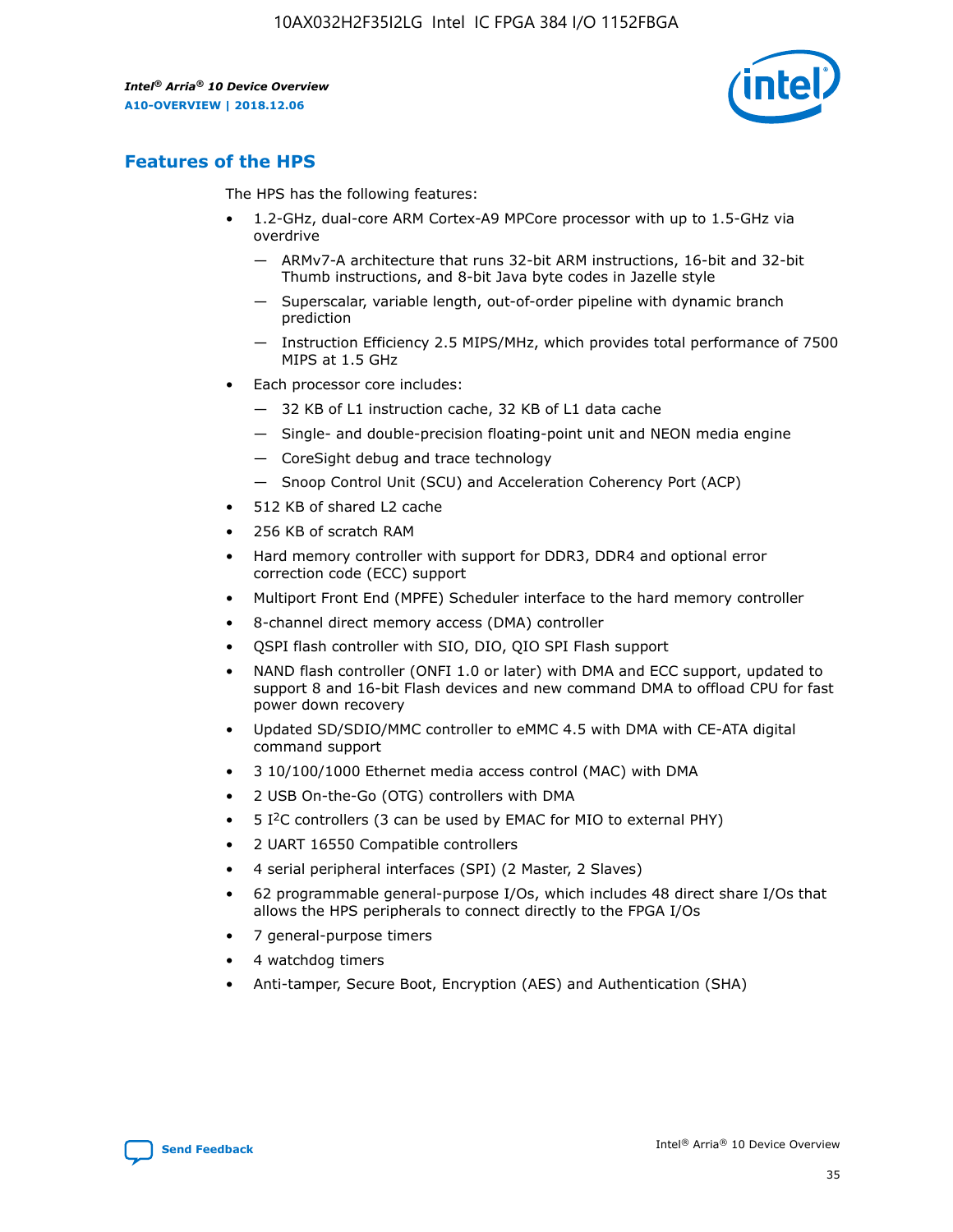

#### **System Peripherals and Debug Access Port**

Each Ethernet MAC, USB OTG, NAND flash controller, and SD/MMC controller module has an integrated DMA controller. For modules without an integrated DMA controller, an additional DMA controller module provides up to eight channels of high-bandwidth data transfers. Peripherals that communicate off-chip are multiplexed with other peripherals at the HPS pin level. This allows you to choose which peripherals interface with other devices on your PCB.

The debug access port provides interfaces to industry standard JTAG debug probes and supports ARM CoreSight debug and core traces to facilitate software development.

#### **HPS–FPGA AXI Bridges**

The HPS–FPGA bridges, which support the Advanced Microcontroller Bus Architecture (AMBA) Advanced eXtensible Interface (AXI™) specifications, consist of the following bridges:

- FPGA-to-HPS AMBA AXI bridge—a high-performance bus supporting 32, 64, and 128 bit data widths that allows the FPGA fabric to issue transactions to slaves in the HPS.
- HPS-to-FPGA Avalon/AMBA AXI bridge—a high-performance bus supporting 32, 64, and 128 bit data widths that allows the HPS to issue transactions to slaves in the FPGA fabric.
- Lightweight HPS-to-FPGA AXI bridge—a lower latency 32 bit width bus that allows the HPS to issue transactions to soft peripherals in the FPGA fabric. This bridge is primarily used for control and status register (CSR) accesses to peripherals in the FPGA fabric.

The HPS–FPGA AXI bridges allow masters in the FPGA fabric to communicate with slaves in the HPS logic, and vice versa. For example, the HPS-to-FPGA AXI bridge allows you to share memories instantiated in the FPGA fabric with one or both microprocessors in the HPS, while the FPGA-to-HPS AXI bridge allows logic in the FPGA fabric to access the memory and peripherals in the HPS.

Each HPS–FPGA bridge also provides asynchronous clock crossing for data transferred between the FPGA fabric and the HPS.

#### **HPS SDRAM Controller Subsystem**

The HPS SDRAM controller subsystem contains a multiport SDRAM controller and DDR PHY that are shared between the FPGA fabric (through the FPGA-to-HPS SDRAM interface), the level 2 (L2) cache, and the level 3 (L3) system interconnect. The FPGA-to-HPS SDRAM interface supports AMBA AXI and Avalon® Memory-Mapped (Avalon-MM) interface standards, and provides up to six individual ports for access by masters implemented in the FPGA fabric.

The HPS SDRAM controller supports up to 3 masters (command ports), 3x 64-bit read data ports and 3x 64-bit write data ports.

To maximize memory performance, the SDRAM controller subsystem supports command and data reordering, deficit round-robin arbitration with aging, and high-priority bypass features.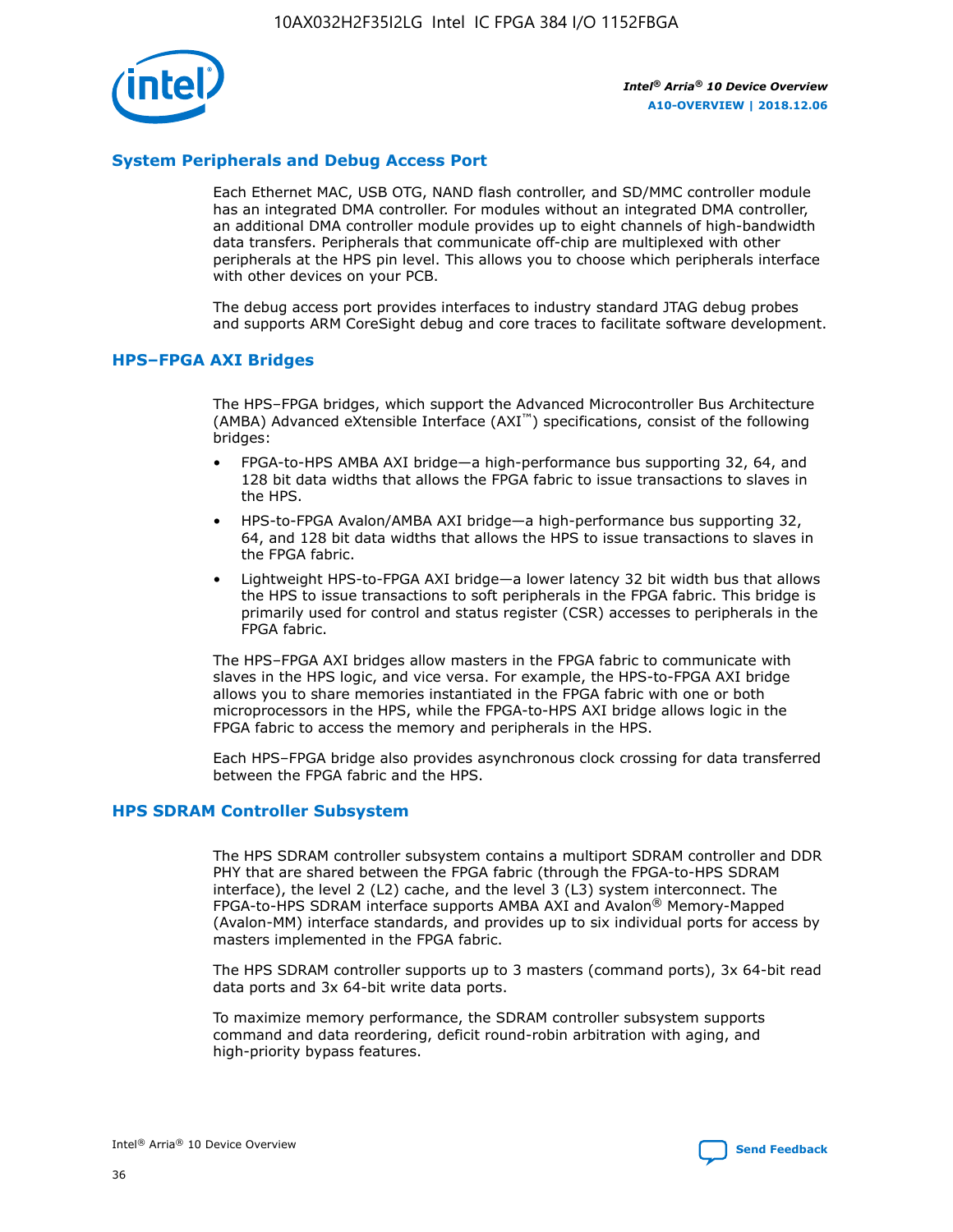

## **FPGA Configuration and HPS Booting**

The FPGA fabric and HPS in the SoC FPGA must be powered at the same time. You can reduce the clock frequencies or gate the clocks to reduce dynamic power.

Once powered, the FPGA fabric and HPS can be configured independently thus providing you with more design flexibility:

- You can boot the HPS independently. After the HPS is running, the HPS can fully or partially reconfigure the FPGA fabric at any time under software control. The HPS can also configure other FPGAs on the board through the FPGA configuration controller.
- Configure the FPGA fabric first, and then boot the HPS from memory accessible to the FPGA fabric.

#### **Hardware and Software Development**

For hardware development, you can configure the HPS and connect your soft logic in the FPGA fabric to the HPS interfaces using the Platform Designer system integration tool in the Intel Quartus Prime software.

For software development, the ARM-based SoC FPGA devices inherit the rich software development ecosystem available for the ARM Cortex-A9 MPCore processor. The software development process for Intel SoC FPGAs follows the same steps as those for other SoC devices from other manufacturers. Support for Linux\*, VxWorks\*, and other operating systems are available for the SoC FPGAs. For more information on the operating systems support availability, contact the Intel FPGA sales team.

You can begin device-specific firmware and software development on the Intel SoC FPGA Virtual Target. The Virtual Target is a fast PC-based functional simulation of a target development system—a model of a complete development board. The Virtual Target enables the development of device-specific production software that can run unmodified on actual hardware.

## **Dynamic and Partial Reconfiguration**

The Intel Arria 10 devices support dynamic and partial reconfiguration. You can use dynamic and partial reconfiguration simultaneously to enable seamless reconfiguration of both the device core and transceivers.

#### **Dynamic Reconfiguration**

You can reconfigure the PMA and PCS blocks while the device continues to operate. This feature allows you to change the data rates, protocol, and analog settings of a channel in a transceiver bank without affecting on-going data transfer in other transceiver banks. This feature is ideal for applications that require dynamic multiprotocol or multirate support.

## **Partial Reconfiguration**

Using partial reconfiguration, you can reconfigure some parts of the device while keeping the device in operation.

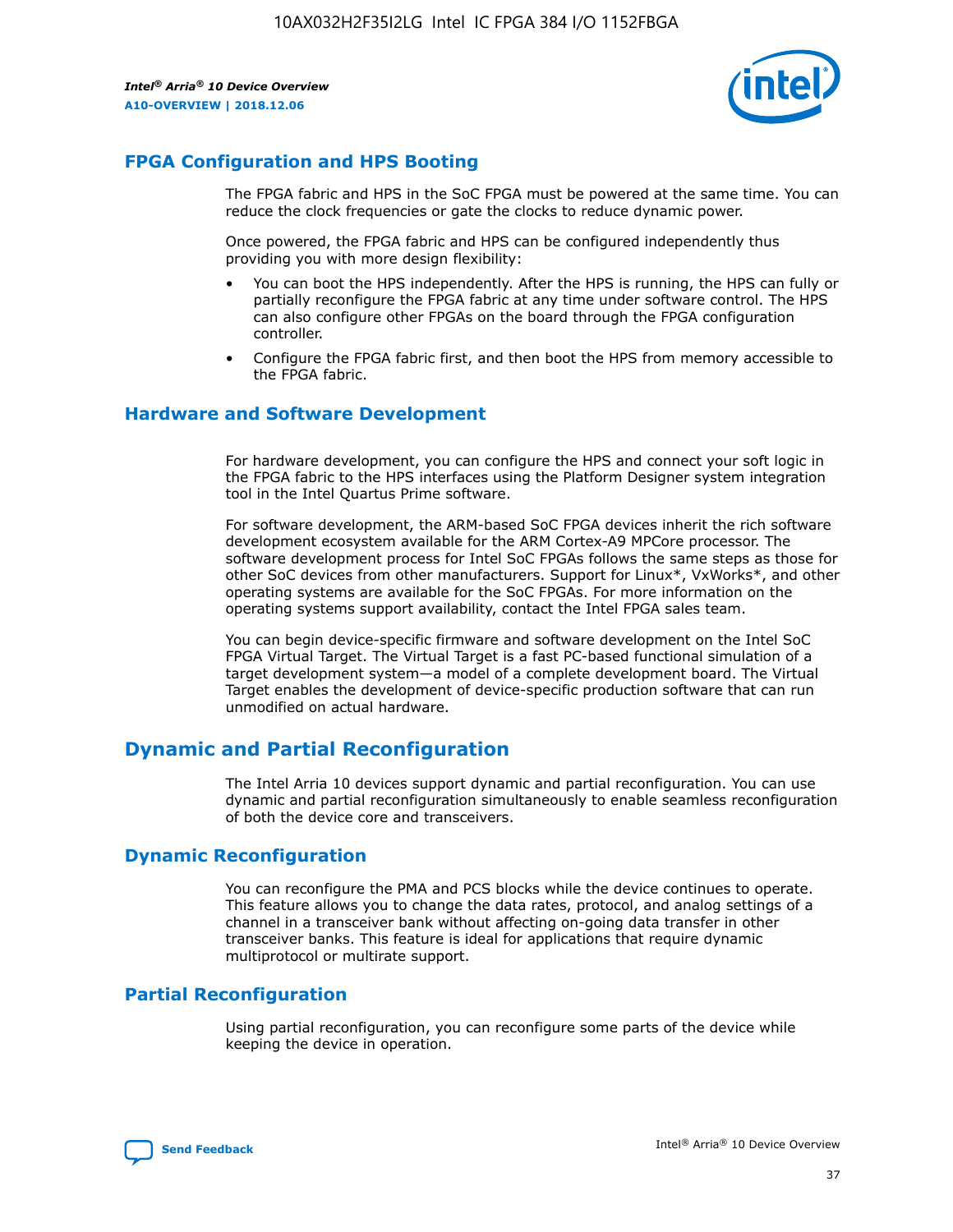

Instead of placing all device functions in the FPGA fabric, you can store some functions that do not run simultaneously in external memory and load them only when required. This capability increases the effective logic density of the device, and lowers cost and power consumption.

In the Intel solution, you do not have to worry about intricate device architecture to perform a partial reconfiguration. The partial reconfiguration capability is built into the Intel Quartus Prime design software, making such time-intensive task simple.

Intel Arria 10 devices support partial reconfiguration in the following configuration options:

- Using an internal host:
	- All supported configuration modes where the FPGA has access to external memory devices such as serial and parallel flash memory.
	- Configuration via Protocol [CvP (PCIe)]
- Using an external host—passive serial (PS), fast passive parallel (FPP) x8, FPP x16, and FPP x32 I/O interface.

## **Enhanced Configuration and Configuration via Protocol**

#### **Table 25. Configuration Schemes and Features of Intel Arria 10 Devices**

Intel Arria 10 devices support 1.8 V programming voltage and several configuration schemes.

| <b>Scheme</b>                                                          | <b>Data</b><br><b>Width</b> | <b>Max Clock</b><br>Rate<br>(MHz) | <b>Max Data</b><br>Rate<br>(Mbps)<br>(13) | <b>Decompression</b> | <b>Design</b><br>Security <sup>(1</sup><br>4) | <b>Partial</b><br><b>Reconfiguration</b><br>(15) | <b>Remote</b><br><b>System</b><br><b>Update</b> |
|------------------------------------------------------------------------|-----------------------------|-----------------------------------|-------------------------------------------|----------------------|-----------------------------------------------|--------------------------------------------------|-------------------------------------------------|
| <b>JTAG</b>                                                            | 1 bit                       | 33                                | 33                                        |                      |                                               | Yes <sup>(16)</sup>                              |                                                 |
| Active Serial (AS)<br>through the<br>EPCO-L<br>configuration<br>device | 1 bit,<br>4 bits            | 100                               | 400                                       | Yes                  | Yes                                           | $Y_{PS}(16)$                                     | Yes                                             |
| Passive serial (PS)<br>through CPLD or<br>external<br>microcontroller  | 1 bit                       | 100                               | 100                                       | Yes                  | Yes                                           | Yes(16)                                          | Parallel<br>Flash<br>Loader<br>(PFL) IP<br>core |
|                                                                        |                             |                                   |                                           |                      |                                               |                                                  | continued                                       |

<sup>(13)</sup> Enabling either compression or design security features affects the maximum data rate. Refer to the Intel Arria 10 Device Datasheet for more information.

<sup>(14)</sup> Encryption and compression cannot be used simultaneously.

 $<sup>(15)</sup>$  Partial reconfiguration is an advanced feature of the device family. If you are interested in</sup> using partial reconfiguration, contact Intel for support.

 $(16)$  Partial configuration can be performed only when it is configured as internal host.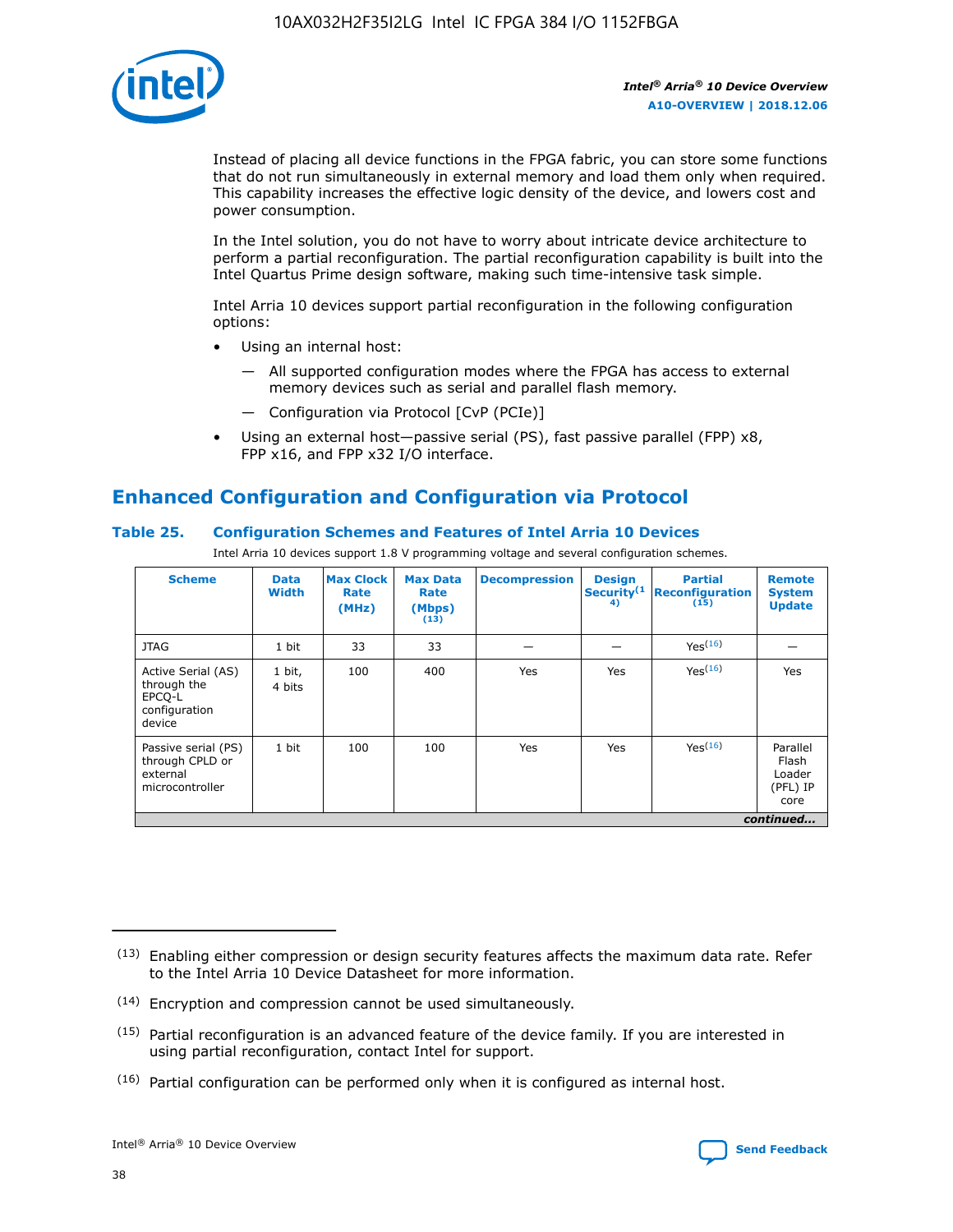

| <b>Scheme</b>                                   | <b>Data</b><br><b>Width</b> | <b>Max Clock</b><br>Rate<br>(MHz) | <b>Max Data</b><br>Rate<br>(Mbps)<br>(13) | <b>Decompression</b> | <b>Design</b><br>Security <sup>(1</sup><br>4) | <b>Partial</b><br><b>Reconfiguration</b><br>(15) | <b>Remote</b><br><b>System</b><br><b>Update</b> |
|-------------------------------------------------|-----------------------------|-----------------------------------|-------------------------------------------|----------------------|-----------------------------------------------|--------------------------------------------------|-------------------------------------------------|
| Fast passive                                    | 8 bits                      | 100                               | 3200                                      | Yes                  | Yes                                           | Yes(17)                                          | PFL IP                                          |
| parallel (FPP)<br>through CPLD or               | 16 bits                     |                                   |                                           | Yes                  | Yes                                           |                                                  | core                                            |
| external<br>microcontroller                     | 32 bits                     |                                   |                                           | Yes                  | Yes                                           |                                                  |                                                 |
| Configuration via                               | 16 bits                     | 100                               | 3200                                      | Yes                  | Yes                                           | Yes <sup>(17)</sup>                              |                                                 |
| <b>HPS</b>                                      | 32 bits                     |                                   |                                           | Yes                  | Yes                                           |                                                  |                                                 |
| Configuration via<br>Protocol [CvP<br>$(PCIe*)$ | x1, x2,<br>x4, x8<br>lanes  |                                   | 8000                                      | Yes                  | Yes                                           | Yes(16)                                          |                                                 |

You can configure Intel Arria 10 devices through PCIe using Configuration via Protocol (CvP). The Intel Arria 10 CvP implementation conforms to the PCIe 100 ms power-up-to-active time requirement.

#### **Related Information**

[Configuration via Protocol \(CvP\) Implementation in Intel FPGAs User Guide](https://www.intel.com/content/www/us/en/programmable/documentation/dsu1441819344145.html#dsu1442269728522) Provides more information about the CvP configuration scheme.

## **SEU Error Detection and Correction**

Intel Arria 10 devices offer robust and easy-to-use single-event upset (SEU) error detection and correction circuitry.

The detection and correction circuitry includes protection for Configuration RAM (CRAM) programming bits and user memories. The CRAM is protected by a continuously running CRC error detection circuit with integrated ECC that automatically corrects one or two errors and detects higher order multi-bit errors. When more than two errors occur, correction is available through reloading of the core programming file, providing a complete design refresh while the FPGA continues to operate.

The physical layout of the Intel Arria 10 CRAM array is optimized to make the majority of multi-bit upsets appear as independent single-bit or double-bit errors which are automatically corrected by the integrated CRAM ECC circuitry. In addition to the CRAM protection, the M20K memory blocks also include integrated ECC circuitry and are layout-optimized for error detection and correction. The MLAB does not have ECC.

(14) Encryption and compression cannot be used simultaneously.

<sup>(17)</sup> Supported at a maximum clock rate of 100 MHz.



 $(13)$  Enabling either compression or design security features affects the maximum data rate. Refer to the Intel Arria 10 Device Datasheet for more information.

 $(15)$  Partial reconfiguration is an advanced feature of the device family. If you are interested in using partial reconfiguration, contact Intel for support.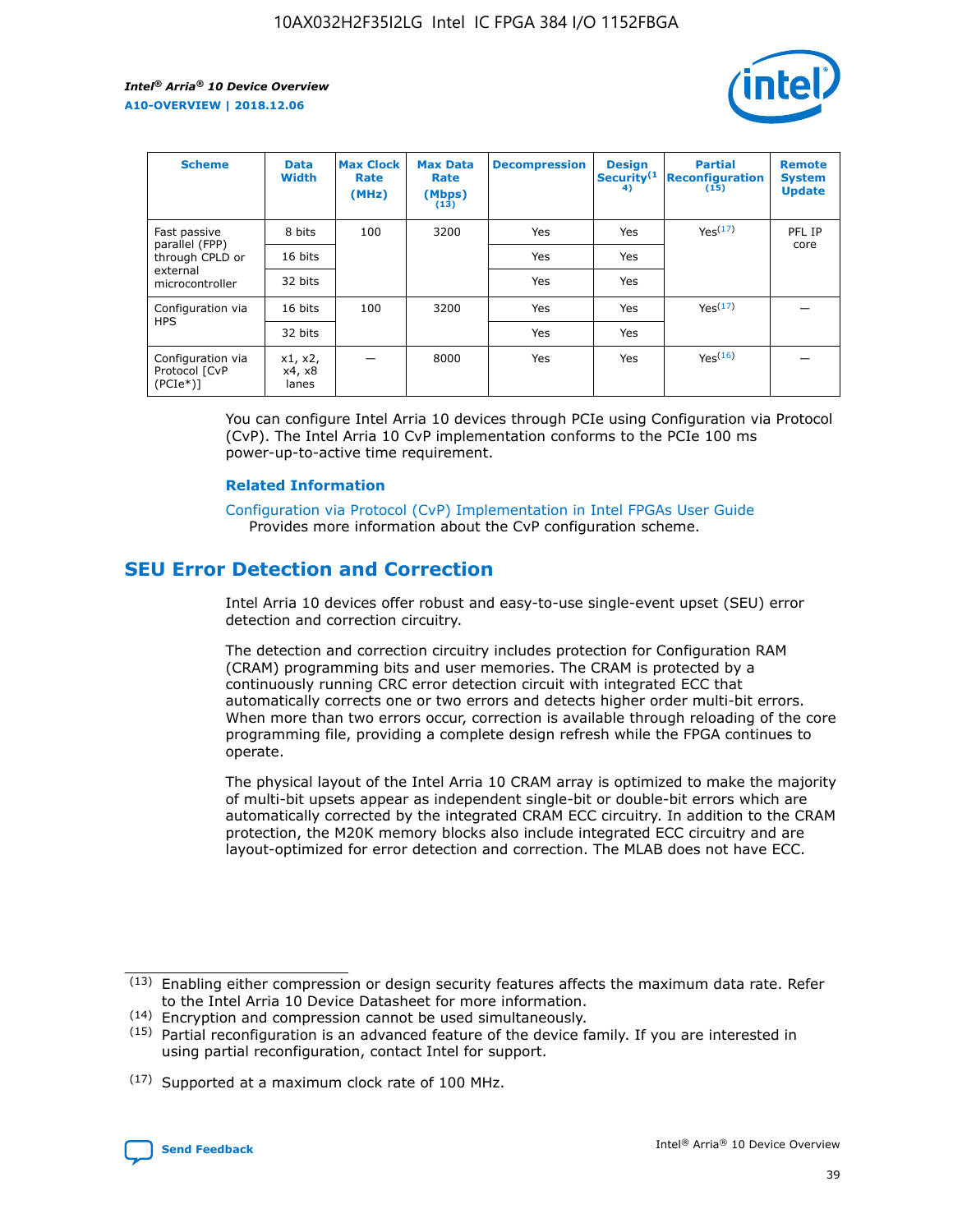

## **Power Management**

Intel Arria 10 devices leverage the advanced 20 nm process technology, a low 0.9 V core power supply, an enhanced core architecture, and several optional power reduction techniques to reduce total power consumption by as much as 40% compared to Arria V devices and as much as 60% compared to Stratix V devices.

The optional power reduction techniques in Intel Arria 10 devices include:

- **SmartVID**—a code is programmed into each device during manufacturing that allows a smart regulator to operate the device at lower core  $V_{CC}$  while maintaining performance
- **Programmable Power Technology**—non-critical timing paths are identified by the Intel Quartus Prime software and the logic in these paths is biased for low power instead of high performance
- **Low Static Power Options**—devices are available with either standard static power or low static power while maintaining performance

Furthermore, Intel Arria 10 devices feature Intel's industry-leading low power transceivers and include a number of hard IP blocks that not only reduce logic resources but also deliver substantial power savings compared to soft implementations. In general, hard IP blocks consume up to 90% less power than the equivalent soft logic implementations.

## **Incremental Compilation**

The Intel Quartus Prime software incremental compilation feature reduces compilation time and helps preserve performance to ease timing closure. The incremental compilation feature enables the partial reconfiguration flow for Intel Arria 10 devices.

Incremental compilation supports top-down, bottom-up, and team-based design flows. This feature facilitates modular, hierarchical, and team-based design flows where different designers compile their respective design sections in parallel. Furthermore, different designers or IP providers can develop and optimize different blocks of the design independently. These blocks can then be imported into the top level project.

## **Document Revision History for Intel Arria 10 Device Overview**

| <b>Document</b><br><b>Version</b> | <b>Changes</b>                                                                                                                                                                                                                                                              |
|-----------------------------------|-----------------------------------------------------------------------------------------------------------------------------------------------------------------------------------------------------------------------------------------------------------------------------|
| 2018.12.06                        | Added links to Intel Arria 10 device errata documents.<br>Removed automotive temperature option from the Intel Arria 10 GX devices.<br>Removed -3 fabric speed grade from the Intel Arria 10 GT devices.<br>Updated power options for the Intel Arria 10 GX and GT devices. |
| 2018.04.09                        | Updated the lowest $V_{CC}$ from 0.83 V to 0.82 V in the topic listing a summary of the device features.                                                                                                                                                                    |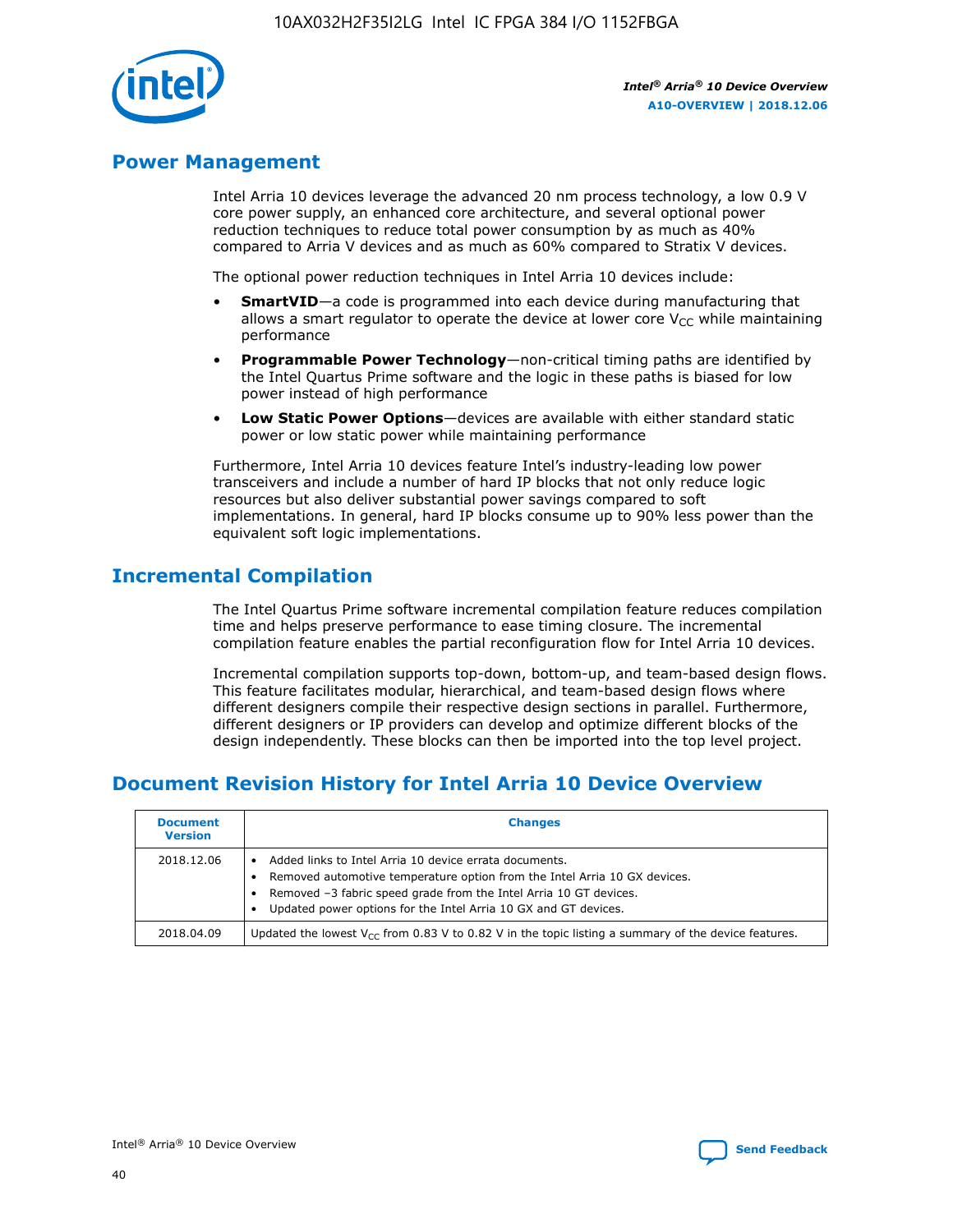*Intel® Arria® 10 Device Overview* **A10-OVERVIEW | 2018.12.06**



| <b>Date</b>    | <b>Version</b> | <b>Changes</b>                                                                                                                                                                                                                                                                                                                                                                                                                                                                                                                                                                                                                                                                                                                                                                                                                                                                                                                                                            |
|----------------|----------------|---------------------------------------------------------------------------------------------------------------------------------------------------------------------------------------------------------------------------------------------------------------------------------------------------------------------------------------------------------------------------------------------------------------------------------------------------------------------------------------------------------------------------------------------------------------------------------------------------------------------------------------------------------------------------------------------------------------------------------------------------------------------------------------------------------------------------------------------------------------------------------------------------------------------------------------------------------------------------|
| January 2018   | 2018.01.17     | Updated the maximum data rate for HPS (Intel Arria 10 SX devices<br>external memory interface DDR3 controller from 2,166 Mbps to 2,133<br>Mbps.<br>Updated maximum frequency supported for half rate QDRII and QDRII<br>+ SRAM to 633 MHz in Memory Standards Supported by the Soft<br>Memory Controller table.<br>Updated transceiver backplane capability to 12.5 Gbps.<br>$\bullet$<br>Removed transceiver speed grade 5 in Sample Ordering Core and<br>Available Options for Intel Arria 10 GX Devices figure.<br>Removed package code 40, low static power, SmartVID, industrial, and<br>military operating temperature support from Sample Ordering Core and<br>Available Options for Intel Arria 10 GT Devices figure.<br>Updated short reach transceiver rate for Intel Arria 10 GT devices to<br>25.8 Gbps.<br>Removed On-Die Instrumentation - EyeQ and Jitter Margin Tool<br>support from PMA Features of the Transceivers in Intel Arria 10 Devices<br>table. |
| September 2017 | 2017.09.20     | Updated the maximum speed of the DDR4 external memory interface from<br>1,333 MHz/2,666 Mbps to 1,200 MHz/2,400 Mbps.                                                                                                                                                                                                                                                                                                                                                                                                                                                                                                                                                                                                                                                                                                                                                                                                                                                     |
| July 2017      | 2017.07.13     | Corrected the automotive temperature range in the figure showing the<br>available options for the Intel Arria 10 GX devices from "-40°C to 100°C"<br>to "-40°C to 125°C".                                                                                                                                                                                                                                                                                                                                                                                                                                                                                                                                                                                                                                                                                                                                                                                                 |
| July 2017      | 2017.07.06     | Added automotive temperature option to Intel Arria 10 GX device family.                                                                                                                                                                                                                                                                                                                                                                                                                                                                                                                                                                                                                                                                                                                                                                                                                                                                                                   |
| May 2017       | 2017.05.08     | Corrected protocol names with "1588" to "IEEE 1588v2".<br>$\bullet$<br>Updated the vertical migration table to remove vertical migration<br>$\bullet$<br>between Intel Arria 10 GX and Intel Arria 10 SX device variants.<br>Removed all "Preliminary" marks.<br>$\bullet$                                                                                                                                                                                                                                                                                                                                                                                                                                                                                                                                                                                                                                                                                                |
| March 2017     | 2017.03.15     | Removed the topic about migration from Intel Arria 10 to Intel Stratix<br>10 devices.<br>Rebranded as Intel.<br>$\bullet$                                                                                                                                                                                                                                                                                                                                                                                                                                                                                                                                                                                                                                                                                                                                                                                                                                                 |
| October 2016   | 2016.10.31     | Removed package F36 from Intel Arria 10 GX devices.<br>Updated Intel Arria 10 GT sample ordering code and maximum GX<br>$\bullet$<br>transceiver count. Intel Arria 10 GT devices are available only in the<br>SF45 package option with a maximum of 72 transceivers.                                                                                                                                                                                                                                                                                                                                                                                                                                                                                                                                                                                                                                                                                                     |
| May 2016       | 2016.05.02     | Updated the FPGA Configuration and HPS Booting topic.<br>$\bullet$<br>Remove V <sub>CC</sub> PowerManager from the Summary of Features, Power<br>Management and Arria 10 Device Variants and packages topics. This<br>feature is no longer supported in Arria 10 devices.<br>Removed LPDDR3 from the Memory Standards Supported by the HPS<br>Hard Memory Controller table in the Memory Standards Supported by<br>Intel Arria 10 Devices topic. This standard is only supported by the<br>FPGA.<br>Removed transceiver speed grade 5 from the Device Variants and<br>Packages topic for Arria 10 GX and SX devices.                                                                                                                                                                                                                                                                                                                                                      |
| February 2016  | 2016.02.11     | Changed the maximum Arria 10 GT datarate to 25.8 Gbps and the<br>minimum datarate to 1 Gbps globally.<br>Revised the state for Core clock networks in the Summary of Features<br>$\bullet$<br>topic.<br>Changed the transceiver parameters in the "Summary of Features for<br>$\bullet$<br>Arria 10 Devices" table.<br>• Changed the transceiver parameters in the "Maximum Resource Counts<br>for Arria 10 GT Devices" table.<br>Changed the package availability for GT devices in the "Package Plan<br>for Arria 10 GT Devices" table.<br>Changed the package configurations for GT devices in the "Migration"<br>Capability Across Arria 10 Product Lines" figure.<br>continued                                                                                                                                                                                                                                                                                       |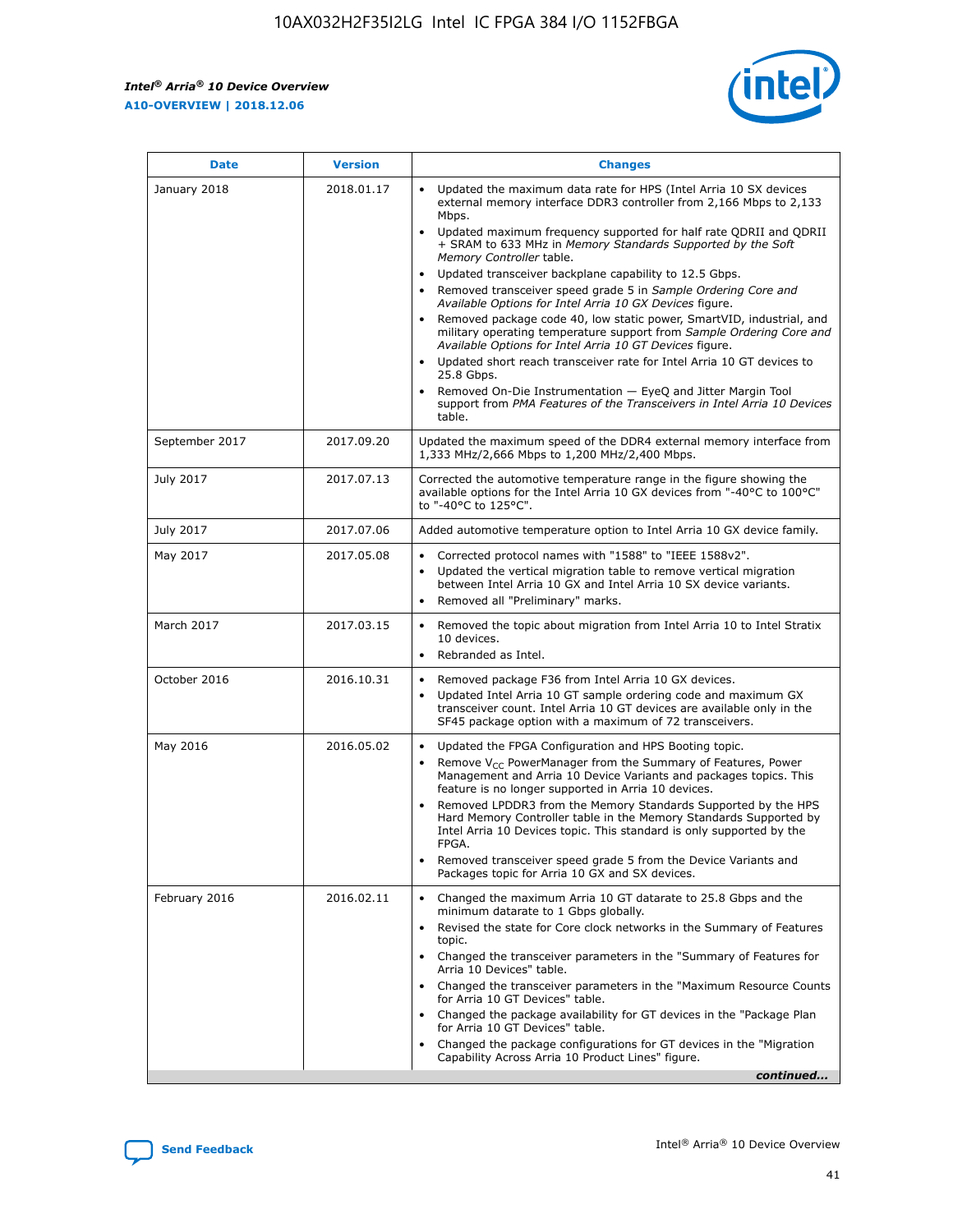

| <b>Date</b>   | <b>Version</b> | <b>Changes</b>                                                                                                                                                               |
|---------------|----------------|------------------------------------------------------------------------------------------------------------------------------------------------------------------------------|
|               |                | • Changed transceiver parameters in the "Low Power Serial Transceivers"<br>section.                                                                                          |
|               |                | • Changed the transceiver descriptions in the "Device Variants for the<br>Arria 10 Device Family" table.                                                                     |
|               |                | Changed the "Sample Ordering Code and Available Options for Arria 10<br>$\bullet$<br>GT Devices" figure.                                                                     |
|               |                | Changed the datarates for GT devices in the "PMA Features" section.                                                                                                          |
|               |                | Changed the datarates for GT devices in the "PCS Features" section.<br>$\bullet$                                                                                             |
| December 2015 | 2015.12.14     | Updated the number of M20K memory blocks for Arria 10 GX 660 from<br>2133 to 2131 and corrected the total RAM bit from 48,448 Kb to<br>48,408 Kb.                            |
|               |                | Corrected the number of DSP blocks for Arria 10 GX 660 from 1688 to<br>1687 in the table listing floating-point arithmetic resources.                                        |
| November 2015 | 2015.11.02     | Updated the maximum resources for Arria 10 GX 220, GX 320, GX 480,<br>$\bullet$<br>GX 660, SX 220, SX 320, SX 480, and SX 660.                                               |
|               |                | • Updated resource count for Arria 10 GX 320, GX 480, GX 660, SX 320,<br>SX 480, a SX 660 devices in Number of Multipliers in Intel Arria 10<br><b>Devices</b> table.        |
|               |                | Updated the available options for Arria 10 GX, GT, and SX.                                                                                                                   |
|               |                | Changed instances of Quartus II to Quartus Prime.<br>$\bullet$                                                                                                               |
| June 2015     | 2015.06.15     | Corrected label for Intel Arria 10 GT product lines in the vertical migration<br>figure.                                                                                     |
| May 2015      | 2015.05.15     | Corrected the DDR3 half rate and quarter rate maximum frequencies in the<br>table that lists the memory standards supported by the Intel Arria 10 hard<br>memory controller. |
| May 2015      | 2015.05.04     | • Added support for 13.5G JESD204b in the Summary of Features table.                                                                                                         |
|               |                | • Added a link to Arria 10 GT Channel Usage in the Arria 10 GT Package<br>Plan topic.                                                                                        |
|               |                | • Added a note to the table, Maximum Resource Counts for Arria 10 GT<br>devices.                                                                                             |
|               |                | • Updated the power requirements of the transceivers in the Low Power<br>Serial Transceivers topic.                                                                          |
| January 2015  | 2015.01.23     | • Added floating point arithmetic features in the Summary of Features<br>table.                                                                                              |
|               |                | • Updated the total embedded memory from 38.38 megabits (Mb) to<br>65.6 Mb.                                                                                                  |
|               |                | • Updated the table that lists the memory standards supported by Intel<br>Arria 10 devices.                                                                                  |
|               |                | Removed support for DDR3U, LPDDR3 SDRAM, RLDRAM 2, and DDR2.                                                                                                                 |
|               |                | Moved RLDRAM 3 support from hard memory controller to soft memory<br>controller. RLDRAM 3 support uses hard PHY with soft memory<br>controller.                              |
|               |                | Added soft memory controller support for QDR IV.<br>٠                                                                                                                        |
|               |                | Updated the maximum resource count table to include the number of<br>hard memory controllers available in each device variant.                                               |
|               |                | Updated the transceiver PCS data rate from 12.5 Gbps to 12 Gbps.<br>$\bullet$                                                                                                |
|               |                | Updated the max clock rate of PS, FPP x8, FPP x16, and Configuration<br>via HPS from 125 MHz to 100 MHz.                                                                     |
|               |                | Added a feature for fractional synthesis PLLs: PLL cascading.                                                                                                                |
|               |                | Updated the HPS programmable general-purpose I/Os from 54 to 62.<br>$\bullet$                                                                                                |
|               |                | continued                                                                                                                                                                    |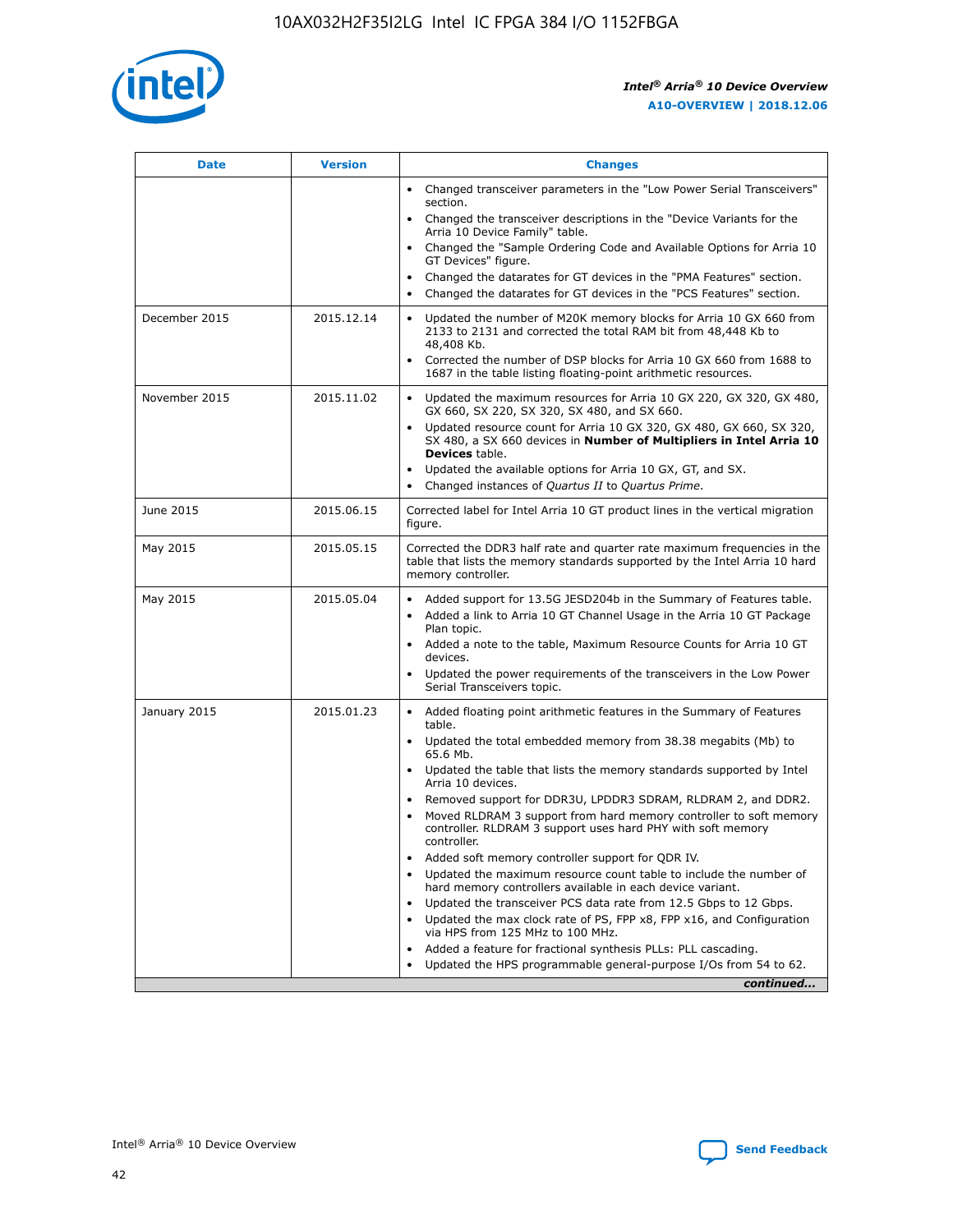r



| <b>Date</b>    | <b>Version</b> | <b>Changes</b>                                                                                                                                                                                                                                                                                                                                                                                                                                                                                                                         |
|----------------|----------------|----------------------------------------------------------------------------------------------------------------------------------------------------------------------------------------------------------------------------------------------------------------------------------------------------------------------------------------------------------------------------------------------------------------------------------------------------------------------------------------------------------------------------------------|
| September 2014 | 2014.09.30     | Corrected the 3 V I/O and LVDS I/O counts for F35 and F36 packages<br>of Arria 10 GX.<br>Corrected the 3 V I/O, LVDS I/O, and transceiver counts for the NF40<br>$\bullet$<br>package of the Arria GX 570 and 660.<br>Removed 3 V I/O, LVDS I/O, and transceiver counts for the NF40<br>package of the Arria GX 900 and 1150. The NF40 package is not<br>available for Arria 10 GX 900 and 1150.                                                                                                                                       |
| August 2014    | 2014.08.18     | Updated Memory (Kb) M20K maximum resources for Arria 10 GX 660<br>devices from 42,660 to 42,620.<br>Added GPIO columns consisting of LVDS I/O Bank and 3V I/O Bank in<br>$\bullet$<br>the Package Plan table.<br>Added how to use memory interface clock frequency higher than 533<br>$\bullet$<br>MHz in the I/O vertical migration.<br>Added information to clarify that RLDRAM3 support uses hard PHY with<br>$\bullet$<br>soft memory controller.<br>Added variable precision DSP blocks support for floating-point<br>arithmetic. |
| June 2014      | 2014.06.19     | Updated number of dedicated I/Os in the HPS block to 17.                                                                                                                                                                                                                                                                                                                                                                                                                                                                               |
| February 2014  | 2014.02.21     | Updated transceiver speed grade options for GT devices in Figure 2.                                                                                                                                                                                                                                                                                                                                                                                                                                                                    |
| February 2014  | 2014.02.06     | Updated data rate for Arria 10 GT devices from 28.1 Gbps to 28.3 Gbps.                                                                                                                                                                                                                                                                                                                                                                                                                                                                 |
| December 2013  | 2013.12.10     | Updated the HPS memory standards support from LPDDR2 to LPDDR3.<br>Updated HPS block diagram to include dedicated HPS I/O and FPGA<br>$\bullet$<br>Configuration blocks as well as repositioned SD/SDIO/MMC, DMA, SPI<br>and NAND Flash with ECC blocks.                                                                                                                                                                                                                                                                               |
| December 2013  | 2013.12.02     | Initial release.                                                                                                                                                                                                                                                                                                                                                                                                                                                                                                                       |